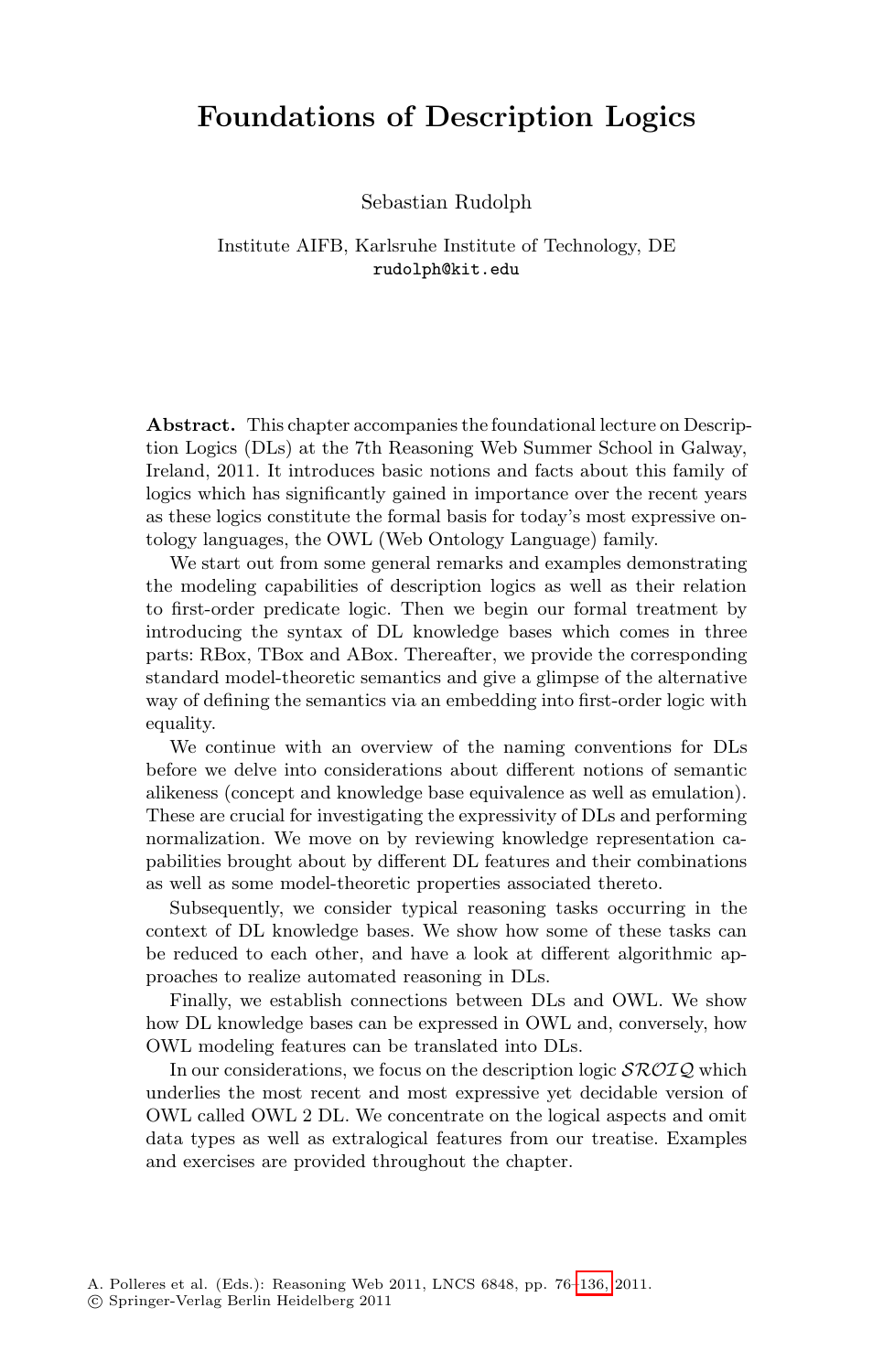It's variable-free, although

# **1 Introduction**

While formal, logic-based approaches to representing and working with knowledge occur throughout human history, the advent and widespread adoption of programmable computing devices in the 20th century has led to intensified studies of both theoretical and practical aspects of knowledge representation and automated reasoning. Rooted in early AI approaches, Description Logics (DLs) have developed into one of the main knowledge representation formalisms. The maturity of the field is also reflected by the adoption of description logics as prior specification paradigm

With quantifiers, not, and, or Quite deeply rooted in FOLklore. Still, curing the first-order ailment We sport decidable entailment!

Come join the DL vaudeville show!



**Fig. 1.** The DL logo

for ontological descriptions – culminating in the standardization of the OWL web ontology language by the World Wide Web Consortium  $(W3C)$  – as well as the availability of highly optimized and readily deployable (yet open source) tools for automated inferencing. Thanks to this "dissemination path," DLs constitute the theoretical backbone for information systems in many disciplines, among which life sciences can be seen as the "early adopters" [Sidhu *et al.*[, 2005;](#page-60-1) [Wolstencroft](#page-60-2) *et al.*, 2005; [Golbreich](#page-58-0) *et al.*, 2006].

#### **1.1 Outlook**

*What is in this Lecture.* This document is supposed to give a gentle introduction into state-of-the-art description logics. Before going into technicalities the remainder of this section will briefly discuss how DLs are positioned in the landscape of knowledge representation formalisms, provide some examples for modeling features of DLs, and sketch the most prominent application context: the Semantic Web.

Section [2](#page-6-0) starts the formal treatment by introducing the syntax of knowledge bases of the description logic  $\mathcal{SROLQ}$ . Section [3](#page-10-0) provides the corresponding model-theoretic semantics and substantiates the claimed connection between DLs and first-order predicate logic (FOL) by giving a translation from  $\mathcal{SROIQ}$ into FOL with equality.

Section [4](#page-20-0) reviews the naming scheme for DLs between the basic DL  $\mathcal{ALC}$ and the high-end DL  $\mathcal{SRO}IQ$ . Section [5](#page-21-0) provides several notions that capture that different syntactic specifications may have the same (or "alike") semantical impact. The motivation of Section [6](#page-30-0) is to give a feeling for the modeling power provided by different constructs and the according model-theoretic consequences.

Subsequently, Section [7](#page-40-0) considers typical reasoning tasks normally occurring in the context of DL-based knowledge representation and discusses the mutual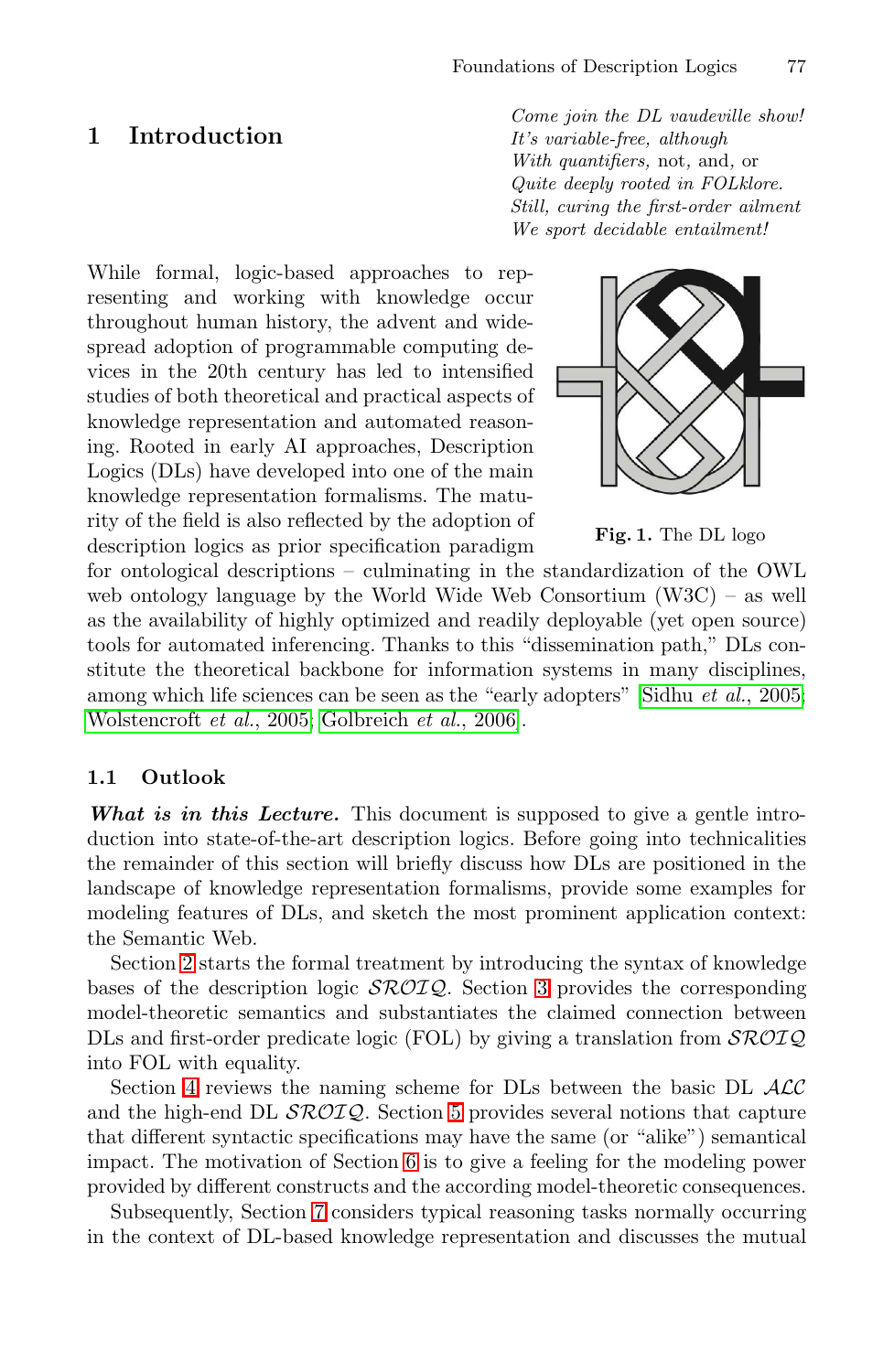reducibility of these tasks. In Section [8,](#page-45-0) we give a shallow overview over different algorithmic paradigms for automated inferencing with DLs. Finally, in Section [9,](#page-50-0) we provide a way to translate  $\mathcal{SROLQ}$  knowledge bases into OWL ontologies and, conversely, show how OWL axioms can be translated into DLs.

*What is not in this Lecture.* Due to space limitations, we have to restrict this lecture in many respects. We will focus on the core logical aspects of description logics and hence omit datatypes, keys, etc. despite their obvious practical importance for knowledge representation. Likewise, this is not supposed to be an introduction into OWL nor any other Semantic Web specification language. Thus, we will only briefly state how DL knowledge bases can be translated into OWL such that OWL reasoning tools can be harnessed to perform DL reasoning tasks. Moreover, we will refrain from looking into sub-Boolean fragments of DLs, even though they are practically important for serving as theoretical basis for the tractable profiles of the latest version of OWL. On the theoretical side, we will omit considerations about computational complexity of reasoning tasks.

*Required Previous Knowledge.* This lecture is meant to be introductory and foundational. Consequently, we tried to make it as self-contained as feasibly possible and hope that it is comprehensible even without any background in formal logics, although it can do no harm either. We presume, however, a certain familiarity with basic concepts and notations of naïve set theory. We do not expect prior knowledge about Semantic Web formalisms like the Resource Description Framework (RDF) or OWL, still it would come handy to fully comprehend the comments about the connections between DLs and OWL.

# **1.2 DLs in the Context of Other Formalisms**

Historically, DLs have emerged from semantic networks [\[Quillian, 1968\]](#page-59-0) and frame-based systems [\[Minsky, 1974\]](#page-59-1). These early knowledge representation approaches had the advantage of being rather intuitively readable and comprehensible. On the downside, it turned out that the understanding of the precise meaning of these diagrammatic representations differed widely amongst humans. This also became apparent by the heterogeneous behavior of tools implemented to reason with these structures. Under a plethora of names (among them *terminological systems* and *concept languages*), description logics developed out of the attempt to endow these intuitive representations with a formal semantics to establish a common ground for human and tool interoperability.

With the formal semantics introduced it was rather immediately clear that – abstracting from the syntax used – DLs can be seen as a fragment of first-order predicate logic (short: FOL), many of them even as a fragment of FOL's twovariable fragment [\[Borgida, 1996\]](#page-57-0) in cases extended with counting quantifiers [\[Pratt-Hartmann, 2005\]](#page-59-2). As opposed to general FOL where logical inferencing is undecidable, DL research has been focusing on decidable fragments to such an extent that today, decidability is almost conceived as a necessary condition to call a formalism a DL.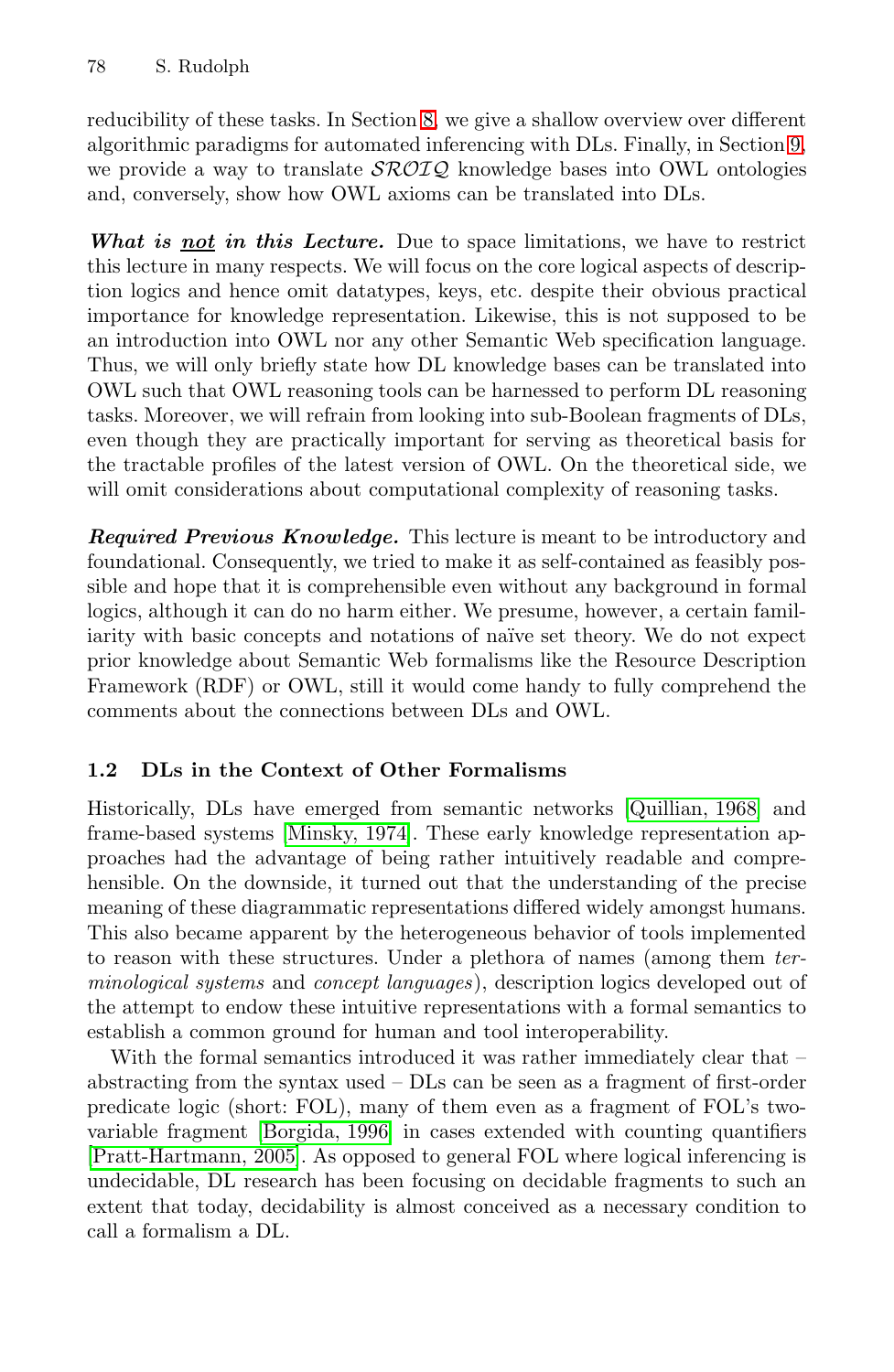**Remark 1.** Recap that in theoretical computer science, a class of problems is called decidable, if there is a generic algorithm that can take any problem instance from this class as an input and provide a yes-or-no answer to it after finite time. In the context of logics, the generic problem normally investigated is whether a given set of statements logically entails another statement. In case there is no danger of confusion about the type of problem considered, sometimes the logic itself is called decidable or undecidable.

In contrast to the well-known correspondence to FOL, it took some time to discover the close relation of DLs to modal logics [\[Schild, 1991\]](#page-60-3); in fact, the basic description logic  $\mathcal{ALC}$  is just a syntactic variant of the multi-modal logic  $\mathbf{K}_m$ . As a consequence of this, there is also a close relationship of DLs to the Guarded Fragment [Andréka *et al.*, 1998], a very expressive fragment of FOL which is still decidable.

For application purposes, DLs can be tailored to the specific requirements of a concrete usage scenario. To this end, a set of modeling features is selected such that the resulting logic has sufficient expressivity for the intended purpose while still being manageable in terms of the inferencing needed. This strategy has led to thorough investigations and finally a deeper understanding of the impact of the diverse standard modeling features on decidability and complexity of reasoning.

**Remark 2.** Thereby, the boundaries of the above mentioned fragments are sometimes crossed. For instance, functionality statements and cardinality constraints in general are not supported by the Guarded Fragment, the same holds for transitivity statements, which also lie outside the two-variable fragment. DLs featuring regular expressions on roles [\[Calvanese](#page-57-2) et al., 2009] even go beyond FOL with equality, but we will not discuss them here.

Beyond decidability, a crucial design principle in DLs is to establish favorable trade-offs between expressivity and scalability. On the theoretical side, establishing complexity results for inferencing problems (a tradition started by [Brachman and Levesque](#page-57-3) [\[1984\]](#page-57-3) and meanwhile widely accepted as central part of the DL research methodology) helps to roughly estimate how scalable and how "implementable" reasoning methods are likely to be. Of course, for the deployment in practice, many engineering and optimization considerations are necessary even if they do not influence the worst-case complexities. Today, there exist several highly optimized and efficient systems for reasoning in DL-based formalisms [Motik *et al.*[, 2009c;](#page-59-3) Sirin *et al.*[, 2007;](#page-60-4) [Tsarkov and Horrocks, 2006\]](#page-60-5).

#### **1.3 DL Modeling in a Nutshell**

This section provides an informal introduction of the most common modeling features in DLs. For the interested reader with some background in logics, we will relate them to FOL with equality by giving the corresponding terms and logical translations in square brackets.

All DLs are based on a vocabulary [signature] containing individual names [constants], concept names [unary predicates] and role names [binary predicates].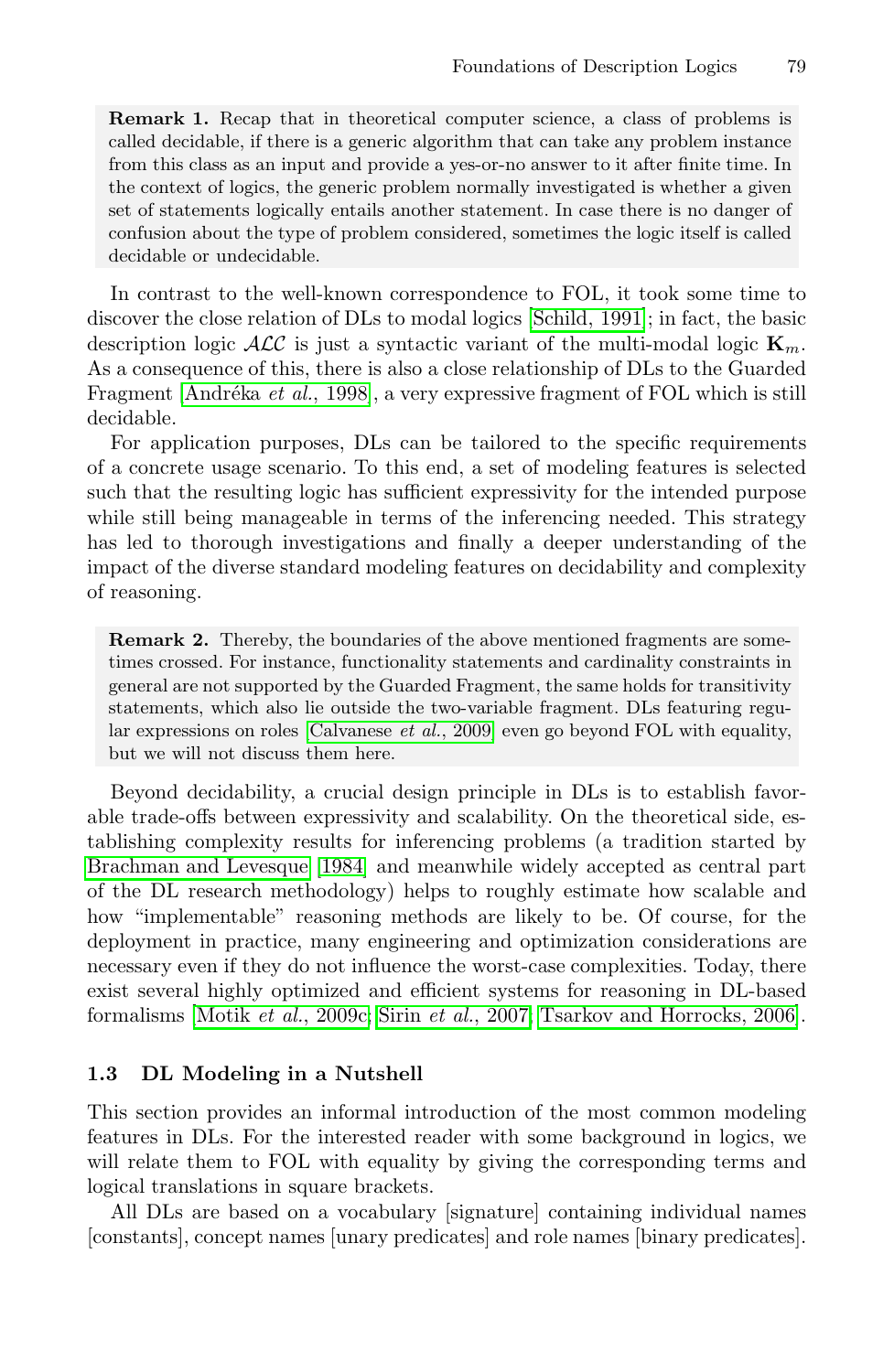Two specific class names,  $\top$  and  $\bot$ , denote the concept containing all individuals and the empty concept, respectively. Usually, a DL knowledge base [theory] is partitioned into an assertional part, called ABox and a terminological part, which is further subdivided into TBox and RBox. The ABox contains assertional knowledge [ground facts], the notation of which coincides with FOL: there are concept assertions such as

## Actor(angelina)

(indicating that the individual named angelina belongs to the set of all actors) and role assertions like

# married(angelina,brad)

(stating that the individuals named angelina and brad are in the relation of being married). The TBox contains universal statements. The notation used in DLs does not need variables and is inspired by set theory. We can specify subsumptions, e.g. by expressing that every actor is an artist via

# $Actor \sqsubset Artist$

 $[\forall x (\texttt{Actor}(x) \rightarrow \texttt{Artist}(x))].$  A specific feature of DLs is that concept names can be combined into complex concepts by Boolean operators, as in

$$
\texttt{Actor} \sqcap \texttt{USGovernment} \sqsubseteq \texttt{Bodybuilder} \sqcup \neg \texttt{Austriaan}
$$

 $[\forall x (\texttt{Actor}(x) \land \texttt{USGovernment}(x) \rightarrow \texttt{Bodybuilder}(x) \lor \neg \texttt{Austrian}(x))], \text{expressing}$ that every actor who is a US governor is also a bodybuilder or not Austrian. Another way to define complex concepts is by quantifying over roles, as for instance in

# ∃knows.Actor ∀hasfriend.Envious

 $[\forall x (\exists y (\texttt{knows}(x, y) \land \texttt{Actor}(y)) \rightarrow \forall z (\texttt{hasfriend}(x, z) \rightarrow \texttt{Envious}(z)))]$ , which states that everybody knowing some actor has only envious friends.

The modeling features introduced above constitute ALC (*attributive language with complements*, [\[Schmidt-Schauß and Smolka, 1991\]](#page-60-6)), the smallest DL that is Boolean-closed (i.e. it allows Boolean operators to be applied to concepts without restriction).

As stated before, in order to satisfy requirements emerging from practical modeling scenarios, these basic modeling features have been enriched by more and more expressive features for specifying and querying knowledge. In DLs, this development has led from the basic ALC to more expressive formalisms. *Role inverses* can be used to "traverse" roles backward e.g. in

# ∃HasChild. $\top \sqsubseteq \forall$ hasChild<sup>-</sup>.Grandparent

 $[\forall x(\exists y(\texttt{hasChild}(x, y)) \rightarrow \forall z(\texttt{hasChild}(z, x) \rightarrow \texttt{Grandparent}(x)))]$ , expressing that everybody having a child is the child of only grandparents. *Cardinality constraints* allow for specifying the number of related instances:

$$
\mathtt{Polygamist} \sqsubseteq \geqslant 2.\mathtt{Married.} \top
$$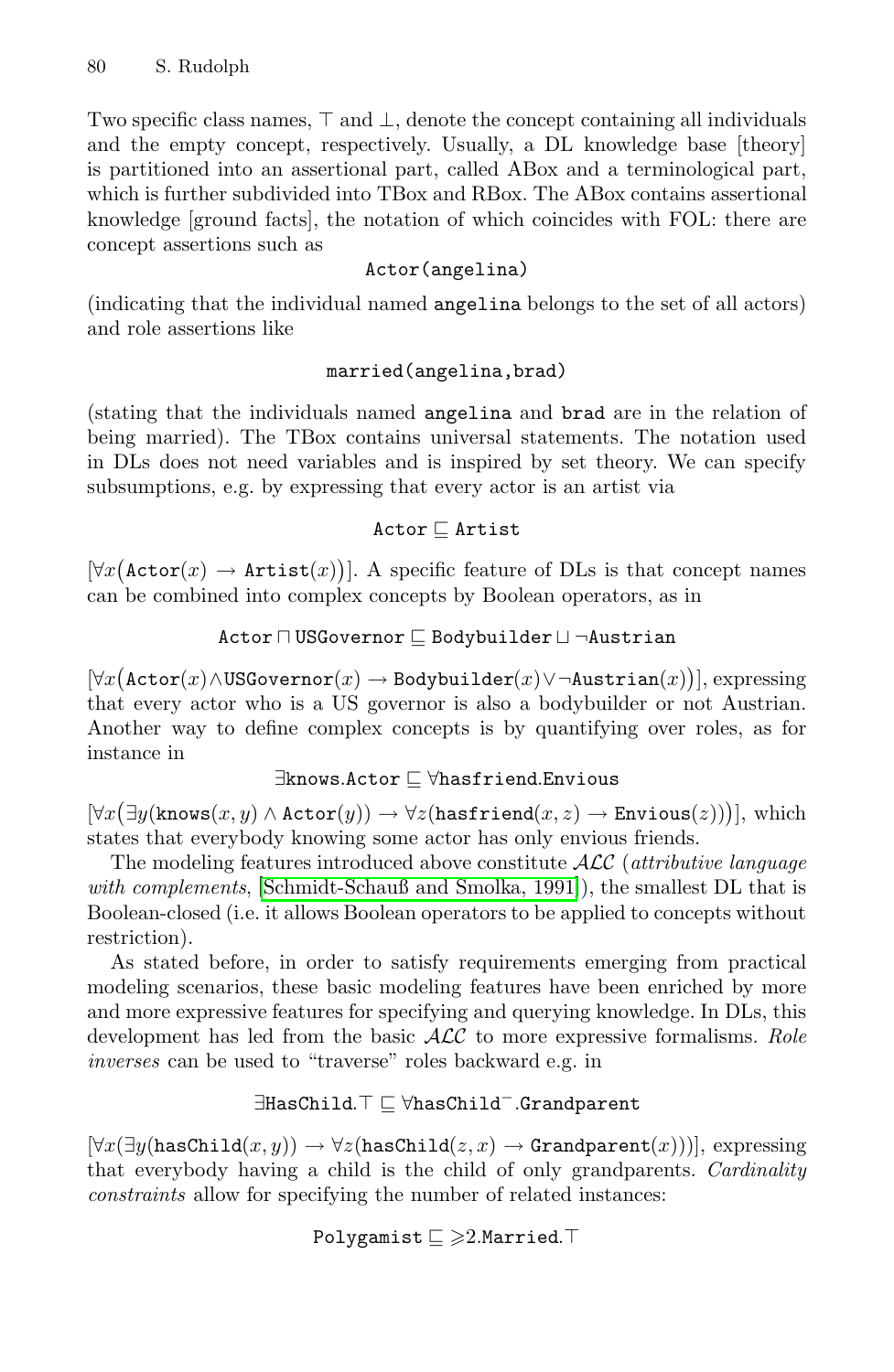$[\forall x(\text{Polygamist}(x) \rightarrow \exists y \exists z(\text{Married}(x, y) \land \text{Married}(x, z) \land y \neq z))]$  states that a polygamist is married to at least two distinct individuals. By means of *nominals*, classes can be defined by enumerating their instances: the axiom

∃Married.{brad}{angelina}

 $[\exists x(\texttt{Married}(x, \texttt{brad}) \rightarrow x = \texttt{angelina})]$  claims that being married to Brad is a property only applying to Angelina.

The RBox of a DL knowledge base allows for further, role-centric modeling features. These include role inclusion statements as for instance:

#### $married \sqsubset$  loves

 $[\forall x \forall y (\text{married}(x, y) \rightarrow \text{loves}(x, y))]$ , which states that being married to somebody implies loving them. A more general and expressive variant of role inclusions are role-chain axioms as in

#### hasChild<sup>-</sup> ∘ hasChild  $\sqsubseteq$  hasSibling

 $[\forall x \forall y \forall z$ (hasChild $(y, x) \land$ hasChild $(y, z) \rightarrow$ hasSibling $(x, z)$ ), saying that the child of somebody I am a child of is my sibling.

#### **1.4 The Semantic Web**

The rise of the World Wide Web as a large body of digitally accessible knowledge has inspired a plethora of research related to the question how to organize and formalize knowledge on the Web in order to allow for automated, intelligent retrieval and combination of the stored information. The term *Semantic Web* stands for a variety of research and standardization efforts towards this goal, and DLs constitute a crucial part of this endeavor. The underlying idea of the Semantic Web is to provide information on the Web in a sufficiently formal and structured way to enable "intelligent" processing by machines. To this end, several key requirements can be identified: First, it is necessary to agree on common and open standards for representing information, in order to enable the exchange of information between diverse applications and platforms and subsequently the combination of pieces of information from different origins. Such standards have to be defined in a clear formal way but at the same time, they need to be flexible and extendable.

In fact, the World Wide Web Consortium (W3C) has fostered and approved the definition of the basic Semantic Web standards. The ontology languages RDF and its extension RDF Schema (RDFS) as well as OWL have been deliberately developed for a deployment in the Semantic Web.[1](#page-5-0)

<span id="page-5-0"></span> $1$  Originating from philosophy, the term *ontology* is not precisely defined in the computer science context either and a lot of deviating definitions can be found throughout the literature. In this treatise, we will use the term to simply refer to a document created in RDF(S) or OWL, modeling knowledge of an application domain. Thereby, we will consider it to be equivalent with the arguably more appropriate term knowledge base.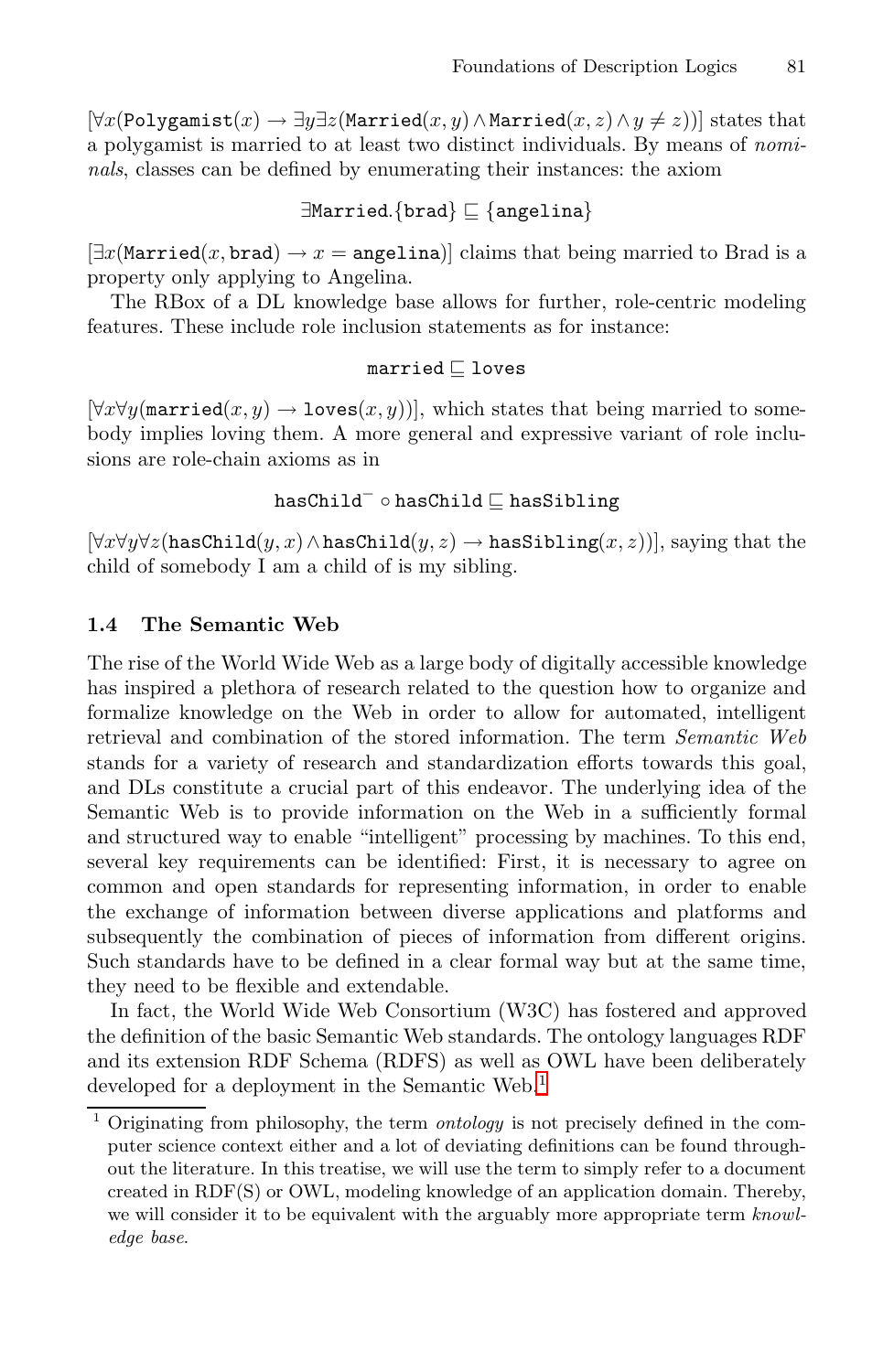As the second key ingredient for the Semantic Web, methods are needed which automatically infer new knowledge from given knowledge. In order to maximally benefit from specified knowledge, it must be possible to obtain information that is not explicitly given but constitutes a logical consequence of what is known. This directly leads to the multifarious field of formal logic, and in particular to the area of automated reasoning. A significant portion of DL research has been spawned by problems and usage scenarios from the Semantic Web area.

<span id="page-6-0"></span>**2** Syntax Deluxe DL delivery Will come in boxes (number: three), Precisely marked with A, T, R. The first exhibits solid grounding, The next allows for simple counting, The third one's strictly regular.

In this section, we provide the definition of the expressive description logic SROIQ [\[Horrocks](#page-58-1) *et al.*, 2006] which serves as the logical basis for OWL 2 DL, the most expressive member of the OWL family where inferencing is still decidable. Most of today's mainstream DLs are, in fact, sublanguages of  $\mathcal{SROIQ}$ .

DLs are based on three disjoint sets of primal elements:

- $-$  The set  $N_I$  of *individual names* contains all names used to denote singular entities (be they persons, objects or anything else) in our domain of interest. Examples would be brad, excalibur, rhine, or sun.
- $-$  The set  $\mathbb{N}_C$  of *concept names* contains names that refer to types, categories, or classes of entities, usually characterized by common properties. Typical concept names are Mammal, Country, Organization, but also Yellow or English.
- $-$  The set  $N_R$  of *role names* contains names that denote binary relationships which may hold between individuals of a domain, for instance: marriedWith, fatherOf, likes, or locatedIn.

**Remark 3.** There are no mandatory rules for writing and typography of vocabulary elements. According to a convention most widely adopted, we capitalize concept names whereas individual and role names are written in lower case. Moreover, camel case is used for names corresponding to multi word units in natural language.

Having these name sets at hand (they are usually jointly referred to as *vocabulary* or *signature*), we can now turn to the three building blocks of SROIQ knowledge bases: RBox, TBox and ABox.

# **2.1 RBox**

A SROIQ *RBox* captures interdependencies between the roles of the considered knowledge base. Given the set  $N_R$  of role names, a *role* is either the *universal*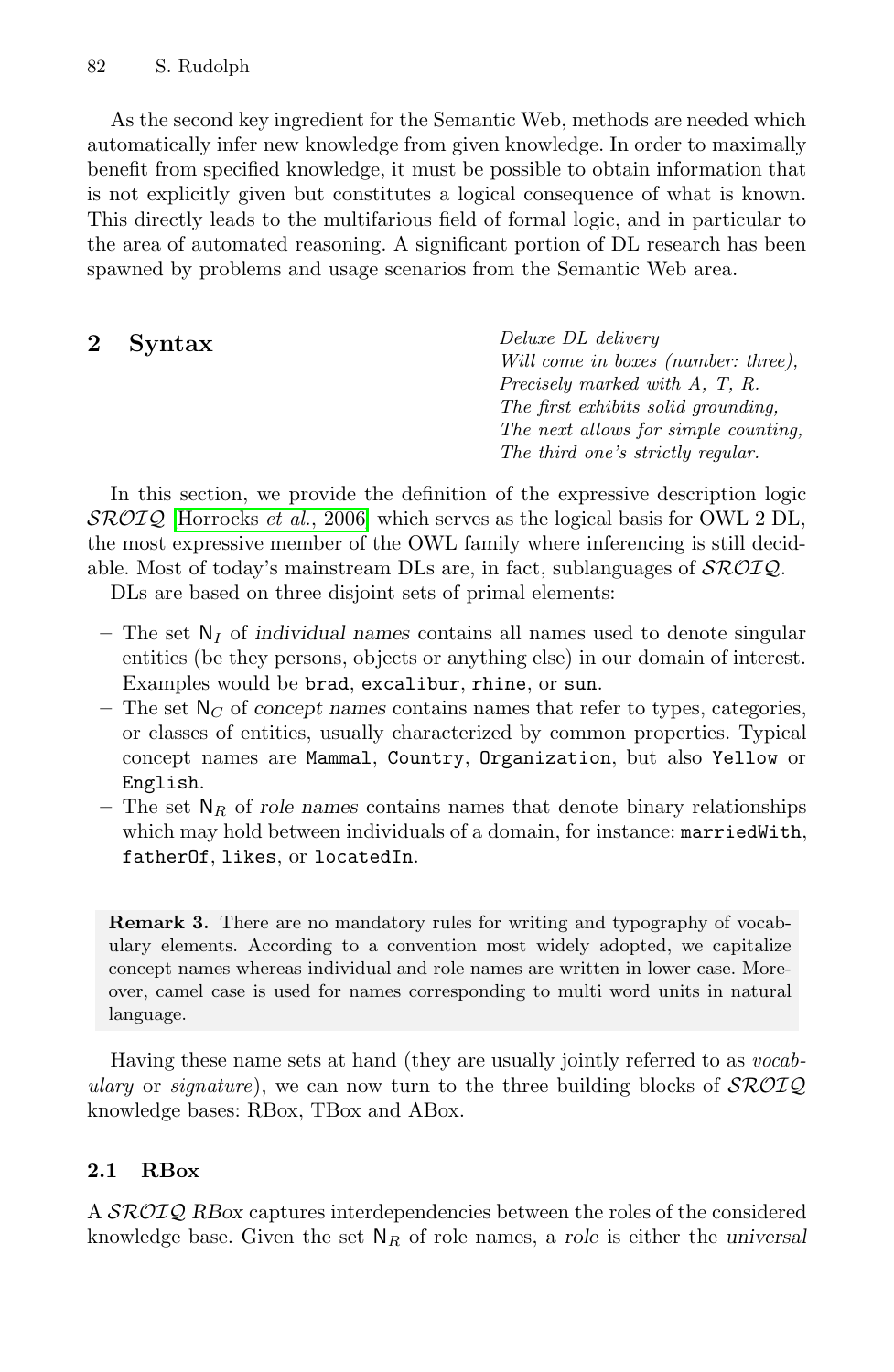*role u* or it has the form **r** or **r**<sup>−</sup> for any role name **r**. The set of roles will be denoted by **R**. For convenience, we introduce the function *Inv* that "inverts" roles, i.e. we set  $Inv(\mathbf{r}) := \mathbf{r}^-$  and  $Inv(\mathbf{r}^-) := \mathbf{r}$  in order to simplify notation. In the sequel, we will use the symbols  $r, s$ , possibly with subscripts, to denote roles.

A *role inclusion axiom* (RIA, sometimes also referred to as *role chain axiom*) is a statement of the form  $r_1 \circ \ldots \circ r_n \sqsubseteq r$  where  $r_1, \ldots, r_n, r$  are roles. As a special case thereof (for  $n = 1$ ), we obtain *simple role inclusions*  $r \subseteq s$ . Typical examples of role inclusion axioms are owns ∘ partOf  $\sqsubseteq$  owns or fatherOf  $\sqsubseteq$  childOf<sup>-</sup>. A finite set of such RIAs is called a *role hierarchy*.

Given a role hierarchy, it is useful to distinguish the roles that can be "created" by role chains of length greater than one from those which cannot. Consequently, we define *non-simple roles* as follows:

- <span id="page-7-2"></span><span id="page-7-0"></span>S1. Every role r occurring in a RIA  $r_1 \circ \ldots \circ r_n \sqsubseteq r$  where  $n > 1$  is non-simple.
- S2. Every role r occurring in a simple role inclusion  $s \subseteq r$  with a non-simple s is itself non-simple.
- <span id="page-7-4"></span><span id="page-7-3"></span>S3. If r is non-simple then so is *Inv*(r).
- S4. No other role is non-simple.

We let  $\mathbb{R}^n$  denote the set of all non-simple roles of a role hierarchy and call all the other roles *simple* denoted by  $\mathbf{R}^s = \mathbf{R} \setminus \mathbf{R}^n$ .

**Example 4.** Consider the following role hierarchy:

<span id="page-7-1"></span> $\texttt{motherOf} \sqsubseteq \texttt{parentOf} \tag{1}$ 

$$
\texttt{parentOf} \sqsubseteq \texttt{ancestorOf} \qquad \qquad (2)
$$

$$
\mathtt{ancesterOf} \circ \mathtt{ancestorOf} \sqsubseteq \mathtt{ancestorOf} \qquad \qquad (3)
$$

 $\mathtt{ancestorOf} \sqsubseteq \mathtt{descendantOf}^-$  (4)

Then we can use  $S1$ . to find that **ancestorOf** is non-simple due to  $(3)$ . This allows us to conclude that descendantOf<sup>−</sup> is non-simple via [\(4\)](#page-7-1) and [S2.](#page-7-2). From the above follows via [S3.](#page-7-3) that also ancestorOf<sup>−</sup> and descendantOf must be non-simple. Fi-nally, [S4.](#page-7-4) ensures that motherOf, motherOf<sup>-</sup>, parentOf, and parentOf<sup>-</sup> are simple.

In order to ensure decidability of the ensuing logic, we cannot allow arbitrary role hierarchies but have to restrict to those which have the property of being *regular*. Formally, a role hierarchy is regular if there is a strict partial order  $\prec$ on the non-simple roles  $\mathbb{R}^n$  such that

 $- S \prec R$  iff *Inv*(*S*)  $\prec R$ , and

- <span id="page-7-7"></span><span id="page-7-6"></span><span id="page-7-5"></span>**–** every RIA is of one of the forms
	- R1  $r \circ r \sqsubseteq r$ ,
	- R2  $Inv(r) \sqsubseteq r$ ,
	- R3  $s_1 \circ \ldots \circ s_n \sqsubseteq r$ ,
	- R4  $r \circ s_1 \circ \ldots \circ s_n \sqsubseteq r$ ,
	- R5  $s_1 \circ \ldots \circ s_n \circ r \sqsubseteq r$ ,

<span id="page-7-8"></span>such that  $r \in N_R$  is a (non-inverse) role name r, and  $s_i \prec r$  for  $i = 1, \ldots, n$ whenever  $s_i$  is non-simple.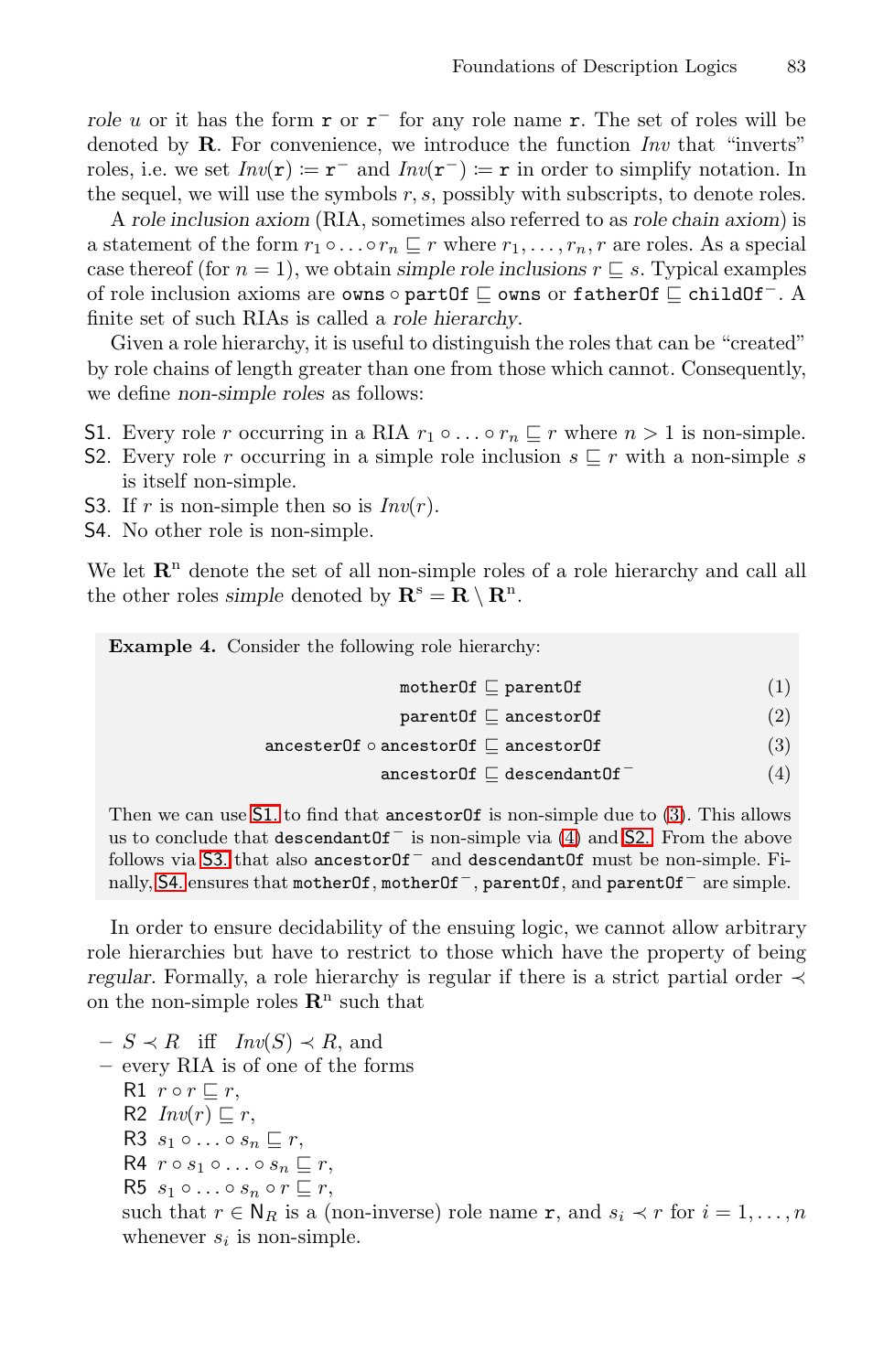**Example 5.** Consider the following role hierarchy containing the RIAs:  $s \circ s \sqsubseteq s$ ,  $\mathbf{r} \circ \mathbf{s} \sqsubseteq \mathbf{r}$ , and  $\mathbf{r} \circ \mathbf{s} \circ \mathbf{r} \sqsubseteq \mathbf{t}$ . First observe that all involved atomic roles are nonsimple. If we define  $\prec$  such that  $s^- \prec s \prec r^- \prec r \prec t^- \prec t$ , then all the above criteria are satisfied: the first RIA is an instance of [R1](#page-7-5), the second is an instance of [R4](#page-7-6), and the third is an instance of [R3](#page-7-7). Hence this role hierarchy is regular.

**Example 6.** Assume a role hierarchy containing  $\mathbf{r} \circ \mathbf{t} \circ \mathbf{s} \sqsubseteq \mathbf{t}$  as the only axiom.<br>Only  $\mathbf{t}$  is non-simple here, still this role hierarchy is not regular, as the RIA does Only t is non-simple here, still this role hierarchy is not regular, as the RIA does not fit any of the allowed forms [R1](#page-7-5)–[R5](#page-7-8) (to see this, note that ≺ is required to be strict, therefore  $t \nless t$  must always be the case, irrespective of the concrete choice of  $\prec$ ).

**Example 7.** Let a role hierarchy contain the two RIAs  $\mathbf{r} \circ \mathbf{s} \sqsubseteq \mathbf{s}$ , and  $\mathbf{s} \circ \mathbf{r} \sqsubseteq \mathbf{r}$ .<br>While each of these RIAs along would be accontable as a role hierarchy, they do not While each of these RIAs alone would be acceptable as a role hierarchy, they do not go well together: the first requires  $\mathbf{r} \prec \mathbf{s}$  (due to [R5](#page-7-8)) whereas the second enforces s  $\prec$  r (due to [R4](#page-7-6)) which as a whole violates the condition of  $\prec$  being a strict order. Thus the considered role hierarchy is not regular.

A *role characteristic* is a statement of the form  $Ref(r)$  (*reflexivity*),  $Asy(s)$ (asymmetry), or  $Dis(s, s')$  (role disjointness), where s and s' are simple roles while r may be simple or non-simple. A  $\mathcal{SROIQ}$  *RBox* (usually denoted by  $\mathcal{R}$ ) is the union of a finite set of role characteristics together with a role hierarchy. A SROIQ RBox is regular if its role hierarchy is regular.

# **2.2 TBox**

Given a  $\mathcal{SROLQ}$  RBox  $\mathcal R$  as defined in the previous section, we now inductively define *concept expressions* (also simply called *concepts*) as follows:

- every concept name  $C \in N_C$  is a concept expression,
- - and ⊥ are concept expressions, called *top concept* and *bottom concept*, respectively,
- $\{a_1,\ldots,a_n\}$  is a concept expression for every finite set  $\{a_1,\ldots,a_n\} \subseteq N_I$  of individual names; concepts of this type are called *nominal concepts*,
- if C and D are concept expressions then so are  $\neg C$  (*negation*),  $C \sqcap D$  (*intersection*),  $C \sqcup D$  (*union*),
- if r is a role and C is a concept expression, then ∃r.C (*existential quantification*) and ∀r.C (*universal quantification*) are also concept expressions,
- if r is a simple role, n is a natural number and C is a concept expression, then  $\exists r$ **.Self** (*self restriction*),  $\geqslant nr$ .C (*at-least restriction*), and  $\leqslant nr$ .C (*atmost restriction*) are also concept expressions. The latter two are also jointly referred to as *qualified number restrictions* or *cardinality constraints*.

We will denote the set of all concept expressions thus defined by **C**. Throughout this chapter, the symbols  $C, D$  will be used to denote concept expressions.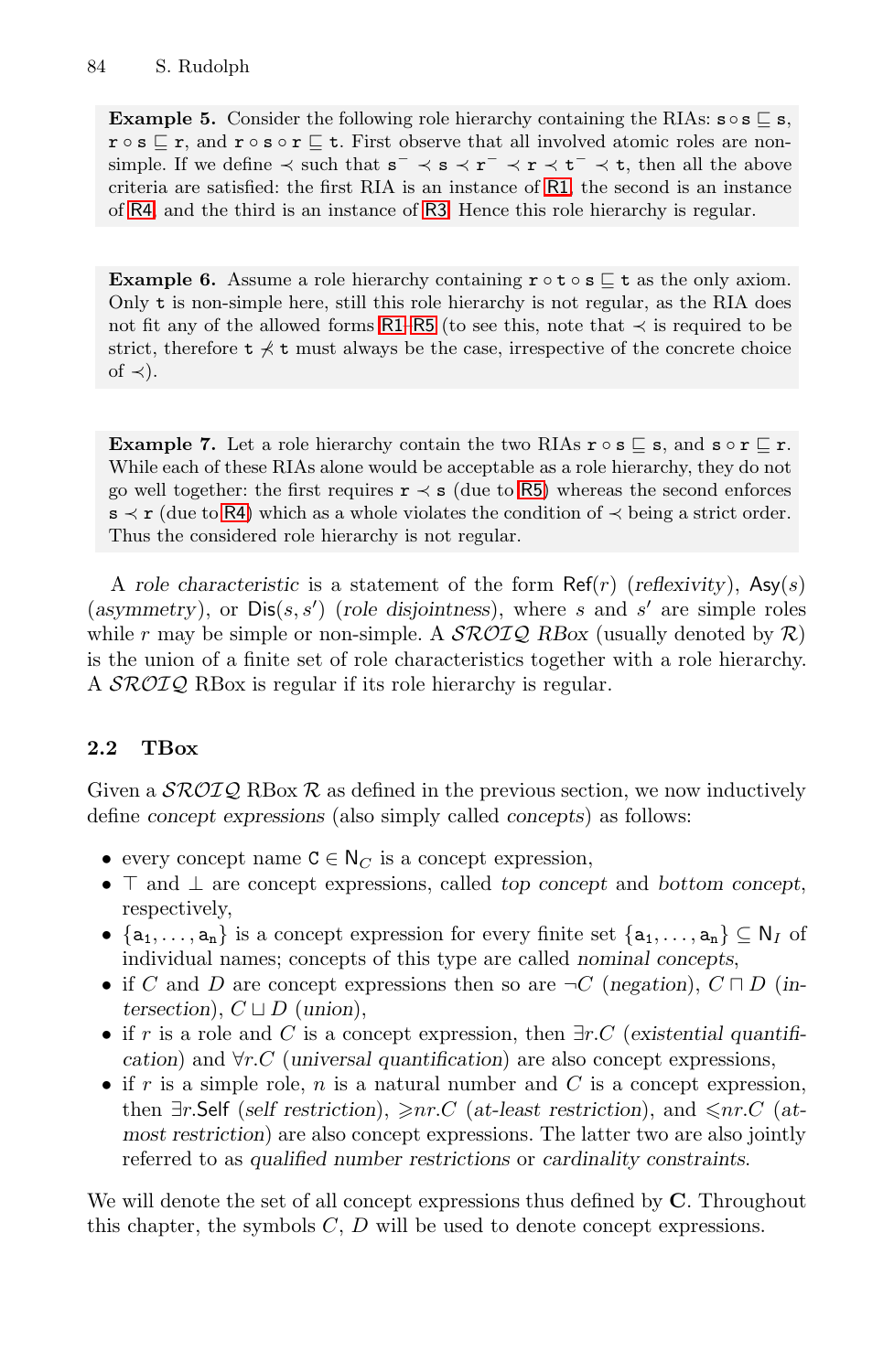**Remark 8.** Note that the definition of concept expressions depends on the underlying RBox due to the restriction of some concept expressions to contain only simple roles.

A general concept inclusion axiom (short: GCI) has the form  $C \subseteq D$  where C and D are concepts. This kind of statement is also sometimes called *subsumption* axiom, as  $C \subseteq D$  is often read "C is subsumed by D." Sometimes, this axiom type is also referred to as *is-a relationship*, inspired by the often chosen wording for this type of statement (e.g. "a cat is a mammal" would be a typical verbalization of  $Cat \sqsubseteq Mammal$ .

**Remark 9.** Sometimes,  $C \sqsubseteq D$  is also called a *subconcept* statement with  $C \sqsubseteq D$  being road "C is a subconcept of D." While this is well justified by standard formal being read " $C$  is a subconcept of  $D$ ." While this is well justified by standard formal theories of (human) conceptual thinking where concepts are hierarchically ordered by subconcept-superconcept relationships [\[Ganter and Wille, 1997\]](#page-57-4), this naming is unfortunate in the DL setting since it can also be understood syntactically to mean subformula of a concept term. Thus we do not use this term and whenever referring to the latter meaning, we speak of *subexpressions* of a concept.

Finally, a  $\mathcal{SROIQ}$  TBox (usually denoted by  $\mathcal{T}$ ) is a finite set of GCIs.

#### **2.3 ABox**

The *ABox* of a knowledge base contains information that applies to single individuals as opposed to the GCIs in the TBox, which represent statements which are generally true for all individuals alike.

An *individual assertion* can have any of the following forms:

- C(a), called *concept assertion*,
- r(a, b), called *role assertion*,
- $\bullet \ \neg r(a, b)$ , called *negated role assertion*,
- a ≈ b, called *equality statement*, or
- a ≈ b, called *inequality statement*,

with  $a, b \in N_I$  individual names,  $C \in \mathbb{C}$  a concept expression, and  $r \in \mathbb{R}$  a role.

**Remark 10.** Of course, also the form  $\neg C(\mathbf{a})$  is captured by the above definition since  $\neg C$  is again a concept expression, as opposed to roles, which do not allow for negation (note that the inverse of a role is something quite different from its negation).

A SROIQ *ABox* (usually denoted by A) is a finite set of individual assertions. We call an ABox *extensionally reduced* if the only concepts and roles occurring therein are concept names and roles names, respectively.

**Remark 11.** It should be noted that the separation between ABox and TBox – originally conceived for less expressive DLs – becomes less sharp once nominal concepts are allowed, since nominal concepts allow for referring to single individuals in the TBox as well. In fact, every of the different types of individual assertions can be expressed by a GCI featuring nominals:  $C(a)$  becomes  $\{a\} \sqsubseteq C, \,(\neg) r(a, b)$ is equivalent to  $\{a\} \subseteq (\neg) \exists r.\{b\}, a \approx b$  can be rewritten into  $\{a\} \subseteq \{b\},\$ and  $a \not\approx b$  into  $\{a\} \sqsubseteq \neg \{b\}$ . Still the distinction is not entirely meaningless even for DLs featuring nominals as soon as data complexity of reasoning is investigated.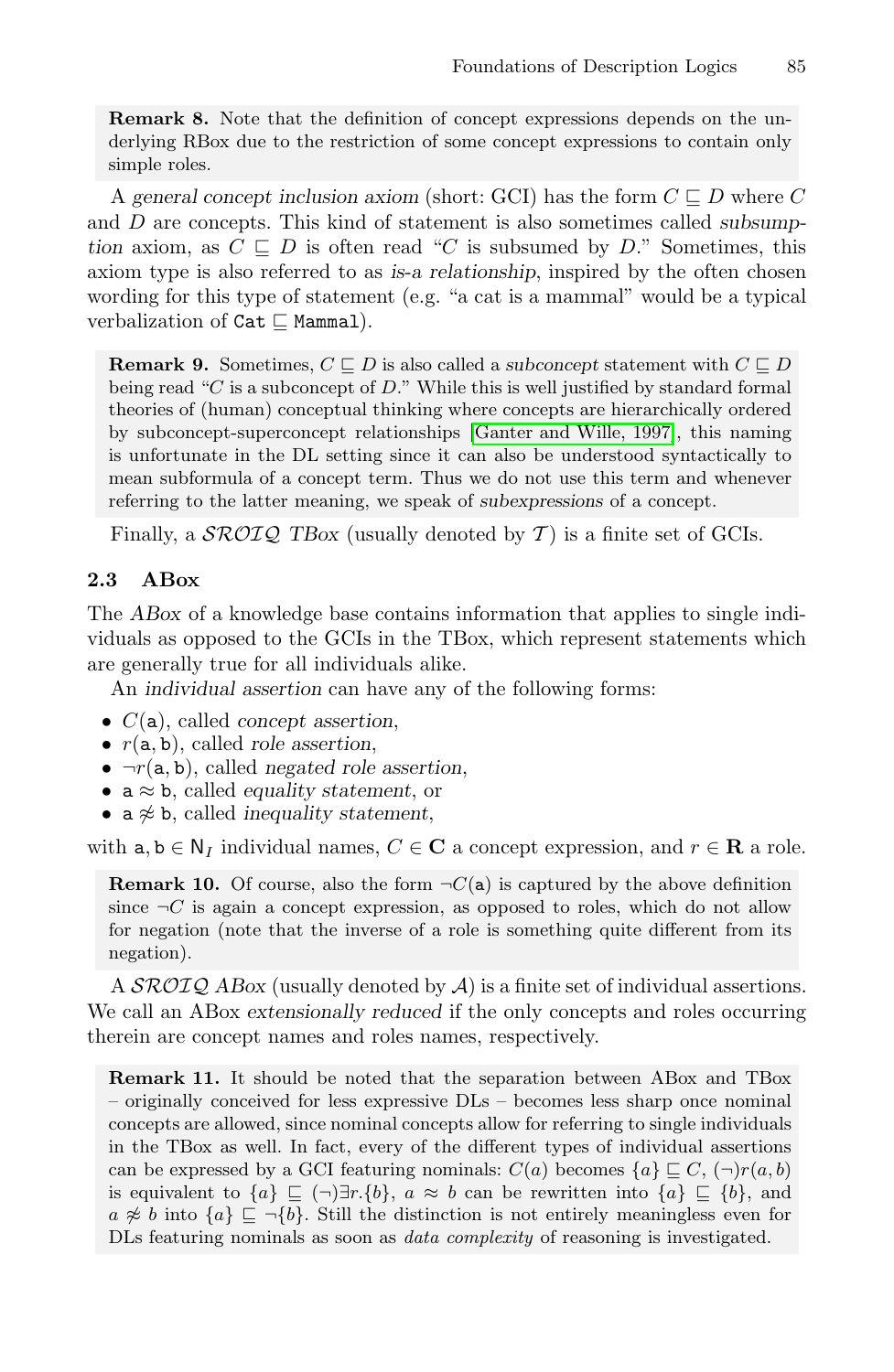A SROIQ *knowledge base* KB is the union of a regular RBox R and a TBox T as well as an ABox A for R. The elements of KB are referred to as *axioms*. Given a knowledge base  $KB$  we write  $N_I(\mathcal{KB})$ ,  $N_C(\mathcal{KB})$ , and  $N_R(\mathcal{KB})$  to denote those individual names, concept names, and role names which occur in  $K\mathcal{B}$ , respectively.

<span id="page-10-1"></span>**Example 12.** As an example consider the following knowledge base  $\mathcal{KB}$ :

| RBox R                                                                                                |
|-------------------------------------------------------------------------------------------------------|
| owns $\sqsubset$ cares For                                                                            |
| "If somebody owns something, they care for it."                                                       |
| TBox $\tau$                                                                                           |
| Healthy $\sqsubseteq \neg$ Dead                                                                       |
| "Healthy beings are not dead."                                                                        |
| $Cat \sqsubset$ Dead $\sqcup$ Alive                                                                   |
| "Every cat is dead or alive."                                                                         |
| $\texttt{HappyCatOwner} \sqsubset \exists \texttt{owns.Cat} \sqcap \forall \texttt{caresFor.Healthy}$ |
| "A happy cat owner owns a cat and all beings<br>he cares for are healthy."                            |
| $ABox \, A$                                                                                           |
| HappyCatOwner (schrödinger)                                                                           |
| "Schrödinger is a happy cat owner."                                                                   |

<span id="page-10-0"></span>**3 Semantics** Semantics **Semantics** Semantics has wide applications To relationship-based altercations, For semantics unveils What a statement entails Depending on interpretations.

Like for any other logic, the definition of a formal semantics for DLs boils down to providing a consequence relation that determines whether an axiom logically follows from (also: is entailed by) a given set of axioms. The semantics of description logics is defined in a model-theoretic way. Thereby, one central notion is that of an interpretation. Interpretations might be conceived as potential "realities" or "worlds." In particular, interpretations need in no way comply with the actual reality.

# **3.1 Interpretations**

In the case of DLs, an interpretation, normally denoted with  $\mathcal{I}$ , provides

• a nonempty set  $\Delta^{\mathcal{I}}$ , called the *domain* or also *universe of discourse* which can be understood as the entirety of individuals or things existing in the "world" that  $\mathcal I$  represents, and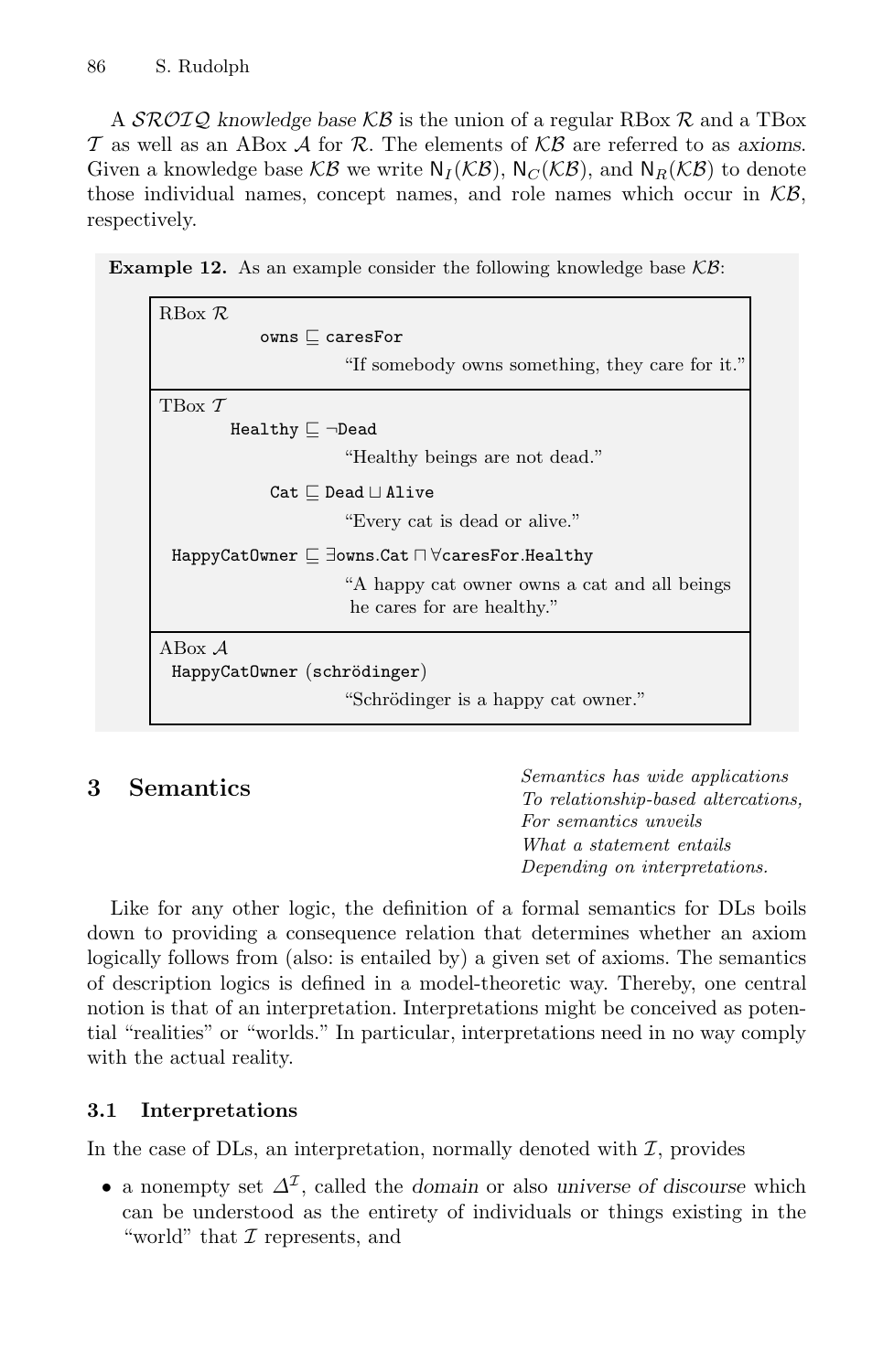- a function  $\mathcal{I}$ , called *interpretation function* which connects the vocabulary elements (i.e., the individual, concept, and role names) to  $\Delta^{\mathcal{I}}$ , by providing
	- for each individual name  $a \in N_I$  a corresponding individual  $a^I \in \Delta^I$ from the domain,
	- for each concept name  $A \in N_C$  a corresponding set  $A^{\mathcal{I}} \subseteq \Delta^{\mathcal{I}}$  of domain elements (as opposed to the domain itself,  $A^{\mathcal{I}}$  is allowed to be empty), and
	- for each role name  $\mathbf{r} \in \mathbb{N}_R$  a corresponding (also possibly empty) set  $\mathbf{r}^{\mathcal{I}} \subseteq \Delta^{\mathcal{I}} \times \Delta^{\mathcal{I}}$  of ordered pairs of domain elements.



<span id="page-11-0"></span>**Fig. 2.** Structure of DL interpretations

Figure [2](#page-11-0) depicts this definition graphically. For domain elements  $\delta, \delta' \in \Delta$ , the intuitive meaning of  $\delta \in A^{\mathcal{I}}$  is that the individual  $\delta$  belongs to the class described by the concept name A, while  $\langle \delta, \delta' \rangle \in \mathbf{r}$  means that  $\delta$  is connected to  $\delta'$  by the relation denoted by the role name r.

**Remark 13.** To avoid confusion, it is important to strictly separate syntactic notions (referring to the vocabulary and axioms) from the semantic notions (referring to the domain and domain elements). Individual names, concept names and role names are syntactic entities and so are roles and concepts. Individuals are elements of  $\Delta^{\mathcal{I}}$  and hence semantic entities. In order to refer to the semantic counterparts of concepts and roles, one would use the terms *concept extension* or *role extension*, respectively. Single elements of the extension of a concept or role are also called *concept instances* or *role instances*.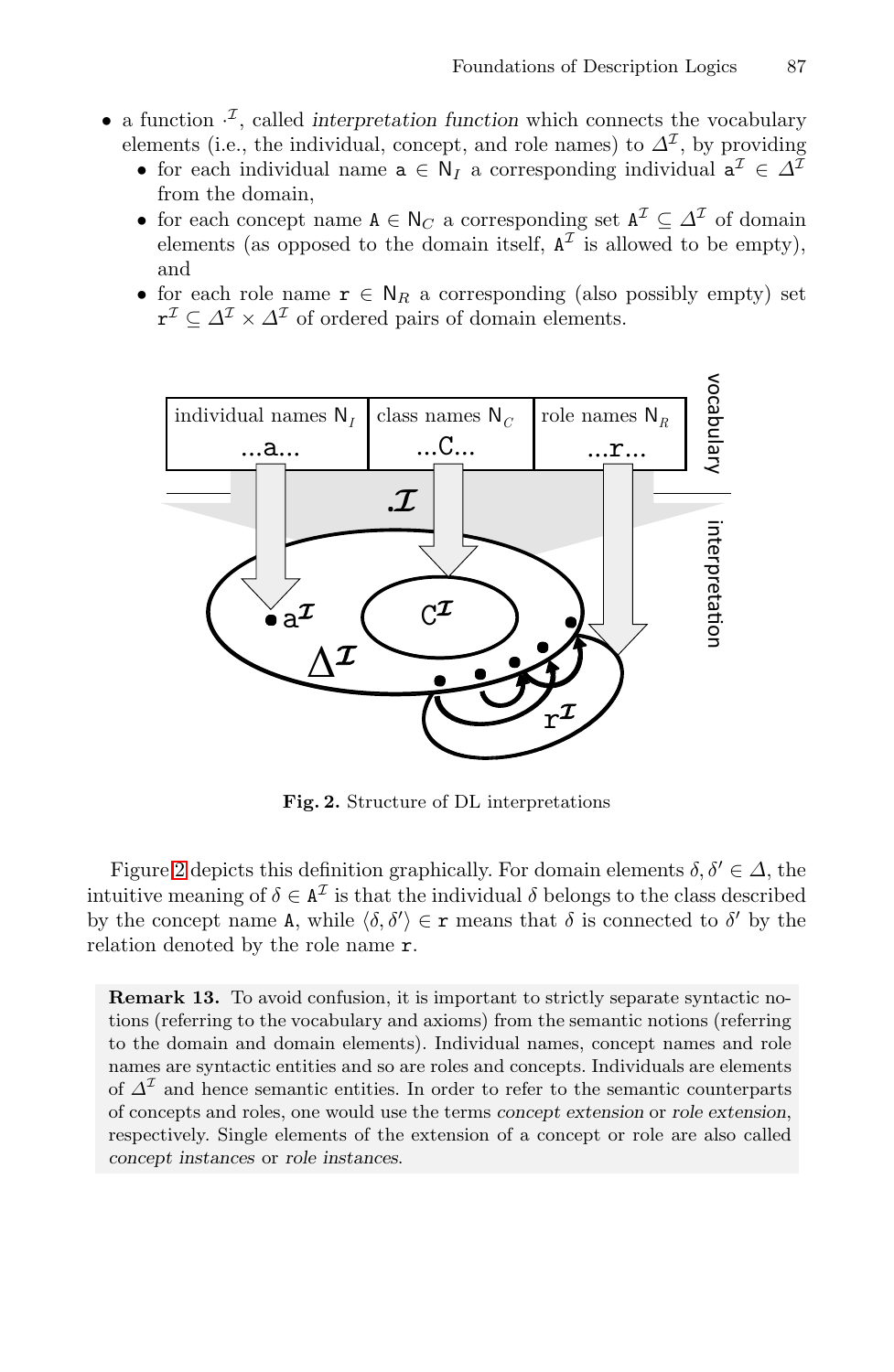<span id="page-12-0"></span>**Example 14.** Consider the following signature:

- $N_I = \{ \text{sun}, \text{moving\_star}, \text{evening\_star}, \text{moon}, \text{home} \}.$
- $N_C = \{$ Planet, Star $\}$ .
- $N_R = \{$ orbitsAround, shinesOn $\}.$

We now define an interpretation  $\mathcal{I} = (\Delta^{\mathcal{I}}, \cdot^{\mathcal{I}})$  as follows: Let our domain  $\Delta^{\mathcal{I}}$ contain the following elements:  $\odot$ ,  $\circ$ ,  $\circ$ ,  $\circ$ ,  $\circ$ ,  $\circ$ ,  $\circ$ ,  $\circ$ ,  $\circ$ ,  $\circ$ ,  $\circ$ ,  $\circ$ ,  $\circ$ ,  $\circ$ . We define the interpretation function has tation function by

sun<sup>I</sup> = morning star<sup>I</sup> <sup>=</sup> ♀ evening star<sup>I</sup> <sup>=</sup> ♀ moon<sup>I</sup> <sup>=</sup> home<sup>I</sup> <sup>=</sup> ♁ Planet<sup>I</sup> <sup>=</sup> {-, ♀, ♁, ♂, , , , } Star<sup>I</sup> = {} orbitsAround<sup>I</sup> <sup>=</sup> {-, , ♀, , ♁, , ♂, , , , , ,  , ,  , , , , , ♁} shinesOn<sup>I</sup> <sup>=</sup> {, - , , ♀ , , ♁ , , , , ♂ , , , , , , , , , , }

For a better understanding, it is often helpful to display an interpretation as a directed graph with labeled nodes and arcs. Thereby, the nodes correspond to the domain individuals  $\Delta^{\mathcal{I}}$  where a node  $\delta \in \Delta^{\mathcal{I}}$  gets labeled by the individual names assigned to it (i.e. those  $a \in N_I$  for which  $a^{\mathcal{I}} = \delta$ ) as well as the concept names A in the extensions of which  $\delta$  lies (i.e.  $\delta \in A^{\mathcal{I}}$ ). Moreover, whenever a pair of two domain individuals  $\delta, \delta' \in \Delta^{\mathcal{I}}$  is in the extension of a role name r (that is, if  $\langle \delta, \delta' \rangle \in \mathbf{r}^{\mathcal{I}}$ , a directed arc is drawn from  $\delta$  to  $\delta'$  and labeled with r. The graphical representation of the interpretation  $\mathcal I$  defined above would then look like this (where we abbreviate orbitsAround by o and shinesOn by s):

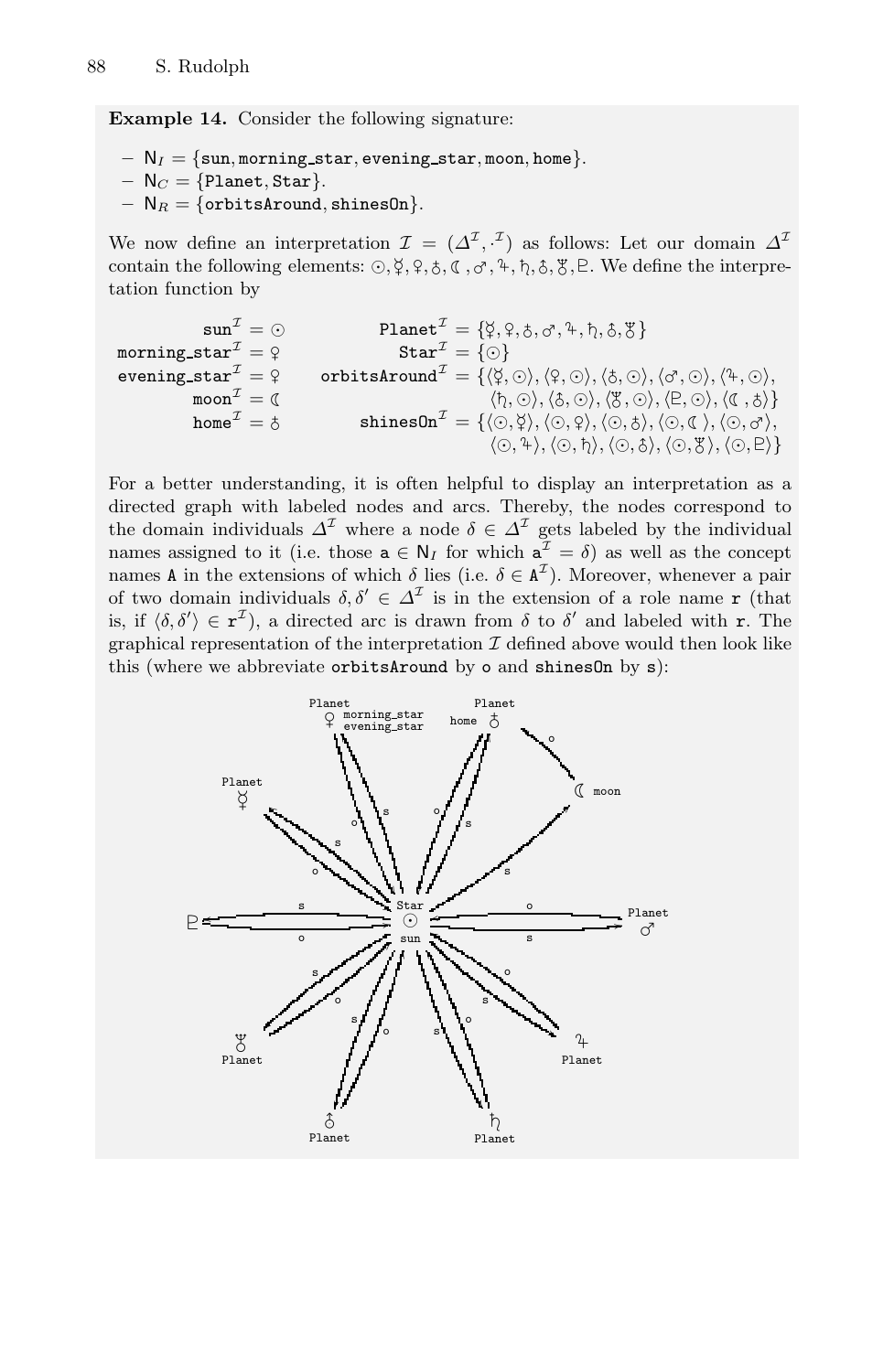**Remark 15.** One should keep in mind that the domain  $\Delta^{\mathcal{I}}$  is not required to be finite, but can also be an infinite set. It is also possible to consider only interpretations with finite domains, but then one explicitly talks about *finite models* or *finite satisfiability*. There are logics where infinite interpretations are "dispensable" as there are always finite ones that do the same job, these logics are said to have the *finite model property. SROIQ* does not have this property. However, since DLs are normally fragments of first-order logic, we can safely restrict our attention to interpretations with countable domains (that is, domains having at most as many individuals as there are natural numbers). This is a consequence of the downward part of the Theorem of Löwenheim-Skolem, according to which every FOL theory that has an arbitrary infinite model also has a countable one.

<span id="page-13-0"></span>**Example 16.** As an example of an interpretation, this time with an infinite domain, consider the following vocabulary:

- $N_I = \{zero\}.$
- $-$  N<sub>C</sub> = {Prime, Positive}.
- $N_R = \{h$ asSuccessor, lessThan, multipleOf $\}.$

Now, we define  $\mathcal I$  as follows: let  $\Delta^{\mathcal I} = \mathbb N = \{0, 1, 2, \ldots\}$ , i.e., the set of all natural numbers including zero. Furthermore, we let  $\mathsf{zero}^{\mathcal{I}} = 0$ , as well as  $\text{Prime}^{\mathcal{I}} = \{n \mid$ *n* is a prime number} and Positive<sup> $I' = \{n \mid n > 0\}$ . For the roles, we define</sup>

- $-$  hasSuccessor<sup> $\mathcal{I} = \{ \langle n, n+1 \rangle \mid n \in \mathbb{N} \}$ </sup>
- $\begin{array}{l} \texttt{lessThan}^{\mathcal{I}} = \{ \langle n, n' \rangle \mid n < n', \ n, n' \in \mathbb{N} \} \\ \texttt{multiploff}^{\mathcal{I}} \{ \langle n, n' \rangle \mid \exists k, n = k, n', n \} \end{array}$
- $-$  multipleOf<sup> $\mathcal{I} = \{ \langle n, n' \rangle \mid \exists k.n = k \cdot n', n, n', k \in \mathbb{N} \}$ </sup>

Note that this interpretation is well defined, although it has an infinite domain. For space reasons, we refrain from providing the corresponding graph representation.

**Remark 17.** Note that the definition of an interpretation does not require that different individual names denote different individuals, that is, it may happen that for two individual names **a** and **b**, we have  $a^{\mathcal{I}} = b^{\mathcal{I}}$ . A stronger definition of DL interpretations that excludes such cases is usually referred to as *unique name assumption* (short: UNA). Note also, that not every domain element  $\delta \in \Delta$ needs to be named, i.e., there may be  $\delta$  for which no individual name a with  $a^{\mathcal{I}} = \delta$  exists. For obvious reasons, such individuals are usually referred to as *anonymous individuals*.

#### **3.2 Satisfaction of Axioms**

By now, we have seen that an interpretation determines the semantic counterparts of vocabulary elements. However, in order to finally determine the truth of complex axioms, it is necessary to also find the counterparts of complex concepts and roles. We provide a definition according to which the semantics of a complex language construct can be obtained from the semantics of its constituents (thereby following the principle of *compositional semantics*). Formally, this is done by "lifting" the interpretation function  $\mathcal{I}$  to these complex expressions.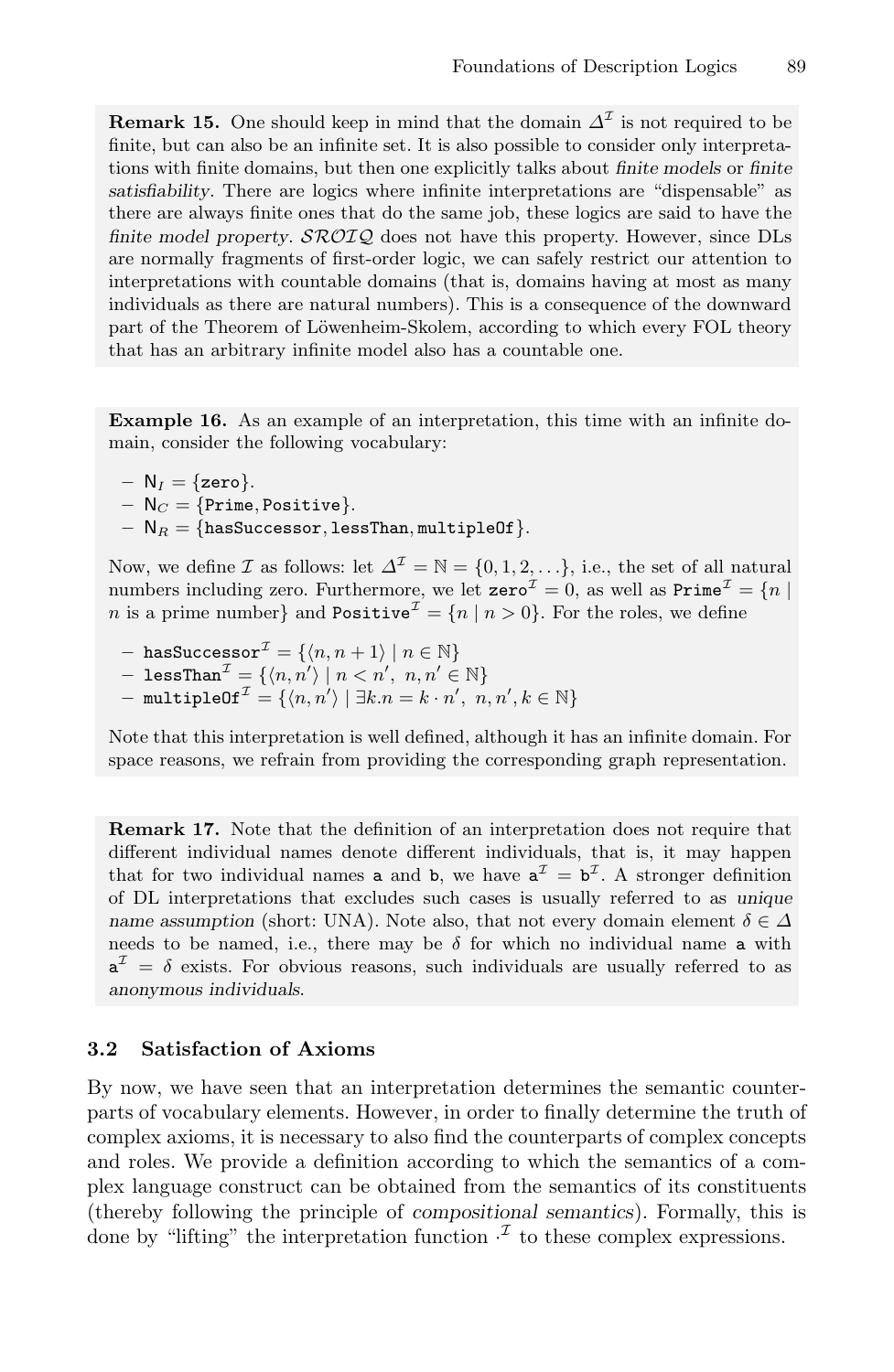First we extend the interpretation function from role names to roles by letting  $u^{\mathcal{I}} = \Delta^{\mathcal{I}} \times \Delta^{\mathcal{I}}$  (that is: the universal role interconnects any two individuals of the domain and also every individual with itself), and assigning to inverted role names  $\mathbf{r}^-$  the set of all pairs  $\langle \delta, \delta' \rangle$  of domain elements for which  $\langle \delta', \delta \rangle$  is contained in  $r^{\mathcal{I}}$ .

Next we define the interpretation function for concepts:

- $\bullet$  T is the concept which is true for every individual of the domain, hence  $T^{\mathcal{I}} = \Delta^{\mathcal{I}}.$
- $\perp$  is the concept which has no instances, hence  $\perp^{\mathcal{I}} = \emptyset$ .
- $\{a_1,\ldots,a_n\}$  is the concept containing exactly the individuals denoted by  $a_1, \ldots, a_n$ , therefore  $\{a_1, \ldots, a_n\}^{\mathcal{I}} = \{a_1^{\mathcal{I}}, \ldots, a_n^{\mathcal{I}}\}$
- $\bullet \neg C$  is supposed to denote the set of all those domain individuals that are not contained in the extension of C, i.e.,  $(\neg C)^{\mathcal{I}} = \Delta^{\mathcal{I}} \setminus C^{\mathcal{I}}$ .
- $C \sqcap D$  is the concept comprising all individuals that are simultaneously in C and D, thus we define  $(C \sqcap D)^{\mathcal{I}} = C^{\mathcal{I}} \cap D^{\mathcal{I}}$ .
- $C \sqcup D$  contains individuals being present in C or D (or both), therefore we let  $(C \sqcup D)^{\mathcal{I}} = C^{\mathcal{I}} \cup D^{\mathcal{I}}$ .
- $\exists r.C$  is the concept that holds for an individual  $\delta \in \Delta^{\mathcal{I}}$  exactly if there is some domain individual  $\delta' \in \Delta^{\mathcal{I}}$  such that  $\delta$  is connected to  $\delta'$  via the relation denoted by r and  $\delta'$  belongs to the extension of the concept C, formally:  $(\exists r.C)^{\mathcal{I}} = {\delta \in \Delta^{\mathcal{I}} \mid \exists \delta' \in \Delta^{\mathcal{I}}}. (\langle \delta, \delta' \rangle \in r^{\mathcal{I}} \wedge \delta' \in C^{\mathcal{I}}) }.$
- $\forall r.C$  denotes the set of individuals  $\delta \in \Delta^{\mathcal{I}}$  with the following property: whenever  $\delta$  is connected to some domain individual  $\delta' \in \Delta^{\mathcal{I}}$  via the relation denoted by r, then  $\delta'$  belongs to the extension of the concept C, formally:  $(\forall r.C)^{\mathcal{I}} = {\delta \in \Delta^{\mathcal{I}} \mid \forall \delta' \in \Delta^{\mathcal{I}}. (\langle \delta, \delta' \rangle \in r^{\mathcal{I}} \rightarrow \delta' \in C^{\mathcal{I}}) }$
- $\exists r$ . Self comprises those domain individuals which are r-related to themselves, thus we let  $(\exists r.\mathsf{Self})^{\mathcal{I}} = \{x \in \Delta^{\mathcal{I}} \mid \langle x, x \rangle \in r^{\mathcal{I}}\}.$
- $\leq n r.C$  refers to the domain elements  $\delta \in \Delta^{\mathcal{I}}$  for which no more than n individuals exist to which  $\delta$  is r-related and that are in the extension of C, formally:  $(\leqslant n r.C)^{\mathcal{I}} = \{\delta \in \Delta^{\mathcal{I}} \mid \#\{\delta' \in \Delta^{\mathcal{I}} \mid \langle \delta, \delta' \rangle \in r^{\mathcal{I}} \wedge \delta' \in C^{\mathcal{I}}\} \leq n\}$ (thereby  $\#S$  is used to denote the cardinality of a set S, i.e., the number of its elements).
- $\geqslant n r.C$ , dual to the case before, denotes those domain elements having at least *n* such *r*-related elements:  $(\geqslant n r.C)^{\mathcal{I}} = {\delta \in \Delta^{\mathcal{I}} \mid \# \{\delta' \in \Delta^{\mathcal{I}} \mid \langle \delta, \delta' \rangle \in \Delta^{\mathcal{I}}\}}$  $r^{\mathcal{I}} \wedge \delta' \in C^{\mathcal{I}} \geq n$ .

**Remark 18.** The reader should be aware that by the above definition, the extension of the concept  $\forall r.C$  contains every domain individual  $\delta \in \Delta^{\mathcal{I}}$  that is not r-connected to any  $\delta'$ . For instance, the concept  $\forall$ hasChild.Happy comprises all individuals all of whose children are happy (alternatively, and arguably less confusing: all individuals that do not have children which are not happy). This includes those individuals not having children at all. In fact, when modeling with DLs, the concept  $\forall r.\bot$  is often used to refer to all individuals not being r-connected to any other individual (nor to themselves).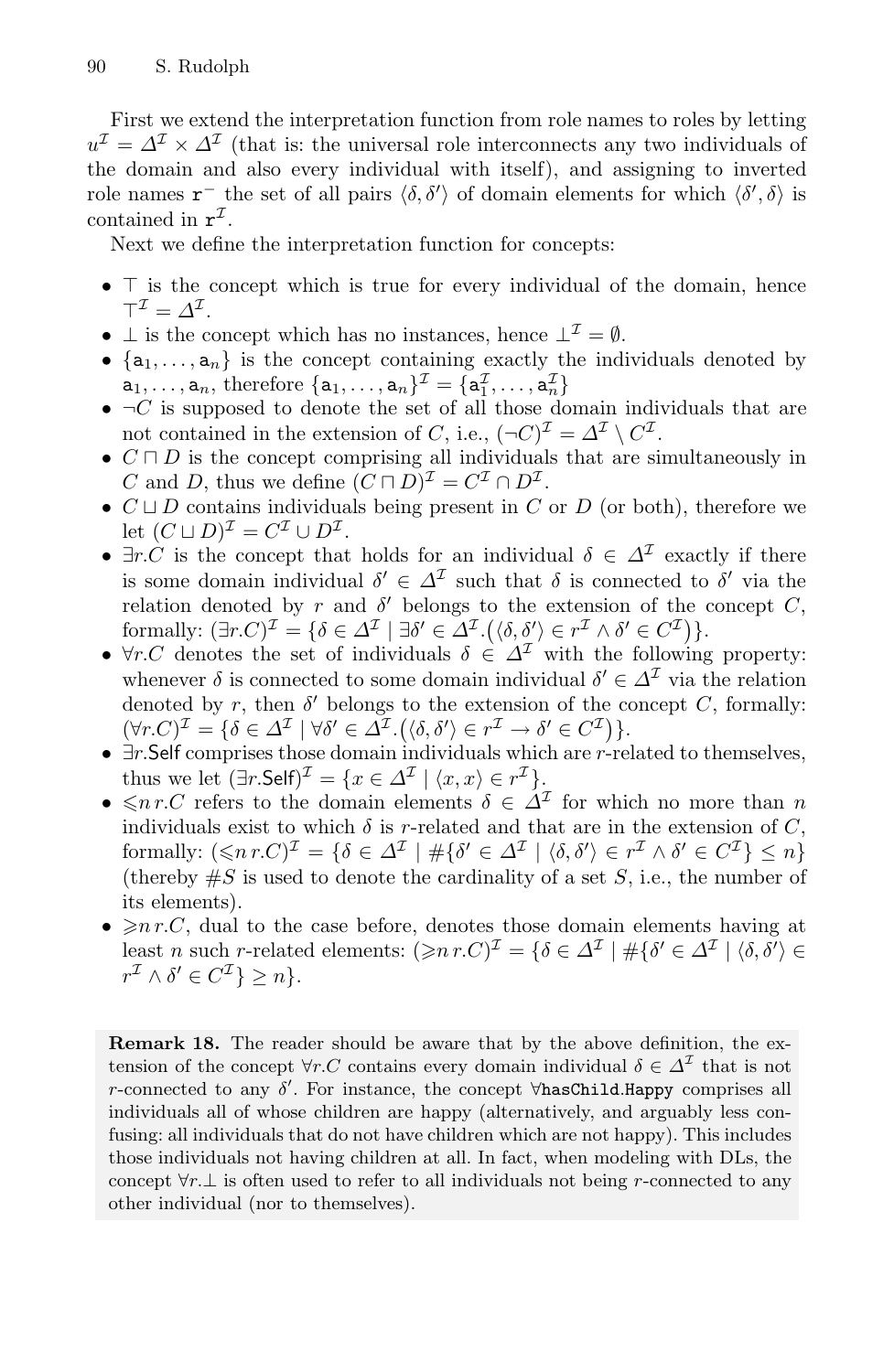**Example 19.** Consider the interpretation  $\mathcal I$  from Example [14.](#page-12-0) With the lifting of the interpretation function just defined, we are able to determine the extension of concepts and roles as follows:

```
orbits around^{-1}=\{\langle \odot,\simeq\rangle,\langle \odot,\simeq\rangle,\langle \odot,\simeq\rangle,\langle \odot,\sigma\rangle,\langle \odot,\simeq\rangle,\langle \odot,\eta\rangle,\langle \odot,\delta\rangle,\langle \odot,\delta\rangle,\langle \odot,\xi\rangle,\langle \odot,\epsilon\rangle\}(\forall \text{orbitsAround}.(\neg \text{Star}))^{\mathcal{I}}\mathcal{I} = \{\delta \mid \forall \delta'. (\langle \delta, \delta'\rangle \in \mathtt{orbitsAround}^{\mathcal{I}} \rightarrow \delta' \in (\neg \mathtt{Star})^{\mathcal{I}})\}\mathcal{I} = \{\delta \mid \forall \delta'. (\langle \delta, \delta'\rangle \in \mathtt{orbitsAround}^{\mathcal{I}} \rightarrow \delta' \in \Delta^{\mathcal{I}} \setminus \mathtt{Star}^{\mathcal{I}})\}=\{\delta \mid \forall \delta'.(\langle \delta, \delta'\rangle \in \texttt{orbitsAround}^{\mathcal{I}} \rightarrow \delta' \in \{\Sigma, \Sigma, \xi, \zeta, \sigma, \gamma, \eta, \eta, \delta, \mathbb{F}, \mathbb{P}\})\}= \{\odot, \mathbb{C}\}\((\neg \texttt{Planet}) \sqcap \exists \texttt{orbitsAround}. \texttt{Star})^{\mathcal{I}}\mathcal{I} = \left( \neg \texttt{Planet} \right)^{\mathcal{I}} \cap \left( \exists \texttt{orbitsAround}. \texttt{Star} \right)^{\mathcal{I}}\mathcal{I} = \mathit{\Delta}^\mathcal{I} \setminus {\tt Planet}^\mathcal{I} \cap \{\delta \mid \exists \delta'.(\langle \delta, \delta'\rangle \in \texttt{orbitsAround}^\mathcal{I} \land \delta' \in {\tt Star}^\mathcal{I})\}= \{ \odot, \mathfrak{C}, \mathfrak{D}, \mathfrak{D} \} \cap \{ \sharp, \mathfrak{D}, \mathfrak{Z}, \sigma, \mathfrak{P}, \mathfrak{h}, \mathfrak{H}, \mathfrak{F}, \mathfrak{F}, \mathfrak{D} \}= {P}( \geqslant 2shinesOn.{morning_star, evening_star})<sup>T</sup>
         \mathcal{L} = \{\delta \mid \#\{\delta' \mid \langle \delta, \delta'\rangle \in \mathsf{shinesOn}^\mathcal{I} \land \delta' \in \{\mathsf{moving\_star}, \mathsf{evening\_star}\}^\mathcal{I}\} \geq 2\}\mathcal{L} = \{\delta \mid \#\{\delta' \mid \langle \delta, \delta'\rangle \in \mathsf{shinesOn}^\mathcal{I} \land \delta' \in \{\mathsf{morning\_star}^\mathcal{I}, \mathsf{evening\_star}^\mathcal{I}\} \geq 2\}=\{\delta \mid \#\{\delta' \mid \langle \delta, \delta'\rangle \in \texttt{shinesOn}^{\mathcal{I}} \wedge \delta' \in \{\varphi\}\}\geq 2\}= Ø
```
**Exercise 1.** Describe – both verbally and formally – the extension of the following concepts with respect to the interpretation  $\mathcal I$  defined in Example [16:](#page-13-0)

```
(a) ∀ hasSuccessor−.Positive
(b) ∃ multipleOf.Self
(c) ∃ multipleOf.∃hasSuccessor−.∃hasSuccessor−.{zero}
(d) ≥10 lessThan<sup>-</sup>.Prime
(e) \negPrime \Box \leq 2 multipleOf. \Box(f) ∃lessThan.Prime
(g) \forall multipleOf.(∃hasSuccessor<sup>-</sup>.{zero}
                       ∃multipleOf.∃hasSuccessor−.∃hasSuccessor−.{zero}
```
The final purpose of the (lifted) interpretation function is to determine satisfaction of axioms. In the following, we define when an axiom  $\alpha$  is true (also: holds), given a specific interpretation  $\mathcal I$ . If this is the case, we also say that  $\mathcal I$  is a model of  $\alpha$  or that I satisfies  $\alpha$  and write  $\mathcal{I} \models \alpha$ .

• A role inclusion axiom  $r_1 \circ \ldots \circ r_n \subseteq r$  holds in  $\mathcal I$  if for every sequence  $\delta_0,\ldots,\delta_n\in\Delta^{\mathcal{I}}$  for which holds  $\langle \delta_0,\delta_1\rangle\in r_1^{\mathcal{I}},\ldots,\ \langle \delta_{n-1},\delta_n\rangle\in r_n^{\mathcal{I}},\ \mathrm{also}$  $\langle \delta_0, \delta_n \rangle \in r^{\mathcal{I}}$  is satisfied. Figuratively, this means that every path in  $\Delta^{\mathcal{I}}$ that traverses the roles  $r_1, \ldots, r_n$  (in the given order) must have a direct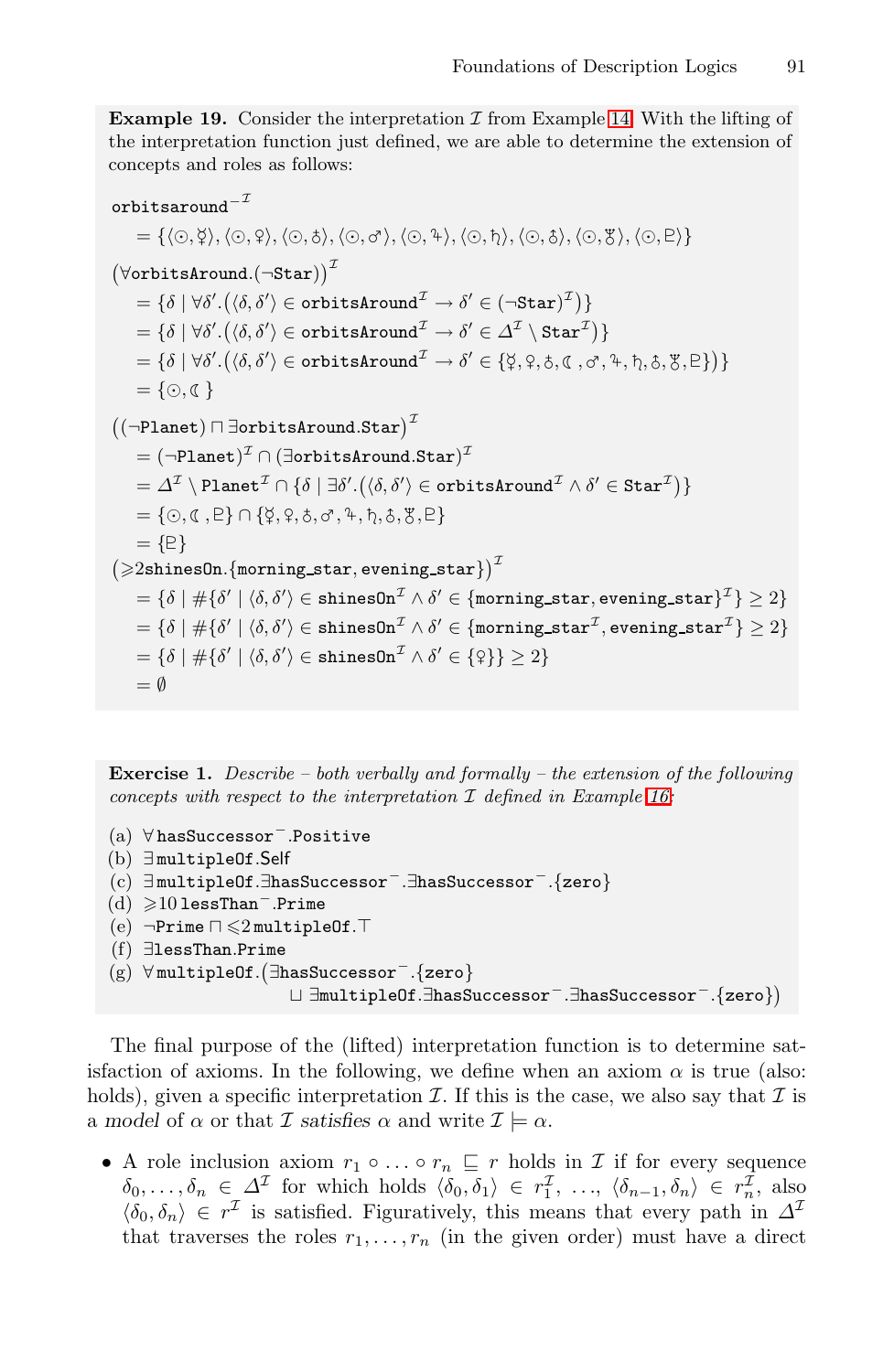r-"shortcut." When using  $\circ$  as symbol for the relation product, we can write down this condition as  $r_1^{\mathcal{I}} \circ \dots \circ r_n^{\mathcal{I}} \subseteq r^{\mathcal{I}}$ .

- A role disjointness statement  $Dis(r, s)$  is true in  $\mathcal I$  if every two domain individuals  $\delta, \delta' \in \Delta^{\mathcal{I}}$  that are connected via an r-relation are not connected via an s-relation. In other words, we can say that the two roles are mutually exclusive which can be formally expressed by the condition  $r^{\mathcal{I}} \cap s^{\mathcal{I}} = \emptyset$ .
- A general concept inclusion  $C \sqsubset D$  is satisfied by  $\mathcal{I}$ , if every instance of C is also an instance of D. An alternative wording of this would be that the extension of C is contained in the extension of D, formally  $C^{\mathcal{I}} \subset D^{\mathcal{I}}$ .
- A concept assertion  $C(\mathbf{a})$  holds in  $\mathcal I$  if the individual with the name  $\mathbf a$  is an instance of the concept C, that is  $a^{\mathcal{I}} \in C^{\mathcal{I}}$ .
- A role assertion  $r(a, b)$  is true in  $\mathcal I$  if the individual denoted by a is r connected to the individual denoted by  $\mathfrak b$ , i.e. the extension of r contains the corresponding pair of domain elements:  $\langle a^{\mathcal{I}}, b^{\mathcal{I}} \rangle \in r^{\mathcal{I}}$ .
- *I* is a model of  $\neg r(\mathbf{a}, \mathbf{b})$  exactly if it is not a model of  $r(\mathbf{a}, \mathbf{b})$ .
- The equality statement  $a \approx b$  holds in  $\mathcal I$  if the individual names a and b refer to the same domain individual, i.e.  $\mathbf{a}^{\mathcal{I}} = \mathbf{b}^{\mathcal{I}}$ .
- *I* is a model of  $a \not\approx b$  exactly if it is not a model of  $a \approx b$ .

<span id="page-16-0"></span>**Example 20.** We now check for some example axioms whether interpretation  $\mathcal{I}$ from Example [14](#page-12-0) satisfies them.

- $-$  morning star  $\approx$  evening star is true, since morning star<sup>T</sup> = ♀ = evening star<sup> $I$ </sup>, i.e. the two names denote the same domain individual.
- **–** orbitsAround ∘ orbitsAround  $\subseteq$  shinesOn<sup>−</sup> is also true: The only chain of domain individuals  $\delta_1$ ,  $\delta_2$ ,  $\delta_3$ , with  $\langle \delta_2$ ,  $\delta_3 \rangle \in \text{orbit}$ sAround<sup>T</sup>, and  $\langle \delta_2, \delta_3 \rangle \in$ domain individuals  $\delta_1, \delta_2, \delta_3$  with  $\langle \delta_1, \delta_2 \rangle \in \text{orbitsAround}^{\mathcal{I}}$  and  $\langle \delta_2, \delta_3 \rangle \in$ orbitsAround<sup>T</sup> is  $\delta_1 = \mathbb{C}$ ,  $\delta_2 = \delta$ ,  $\delta_3 = \odot$ . Therefore, we obtain orbitsAround<sup>T</sup>  $\circ$ orbitsAround<sup> $\mathcal{I} = \{ \langle \mathcal{I}, \odot \rangle \}$ . On the other hand, due to  $\langle \odot, \mathcal{I} \rangle \in \mathsf{shinesOn}^{\mathcal{I}}$ </sup> we obtain  $\langle \mathbb{C}, \odot \rangle \in \text{shinesOn}^{-\mathcal{I}}$ .
- **–** Star(evening star) is false since the domain element evening star<sup> $I = \varphi$  is</sup> not contained in  $\text{Star}^{\mathcal{I}} = \{\odot\}.$
- **–** Planet  $\subseteq \neg {\text{sum, moon}}$  is valid in I as we get  $(\neg {\text{sum, moon}})^{\mathcal{I}} = \Delta^{\mathcal{I}} \setminus$ <br>(*f*sun, moon)<sup> $\mathcal{I} = \Delta^{\mathcal{I}} \setminus \{ \odot \in \Delta \}$  +  $\Rightarrow \Delta^{\mathcal{I}} \uparrow \forall$  +  $\Rightarrow$  P \ which is a supposed of</sup>  $({\{\text{sun}, \text{moon}\}})^{\mathcal{I}} = \Delta^{\mathcal{I}} \setminus {\{\odot, \mathfrak{C}\}} = {\{\circ, \circ, \circ, \circ, \circ, \circ, \circ, \circ, \circ\}}$  which is a superset of Planet<sup> $\mathcal{I} = {\emptyset, \emptyset, \phi, \phi, \mathcal{A}, \mathcal{h}, \delta, \mathcal{B}}.$ </sup>
- $-$  shinesOn(moon, earth) does not hold in  $\mathcal I$  since the pair of the respective individuals is not contained in the extension of the shinesOn role:  $\langle \text{moon}^{\mathcal{I}}, \text{earth}^{\mathcal{I}} \rangle = \langle \mathbb{C}, \mathbb{b} \rangle \notin \text{shinesOn}^{\mathcal{I}}.$
- **–** -∀shinesOn<sup>−</sup>.{sun} is true. To see this we first need to find  $(\forall \texttt{shinesOn}^-. \{\texttt{sun}\})^{\mathcal{I}}$ . In words, this concept comprises those objects that are shone upon by nothing but the sun (if they are shone upon by anything at all). Formally, to check whether a domain individual  $\delta$  is in the extension of that concept, we have to verify that every individual  $\delta'$  with  $\langle \delta, \delta' \rangle \in \text{shinesOn}^{-1}$ (which is equivalent to  $\langle \delta', \delta \rangle \in \text{shinesOn}^{\mathcal{I}}$ ) also satisfies  $\delta' \in \{\text{sun}\}^{\mathcal{I}}$  which just means  $\delta' = \odot$ . Scrutinizing all elements of  $\Delta^{\mathcal{I}}$ , we find this condition satisfied for each, therefore we have  $\top^{\mathcal{I}} = \varDelta^{\mathcal{I}} \subseteq \varDelta^{\mathcal{I}} = (\forall \texttt{shinesOn}^{-}.\{sun\})^{\mathcal{I}}.$
- **–** Dis(orbitsAround, shinesOn) is satisfied by  $\mathcal I$  since no pair  $\langle \delta, \delta' \rangle$  is contained in the extensions of both orbitsAround and shinesOn and therefore tained in the extensions of both orbitsAround and shinesOn and therefore orbitsAround<sup> $I \cap$ shinesOn $I = \emptyset$ .</sup>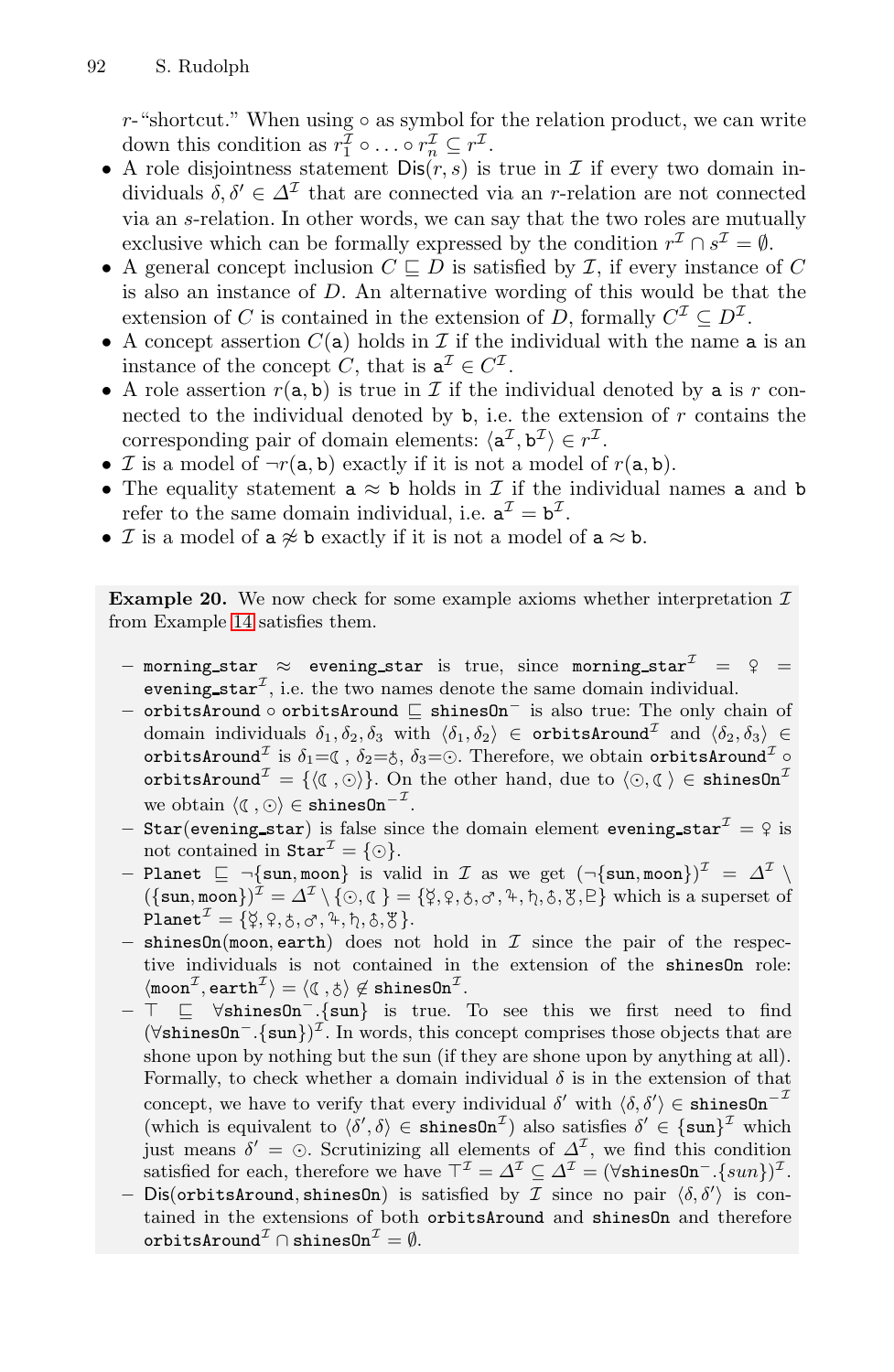<span id="page-17-0"></span>**Exercise 2.** Decide whether the following axioms are satisfied by the interpretation I from Example [16.](#page-13-0)

```
(a) hasSuccessor \sqsubseteq lessThan
```

```
(b) ∃hasSuccessor<sup>-</sup>.∃hasSuccessor<sup>-</sup>.{zero} \sqsubseteq Prime
```

```
(c) \top \sqsubseteq \forall \text{multipleOf}^{-}.\{\text{zero}\}
```

```
(d) Dis(divisileBy, lessThan−)
```

```
(e) multipleOf \circ multipleOf \sqsubseteq multipleOf
```

```
(f) \top \sqsubseteq \leqslant 1 has Successor. Positive
```

```
(g) zero \not\approx zero
```

```
(h) ≤1multipleOf<sup>-</sup>.<sup>T</sup>(zero)
```

```
\mathcal{A}(\text{i})\top \sqsubseteq \forall \texttt{less}Than.\exists \texttt{less}Than.(\texttt{Prime} \sqcap \exists \texttt{has} \texttt{Successor}.\exists \texttt{has} \texttt{Successor}.\texttt{Prime})
```
Now that we have defined when an interpretation  $\mathcal I$  is a model of an axiom, we can easily extend this notion to whole knowledge bases: we say that  $\mathcal I$  is a *model* of a given knowledge base  $KB$  (also: *I* satisfies  $KB$ , written  $I \models KB$ ), if it satisfies all the axioms of  $\mathcal{KB}$ , i.e., if  $\mathcal{I} \models \alpha$  for every  $\alpha \in \mathcal{KB}$ . Moreover, a knowledge base KB is called *satisfiable* or *consistent* if it has a model, and it is called *unsatisfiable* or *inconsistent* or *contradictory* otherwise.

<span id="page-17-1"></span>**Example 21.** The following knowledge base is inconsistent.

```
Reindeer	∃hasNose.Red(rudolph)
\forallworksFor\bar{\text{--}}(\lnotReindeer\sqcupFlies)(santa) – Mammal\sqcapFlies \sqsubseteq Bat
                    worksFor(rudolph, santa)
                                    santa \not\approx batman
                                                                          \mathtt{Reinder}\sqsubseteq\mathtt{Mammal}\mathtt{Bat} \sqsubseteq \forall \mathtt{worksFor}.\{\mathtt{batman}\}
```
**Remark 22.** Note that, for determining whether a knowledge base satisfies an interpretation  $I$ , only the value of  $\cdot^I$  for those individual, concept, and role names are relevant, that occur in KB. All vocabulary elements not contained in  $N_I(KB)$ ∪  $N_c(\mathcal{KB}) \cup N_R(\mathcal{KB})$  can be mapped arbitrarily and do not influence the semantics.

# **3.3 Logical Consequence**

So far, we have defined a "modelhood" relation, which for a given interpretation and a given set of axioms determines whether the axiom is true with respect to the interpretation. Remember that the actual purpose of a formal semantics is to provide a consequence relation, which tells us whether an axiom is a logical consequence of a knowledge base. This consequence relation is commonly also denoted by  $\equiv$  and defined as follows: an axiom  $\alpha$  is a *consequence* of (also *entailed by*) a knowledge base  $KB$  (written:  $KB \models \alpha$ ) if every model of KB is also a model of  $\alpha$ , i.e. for every  $\mathcal I$  with  $\mathcal I \models \mathcal{KB}$  also holds  $\mathcal I \models \alpha$ .

**Remark 23.** As a straightforward consequence of this model-theoretic definition of consequences we obtain the fact that an inconsistent knowledge base entails any axiom, since the considered set of models which have to satisfy the axiom is empty and hence the condition is vacuously true. This effect, well-known in many logics, is called the *principle of explosion* according to which "anything follows from a contradiction."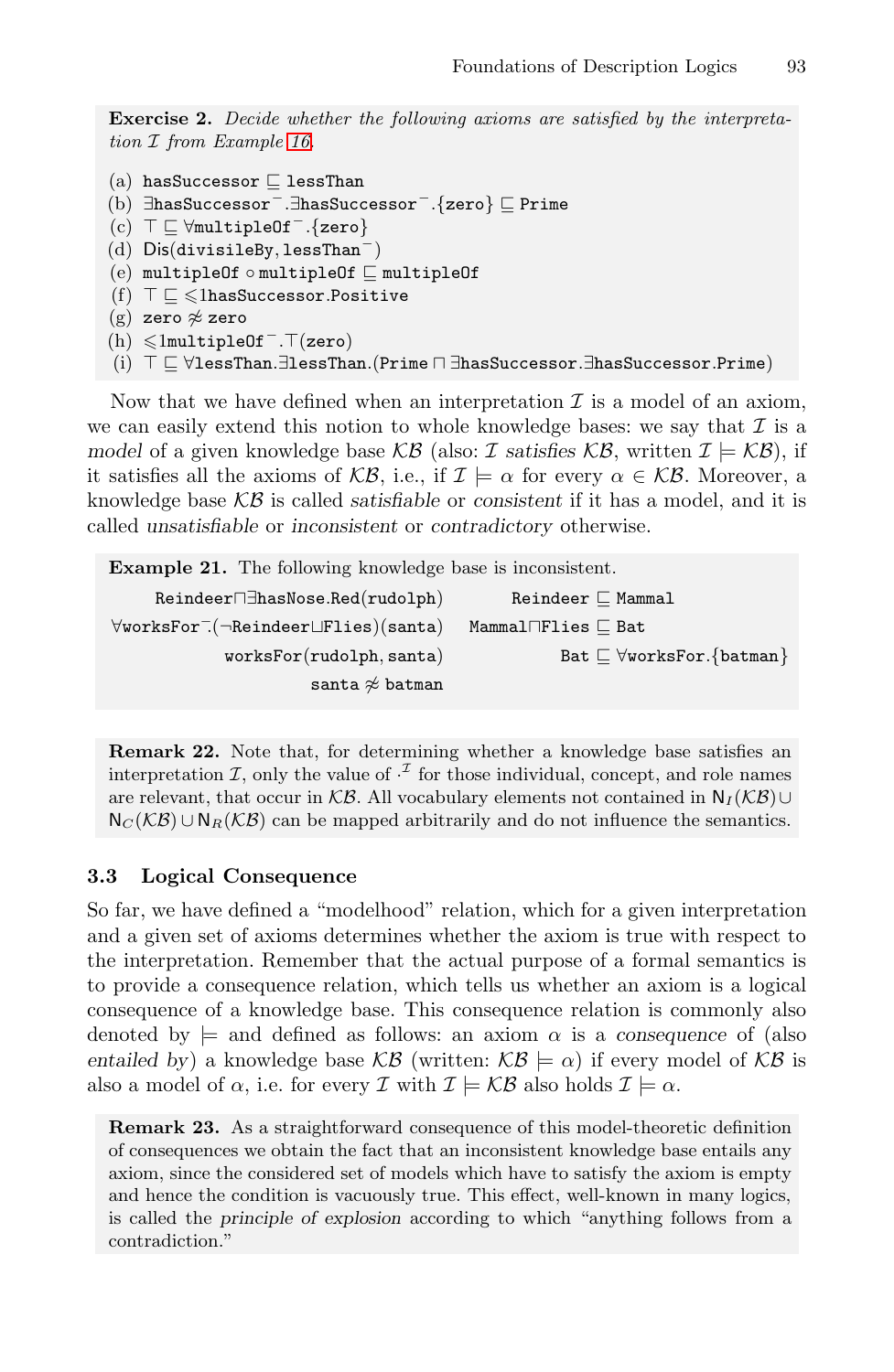**Exercise 3.** Decide whether the following propositions about the knowledge base KB from Example [12](#page-10-1) are true and give evidence:

- (a)  $KB$  is satisfiable,
- (b)  $KB \models$  Alive(schrödinger),
- (c)  $\mathcal{KB} \models \mathtt{Dead} \sqcap \mathtt{Alive} \sqsubseteq \bot,$
- (d)  $KB \models$  Alive  $\sqsubseteq$  Healthy.

**Exercise 4.** Decide whether the following statements are true or false and justify your decision. For arbitrary SROIQ knowledge bases KB and KB' holds:

- (a) If an axiom  $\alpha$  is a logical consequence of the empty knowledge base, i.e.  $\emptyset \models \alpha$ , then it is the consequence of any other knowledge base KB.
- (b) The larger a knowledge base, the more models it has. That is, if  $KB \subseteq KB'$ then every model of  $KB$  is also a model of  $KB'$ .
- (c) The larger a knowledge base, the more consequences it has. That is, if  $KB \subseteq$  $KB'$  then every logical consequence from  $KB$  is a logical consequence from  $KB'$ .
- (d) If  $\neg C(\mathbf{a}) \in \mathcal{KB}$ , then  $\mathcal{KB} \models C(\mathbf{a})$  can never hold (for arbitrary concepts C).
- (e) If two knowledge bases are different  $(KB \neq KB')$ , then they also differ in terms of logical consequences, i.e., there is an axiom  $\alpha$  such that  $\mathcal{KB} \models \alpha$  and  $KB' \not\models \alpha$  or vice versa.

#### **3.4 Excursus: Semantics via Embedding into FOL**

As mentioned before, it is often said that most description logics, including  $\mathcal{SRO}IQ$ , are fragments of first-order predicate logic (FOL). Technically, this statement is somewhat misleading since, from a syntax point of view, most DL axioms are not FOL formulae. What is rather meant by this statement is the following: It is obvious that DL interpretations have the same structure as FOL interpretations if one conceives individual names as constants, concept names as unary predicates and role names as binary predicates. Under this assumption, one can define an easy syntactic translation  $\tau$  which, applied to a DL axiom  $\alpha$ , yields a FOL sentence  $\tau(\alpha)$  such that the model sets of  $\alpha$  and  $\tau(\alpha)$  coincide, that is an interpretation I is a model of  $\alpha$  exactly if it is a model of  $\tau(\alpha)$ . Consequently, every reasoning problem in a DL is easily transferrable to an equivalent reasoning problem in FOL, whence the semantics of description logics could – as an alternative to the previously introduced way – be defined by reducing it to the semantics of FOL via the mentioned translation.

**Remark 24.** Obviously, the converse cannot be the case, for any decidable DL: supposing it were, we could decide any FOL reasoning problem by translating it to the DL and then deciding the DL version. This clearly contradicts the well-known undecidability of FOL.

We provide here a definition of  $\tau$  but omit a proof of its correctness. More precisely, the translation outputs first-order predicate logic with equality, a mild generalization of pure first-order predicate logic featuring an equality predicate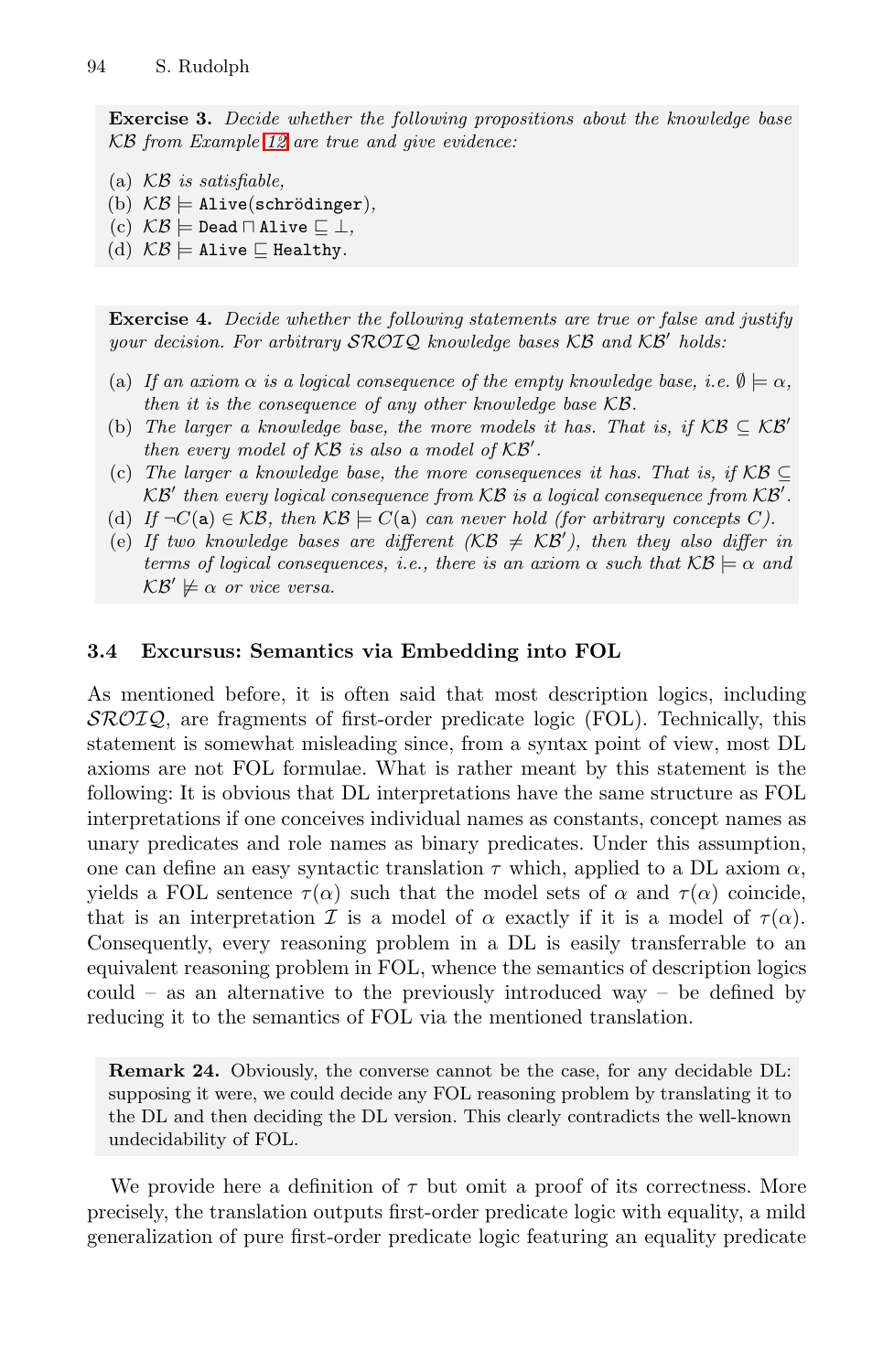=. Every SROIQ knowledge base KB thus translates via  $\tau$  to a theory  $\tau$ (KB) in first-order predicate logic with equality. We define

$$
\tau(\mathcal{KB}) = \bigcup_{\alpha \in \mathcal{KB}} \tau(\alpha),
$$

i.e., we translate every axiom of the knowledge base separately into a FOL sentence. How exactly  $\tau(\alpha)$  is defined depends on the type of the axiom  $\alpha$ .

However, first we have to define auxiliary translation functions  $\tau_{\mathbf{R}}$  : **R**  $\times$ Var  $\times$  Var  $\rightarrow$  FOL for roles and  $\tau_{\mathbf{C}}$  :  $\mathbf{C} \times$  Var  $\rightarrow$  FOL for concepts (where  $Var = \{x_0, x_1, \ldots\}$  is a set of variables):

$$
\tau_{\mathbf{R}}(u, x_i, x_j) = \mathbf{true}
$$
\n
$$
\tau_{\mathbf{R}}(\mathbf{r}, x_i, x_j) = \mathbf{r}(x_i, x_j)
$$
\n
$$
\tau_{\mathbf{R}}(\mathbf{r}^{-}, x_i, x_j) = \mathbf{r}(x_j, x_i)
$$
\n
$$
\tau_{\mathbf{C}}(\mathbf{A}, x_i) = \mathbf{A}(x_i)
$$
\n
$$
\tau_{\mathbf{C}}(\mathbf{A}, x_i) = \mathbf{A}(x_i)
$$
\n
$$
\tau_{\mathbf{C}}(\mathbf{T}, x_i) = \mathbf{true}
$$
\n
$$
\tau_{\mathbf{C}}(\mathbf{A}_1, \dots, \mathbf{a}_n), x_i) = \bigvee_{1 \le j \le n} x_i = \mathbf{a}_j
$$
\n
$$
\tau_{\mathbf{C}}(\mathbf{a}_1, \dots, \mathbf{a}_n), x_i) = \bigvee_{1 \le j \le n} x_i = \mathbf{a}_j
$$
\n
$$
\tau_{\mathbf{C}}(\mathbf{C} \cap \mathbf{D}, x_i) = \tau_{\mathbf{C}}(\mathbf{C}, x_i)
$$
\n
$$
\tau_{\mathbf{C}}(\mathbf{C} \cap \mathbf{D}, x_i) = \tau_{\mathbf{C}}(\mathbf{C}, x_i) \land \tau_{\mathbf{C}}(\mathbf{D}, x_i)
$$
\n
$$
\tau_{\mathbf{C}}(\mathbf{C} \cup \mathbf{D}, x_i) = \tau_{\mathbf{C}}(\mathbf{C}, x_i) \lor \tau_{\mathbf{C}}(\mathbf{D}, x_i)
$$
\n
$$
\tau_{\mathbf{C}}(\exists r.\mathbf{C}, x_i) = \exists x_{i+1} \cdot (\tau_{\mathbf{R}}(r, x_i, x_{i+1}) \land \tau_{\mathbf{C}}(\mathbf{C}, x_{i+1}))
$$
\n
$$
\tau_{\mathbf{C}}(\forall r.\mathbf{C}, x_i) = \forall x_{i+1} \cdot (\tau_{\mathbf{R}}(r, x_i, x_{i+1}) \rightarrow \tau_{\mathbf{C}}(\mathbf{C}, x_{i+1}))
$$
\n
$$
\tau_{\mathbf{C}}(\exists r.\mathbf{Self}, x_i) = \tau_{\mathbf{R}}(r, x_i, x_i)
$$

Obviously, the translation assigns to a role a FOL formula with (at most) two free variables and to a concept a FOL formula with (at most) one free variable. Now we are ready to translate axioms:

$$
\tau(r_1 \circ \dots \circ r_n \sqsubseteq r) = \forall x_0 \dots x_n (\bigwedge_{1 \le i \le n} \tau_{\mathbf{R}}(r_i, x_{i-1}, x_i)) \to \tau_{\mathbf{R}}(r, x_0, x_n)
$$
  
\n
$$
\tau(\text{Dis}(r, r')) = \forall x_0 x_1 (\tau_{\mathbf{R}}(r, x_0, x_1) \to \neg \tau_{\mathbf{R}}(r', x_0, x_1))
$$
  
\n
$$
\tau(C \sqsubseteq D) = \forall x_0 (\tau_{\mathbf{C}}(C, x_0) \to \tau_{\mathbf{C}}(D, x_0))
$$
  
\n
$$
\tau(C(\mathbf{a})) = \tau_{\mathbf{C}}(C, x_0)[x_0/\mathbf{a}]
$$
  
\n
$$
\tau(r(\mathbf{a}, \mathbf{b})) = \tau_{\mathbf{R}}(C, x_0, x_1)[x_0/\mathbf{a}][x_1/\mathbf{b}]
$$
  
\n
$$
\tau(\neg r(\mathbf{a}, \mathbf{b})) = \neg \tau(r(\mathbf{a}, \mathbf{b}))
$$
  
\n
$$
\tau(a \approx b) = a = b
$$
  
\n
$$
\tau(a \not\approx b) = \neg (a = b)
$$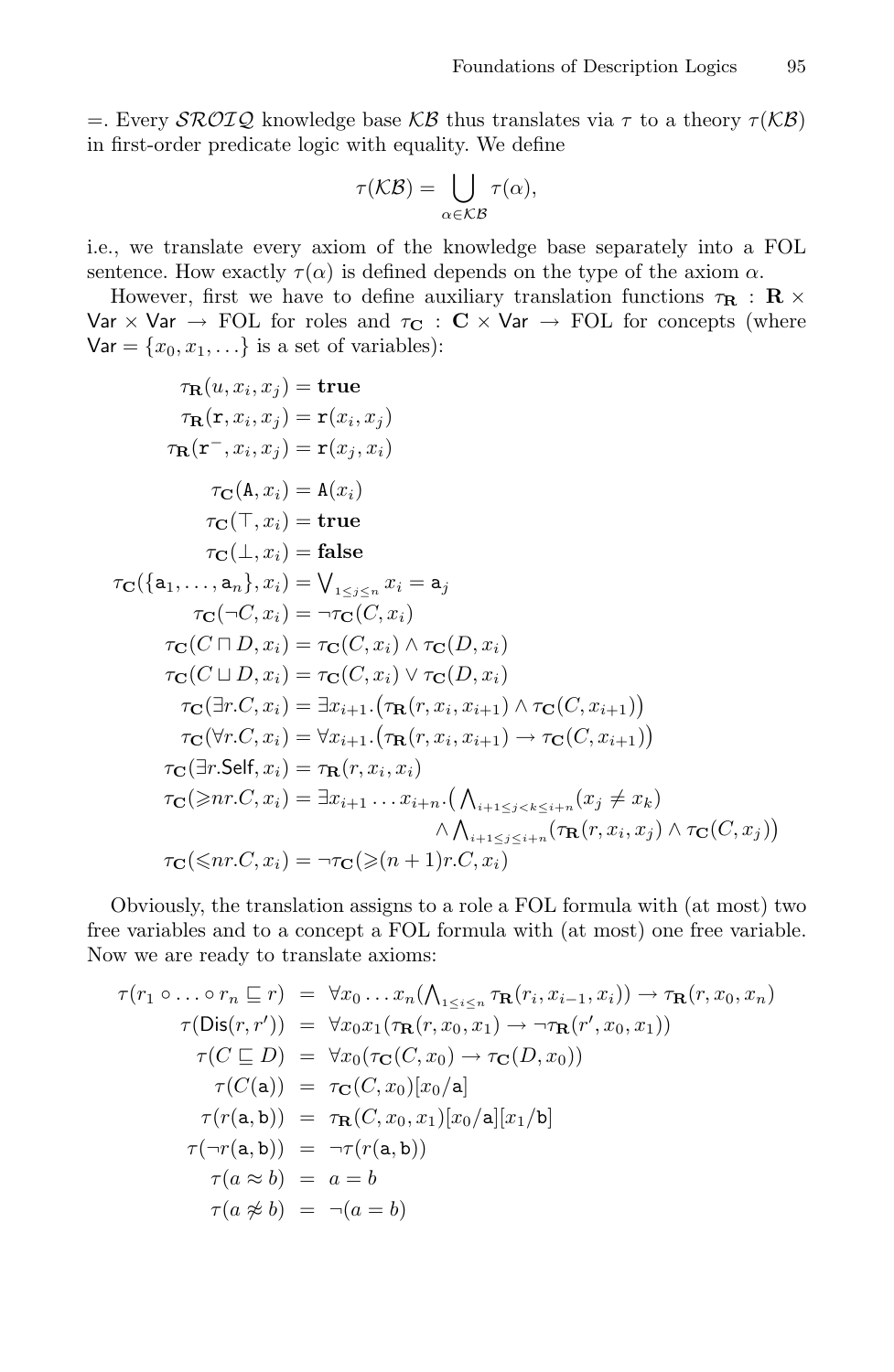**Exercise 5.** Translate the axioms from Example [20](#page-16-0) and Exercise [2](#page-17-0) into first-order logic with equality.

**Remark 25.** The considerations in this section do not apply to all DLs, since also extensions of DLs with non-first-order features have been defined and investigated such as non-monotonic features, regular expressions as role constructors or fixpoint operators. However, the mainstream DLs for which mature reasoners exist and which have been used as a basis for OWL are all first-order-embeddable.

# <span id="page-20-0"></span>**4 Description Logics Nomenclature**

What's in a name? That which we call, say,  $\mathcal{SHIQ}$ , By any other name would do the trick. While DL names might leave the novice  $\mathcal{SHOQ}$ ed, Some principles of ALCHemy unlocked Enable understanding in a minute: Though it be madness, yet there's method in it.

There is a well-established naming convention for DLs. The naming scheme for mainstream DLs can be summarized as follows:

$$
\big((\mathcal{ALC}\,|\,\mathcal{S}\,)[\,\mathcal{H}\,]\vert\,\mathcal{SR}\,\big)[\,\mathcal{O}\,][\,\mathcal{I}\,]\,\mathcal{F}\,|\,\mathcal{N}\,|\,\mathcal{Q}\,]
$$

The meaning of the name constituents is as follows:

- ALC is an abbreviation for *attributive language with complements* [\[Schmidt-Schauß and Smolka, 1991\]](#page-60-6). This DL disallows RBox axioms as well as the universal role, role inverses, cardinality constraints, nominal concepts, and self concepts.
- By S we denote  $\mathcal{ALC}$  where we additionally allow transitivity statements, i.e., specific role chain axioms of the shape  $\mathbf{r} \circ \mathbf{r} \subseteq \mathbf{r}$  for  $\mathbf{r} \in N_R$ . The name goes back to the name of a modal logic called S.
- ALC and S can be extended by role hierarchies (obtaining  $ALCH$  or  $SH$ ) which allow for simple role inclusions, i.e., role chain axioms of the shape  $r \sqsubseteq s$ .
- $\mathcal{SR}$  denotes  $\mathcal{ALC}$  extended with all kinds of RBox axioms as well as self concepts.
- The letter  $\mathcal O$  in the name of a DL indicates that nominal concepts are supported.
- When a DL contains  $\mathcal I$  then it features role inverses.
- The letter  $\mathcal F$  at the end of a DL name enables support for role functionality statements which can be expressed as  $\top \sqsubseteq \leq 1.\top$ .
- $\mathcal N$  at the end of a DL name allows for unqualified number restrictions, i.e., concepts of the shape  $\geqslant nr.\top$  and  $\leqslant nr.\top$ .
- Q indicates support for arbitrary qualified number restrictions.

As becomes clear from the previous descriptions, S contains  $ALC$ . Moreover  $SR$ subsumes all of  $ALC$ ,  $ALCH$ , S, and  $SH$ . Finally F becomes obsolete once N is present and both are superseded by Q.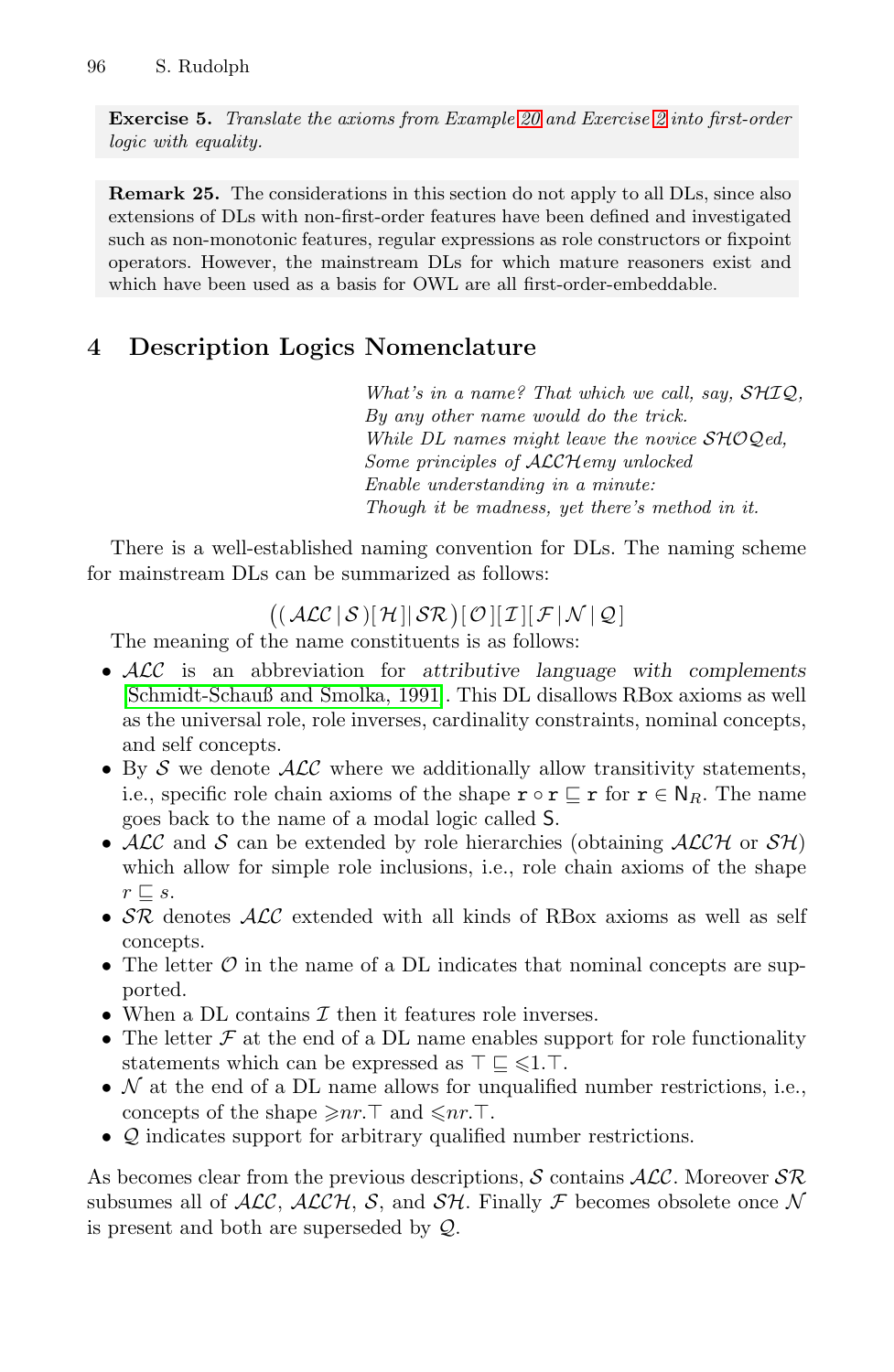**Exercise 6.** Come up with a partial order diagram displaying syntactic containment of all DLs that match the above naming scheme and do not contain  $\mathcal F$  or  $\mathcal{N}$ .

<span id="page-21-2"></span>**Exercise 7.** Name, for each of the following knowledge bases, the "smallest" DL that contains it:

- (a) the knowledge base from Example [12,](#page-10-1)
- (b) the knowledge base from Example [21,](#page-17-1)
- (c) the knowledge base consisting of the axioms  $(a)$ ,  $(b)$  and  $(e)$  from Exercise [2,](#page-17-0)
- (d) the knowledge base containing the axioms  $\top \sqsubseteq \exists$ sameAs.<code>Self  $\top \sqsubseteq$ </code>  $\top \sqsubseteq {\leqslant} 1$ same<code>As. $\top$ </code> batman  $\sqsubseteq \neg \exists$ sameAs<sup>-</sup>.{santa}.

<span id="page-21-0"></span>

| 5 Equivalences, Emulation, |                                    |
|----------------------------|------------------------------------|
| Normalization              | Don't give told consequences lip.  |
|                            | Nor 'bout equivalences quip.       |
|                            | 'Cause often it's the formal norm  |
|                            | That statements be in normal form. |

The language of the DL  $\mathcal{SROIO}$  is rather redundant, that is, a matter can be formulated in in many ways that are syntactically different but semantically the same. In the following, we will survey different kinds of "semantical alikeness." Moreover we also discuss how this "syntactic redundancy" can be reduced by reverting to so-called normal forms, which come handy for preprocessing knowledge bases before performing actual automated reasoning, but are also useful to alleviate proof work when certain meta-logical properties have to be shown.

#### **5.1 Concept Equivalences**

A very basic form of "semantical alikeness" is *concept equivalence*. Two concepts  $C, D \in \mathbb{C}$  are called equivalent – which is usually denoted by  $C \equiv D$  – if they have the same extension in any interpretation  $\mathcal{I}$ , i.e.  $C^{\mathcal{I}} = D^{\mathcal{I}}$ . Note that this notion does not presume a fixed knowledge base, thus it really refers to all possible interpretations I.

<span id="page-21-1"></span>**Remark 26.** It is easy to see that the definition of concept equivalence can be reformulated in terms of axiom entailment:  $C \equiv D$  holds exactly if the empty knowledge base entails both  $C \sqsubseteq D$  and  $D \sqsubseteq C$ , i.e.  $\emptyset \models C \sqsubseteq D$  and  $\emptyset \models D \sqsubseteq C$ . In fact, sometimes in the literature, statements of the form  $C \equiv D$  are allowed to occur in knowledge bases as TBox axioms.

**Exercise 8.** Contemplate whether the condition from Remark [26](#page-21-1) can be captured by just one axiom, i.e. whether there is an axiom  $\alpha$  such that  $\emptyset \models \alpha$  if and only if  $C \equiv D$ . If this question cannot be answered right now, you may revisit it after having read this section.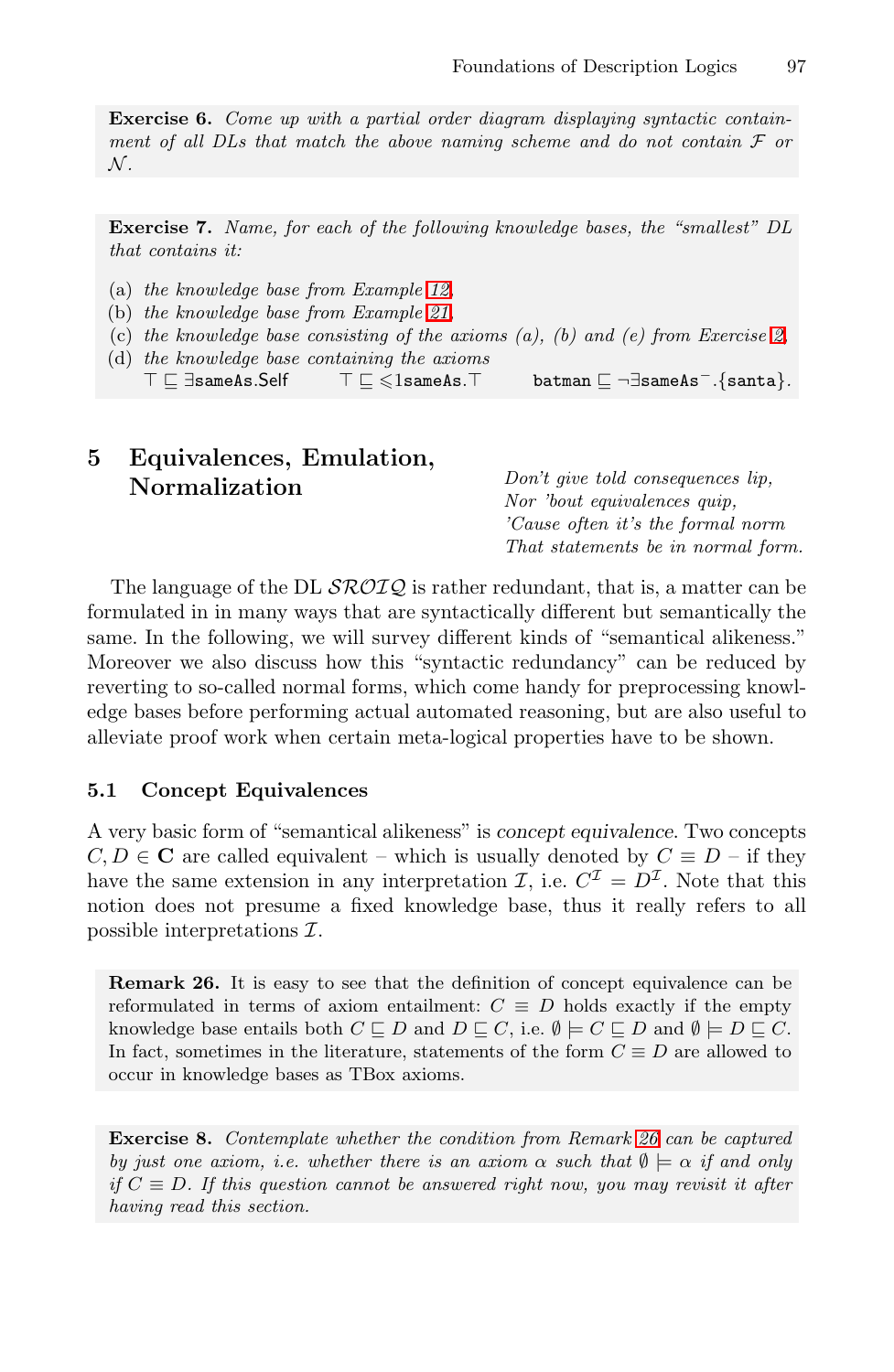Quite a few basic concept equivalences (which are normally simply taken for granted without further consideration) can be directly traced back to the semantics definition for concepts. To recognize and memorize the equivalences it is quite helpful that the syntactical notation of concept constructors  $(L, \Pi)$ is inspired by the associated set-theoretical interpretation  $(\cup, \cap)$  and is also very related to the corresponding notation in propositional logic  $(\vee, \wedge)$ . First, we find that both concept intersection and union are commutative, associative and idempotent.

$$
C \sqcap D \equiv D \sqcap C
$$
  
\n
$$
(C \sqcap D) \sqcap E \equiv C \sqcap (D \sqcap E)
$$
  
\n
$$
(C \sqcup D) \sqcup E) \equiv C \sqcup (D \sqcup E)
$$
associativity  
\n
$$
C \sqcap C \equiv C
$$
  
\n
$$
C \sqcup C \equiv C
$$
  
\n
$$
C \sqcup C \equiv C
$$
  
\n
$$
C \sqcup C \equiv C
$$
  
\n
$$
C \sqcap C \equiv C
$$

The law of associativity alone already releases us from the duty to put parentheses if the union or intersection of more than two concepts is written down, this allows us to write  $C \sqcup D \sqcup D$  or  $C \sqcap D \sqcap D$  without causing semantical ambiguity due to the missing precedence information. By virtue of the laws of commutativity, associativity, and idempotency together, we can even conceive unions and intersections of many concepts as sets and write for concept sets  $\{C_1,\ldots,C_n\} = \mathfrak{C} \subseteq \mathbf{C}$ 

$$
\bigsqcup_{C \in \mathfrak{C}} C \qquad \text{or} \qquad \bigsqcup_{C \in \mathfrak{C}} C
$$

instead of  $C_1 \sqcup \ldots \sqcup C_n$  or  $C_1 \sqcap \ldots \sqcap C_n$ , respectively.

While the aforementioned laws deal with semantical properties of  $\sqcap$  and  $\sqcup$ separately, the following cope with their mutual interactions. On the right hand side, we see that the two connectives are distributive over each other, while the equivalences on the right are usually referred to as absorption laws.

$$
(C \sqcup D) \sqcap E \equiv (C \sqcap E) \sqcup (D \sqcap E) \qquad (C \sqcup D) \sqcap C \equiv C
$$
  

$$
(C \sqcap D) \sqcup E \equiv (C \sqcup E) \sqcap (D \sqcup E) \qquad (C \sqcap D) \sqcup C \equiv C
$$

Next, we investigate equivalence correspondences involving negation and are certainly not too surprised to find that double negation can be removed and also that the laws of de Morgan are valid in the DL setting:

$$
\neg\neg C \equiv C
$$
  

$$
\neg(C \sqcap D) \equiv \neg D \sqcup \neg C
$$
  

$$
\neg(C \sqcup D) \equiv \neg D \sqcap \neg C
$$

Beyond but similar to the de Morgan laws, negation can be shifted past quantifiers or be "absorbed" by number restrictions and we obtain:

$$
\neg \exists r.C \equiv \forall r. \neg C
$$
  
\n
$$
\neg \forall r.C \equiv \exists r. \neg C
$$
  
\n
$$
\neg \leq n r.C \equiv \geq (n+1)r.C
$$
  
\n
$$
\neg \geq (n+1)r.C \equiv \leq n r.C
$$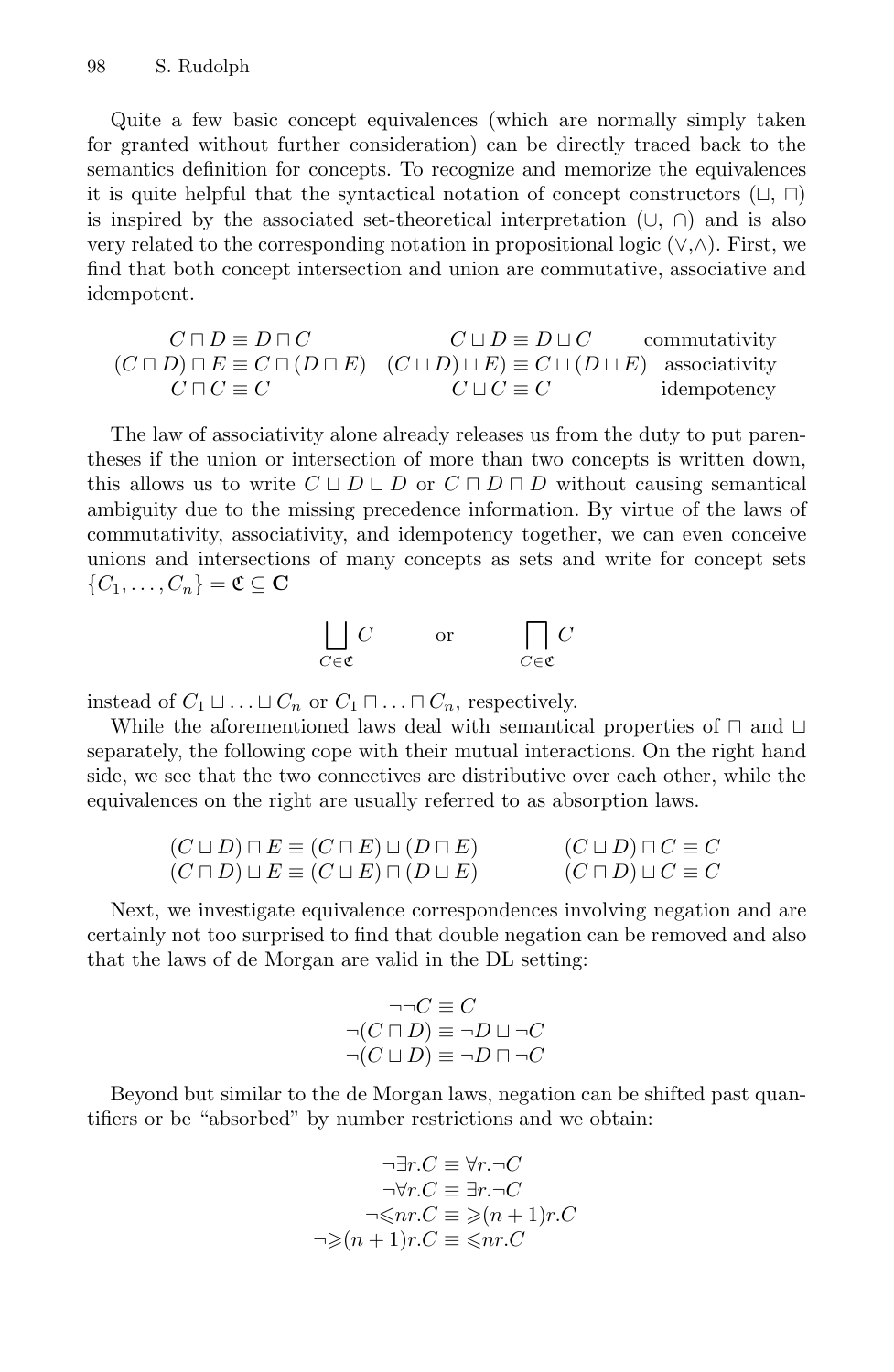The above laws provide a lot of leeway to move negation around. In particular, they ensure that for every concept there exists a concept in *negation normal form*. A concept is said to be in negation normal form (short: NNF), if the only negation symbols in it occur in front of concept names, nominal concepts or self concepts. Given a concept  $C$ , we determine the concept  $m f(C)$  which is in negation normal form and satisfies  $C \equiv m f(C)$  by applying the recursive function *nnf* :

$$
mf(C) := C \text{ if } C \in \{A, \neg A, \{a_1, \ldots, a_n\}, \neg \{a_1, \ldots, a_n\}, \exists r. Self, \neg \exists r. Self, \top, \bot\}
$$
  
\n
$$
mf(\neg \top) := \bot \qquad \qquad mf(\neg \bot) := \top
$$
  
\n
$$
mf(C \sqcap D) := \neg nf(C) \sqcap \neg nf(D) \qquad \qquad mf(\neg (C \sqcap D)) := \neg nf(\neg C) \sqcup \neg nf(\neg D)
$$
  
\n
$$
mf(C \sqcup D) := \neg nf(C) \sqcup \neg nf(D) \qquad \qquad mf(\neg (C \sqcup D)) := \neg nf(\neg C) \sqcup \neg nf(\neg D)
$$
  
\n
$$
mf(\forall r.C) := \forall r. \neg nf(C) \qquad \qquad \qquad \neg nf(\neg \forall r.C) := \exists r. \neg nf(\neg C)
$$
  
\n
$$
mf(\exists r.C) := \exists r. \neg nf(C) \qquad \qquad \qquad \neg rf(\neg \exists r.C) := \forall r. \neg nf(\neg C)
$$
  
\n
$$
mf(\leq n r.C) := \leq n r. \neg nf(C) \qquad \qquad \qquad \neg nf(\neg \leq n r.C) := \geq (n+1) r. \neg nf(C)
$$
  
\n
$$
mf(\geq n r.C) := \geq n r. \neg nf(C) \qquad \qquad \qquad \neg nf(\neg \geq n r.C) := \leq (n-1) r. \neg nf(C)
$$

The following equivalences show that  $\geq 0$  cardinality constraints are vacuously true and that existential and universal quantification can be seen as a special case of number restrictions.

$$
\geqslant 0r.C \equiv \top
$$
  

$$
\geqslant 1r.C \equiv \exists r.C
$$
  

$$
\leqslant 0r.C \equiv \forall r.\neg C
$$

**Exercise 9.** Argue that for every  $\mathcal{ALCQ}$  concept C, there exists a concept C' with  $C = C'$  containing (pert to concept and role names) only the connectives  $\Box$  and  $C \equiv C'$  containing (next to concept and role names) only the connectives  $\neg, \Box$ , and  $\geqslant n$ . Provide a function that computes C'.

We finish our enumeration of concept equivalences with some correspondences showing, next to some interactions of quantifiers with  $\top$  and  $\bot$ , that quantifiers may distribute over corresponding connectives, that nominal concepts can be "split" into unions of singleton nominal concepts, and that in self concepts, inverses don't make a difference.

$$
\exists r.\bot \equiv \bot
$$
  
\n
$$
\forall r.\top \equiv \top
$$
  
\n
$$
\exists r.(C \sqcup D) \equiv \exists r.C \sqcup \exists r.D
$$
  
\n
$$
\forall r.(C \sqcap D) \equiv \forall r.C \sqcap \forall r.D
$$
  
\n
$$
\{a_1, \ldots, a_n\} \equiv \{a_1\} \sqcup \ldots \sqcup \{a_n\}
$$
  
\n
$$
\exists r^- . \text{Self} \equiv \exists r. \text{Self}
$$

**Exercise 10.** Give formal proofs for all concept equivalences established in this section.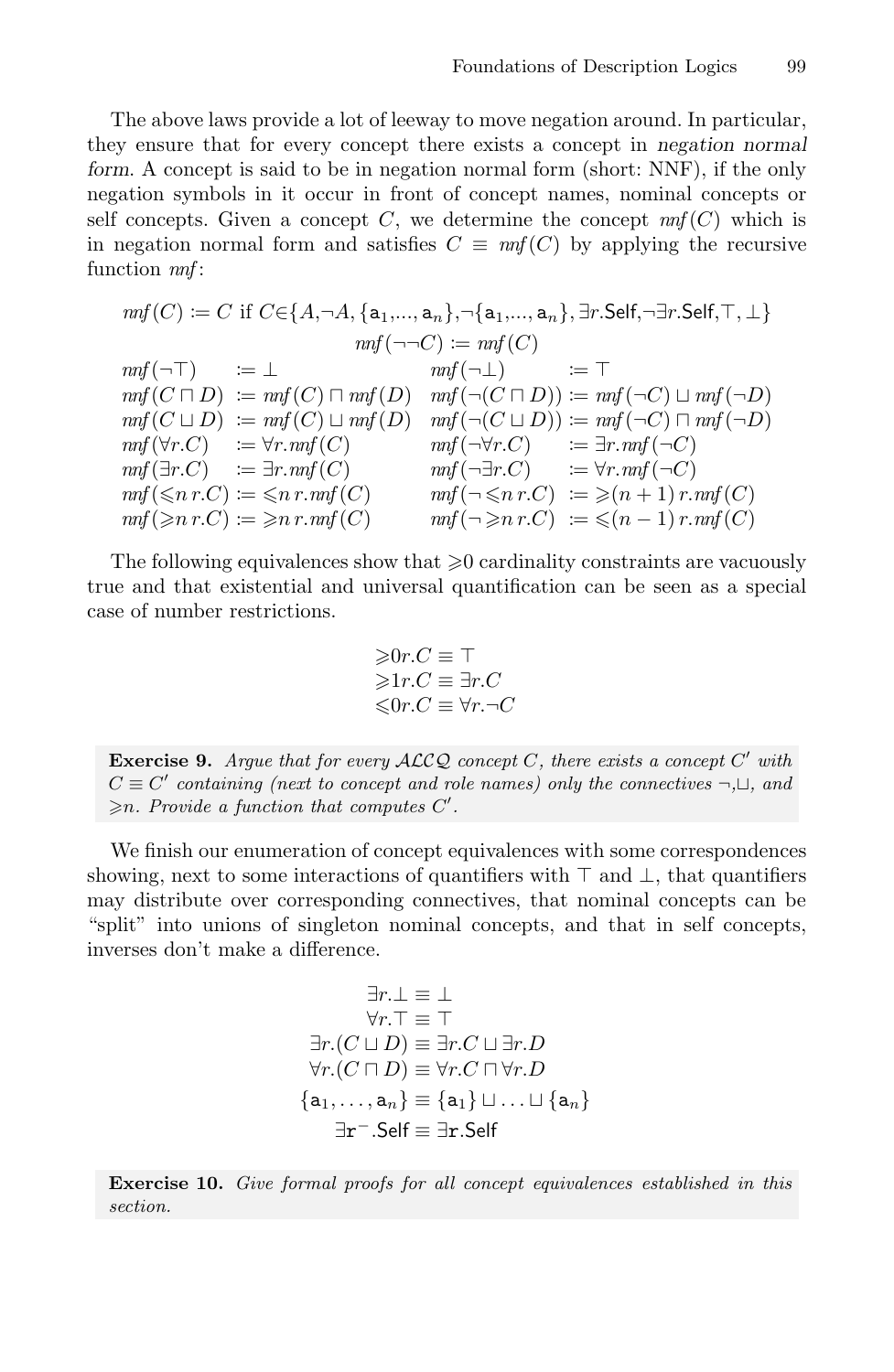**Exercise 11.** Show that the following equivalences are not valid:

(a)  $\exists$ **r**.( $C \sqcap D$ )  $\equiv \exists$ **r**. $C \sqcap \exists$ **r**. $D$ , (b)  $C \sqcap (D \sqcup E) \equiv (C \sqcap D) \sqcup E$ ,  $\text{(c)} \quad \exists \mathbf{r}. \{\mathbf{a}\} \sqcap \exists \mathbf{r}. \{\mathbf{b}\} \equiv \geqslant 2. \{\mathbf{a}, \mathbf{b}\},$ 

(d)  $\exists$ r.  $\top \sqcap \exists$ s.  $\top \equiv \exists$ r. $\exists$ r $\top$ . $\exists$ s.  $\top$ .

#### **5.2 Knowledge Base Equivalences**

Another notion of semantical alikeness is *axiom* or *knowledge base equivalence*. Two knowledge bases  $\mathcal{KB}_1$  and  $\mathcal{KB}_2$  are called equivalent (which we will write  $KB_1 \iff KB_2$ , if their model sets coincide, i.e. if an interpretation I is a model of  $KB_1$  exactly if it is a model of  $KB_2$ . As a special case, we obtain axiom equivalence:  $\alpha_1$  and  $\alpha_2$  are equivalent (written  $\alpha_1 \iff \alpha_2$ ) if the two singleton knowledge bases  $\{\alpha_1\}$  and  $\{\alpha_2\}$  are equivalent.

In the following, we will review some of the most important knowledge base equivalences which are e.g. used to define knowledge base normal forms. The first two equivalences show that unions on the left hand side as well as intersections on the right hand side of a GCI can be "taken apart" into several axioms. These correspondences are also well known in the logic programming field where they are usually referred to as Lloyd-Topor transformations [\[Lloyd and Topor, 1984\]](#page-58-2).

$$
\{A \sqcup B \sqsubseteq C\} \Longleftrightarrow \{A \sqsubseteq C, B \sqsubseteq C\}
$$
  

$$
\{A \sqsubseteq B \sqcap C\} \Longleftrightarrow \{A \sqsubseteq B, A \sqsubseteq C\}
$$

An axiom equivalence also often used for normalization purposes is the following:

$$
C \sqsubseteq D \Longleftrightarrow \top \sqsubseteq \neg C \sqcup D
$$

This allows to transform arbitrary GCIs into the statement that a certain concept (in our case  $\neg C \sqcup D$ ) is "universal", i.e., that its extension is the whole domain. Moreover, this transformation together with a reverse Lloyd-Topor modification allows to transform an entire TBox into one single universal concept statement.

**Example 27.** Considering the TBox of the knowledge base from Example [12,](#page-10-1) we can first perform the following transformations:

```
- Healthy \Box \negDead
                                   becomes
                                                   \top \sqsubset \negHealthy \sqcup \negDead
```

```
– Cat <u>⊏</u> Dead ⊔ Alive becomes - T <u>⊏</u><br>- HannyCatOuner ⊑ ∃ouns Cat ⊡ ∀cares
                                                                                        \top \sqsubset \neg \mathtt{Cat} \sqcup \mathtt{Dead} \sqcup \mathtt{Alive}
```

```
- HappyCatOwner \sqsubseteq ∃owns.Cat \sqcap ∀caresFor.Healthy becomes \top Γ → HappyCatOwner \sqcup (∃owns.Cat \sqcap ∀caresFor Healthy)
     \top \sqsubseteq \negHappyCatOwner \sqcup \left( \exists \text{owns}.\texttt{Cat} \sqcap \forall \texttt{caresFor}. \texttt{Healthy} \right)
```
Finally, due to the coinciding left hand side of the created GCIs, we can put them together to obtain

```
\top \sqsubseteq (\negHealthy \sqcup \negDead) \sqcap (\negCat \sqcup Dead \sqcup Alive)\sqcap(\negHappyCatOwner \sqcup (\exists \textsf{owns}.Cat \sqcap \forall \textsf{cares} For.Healthy))
```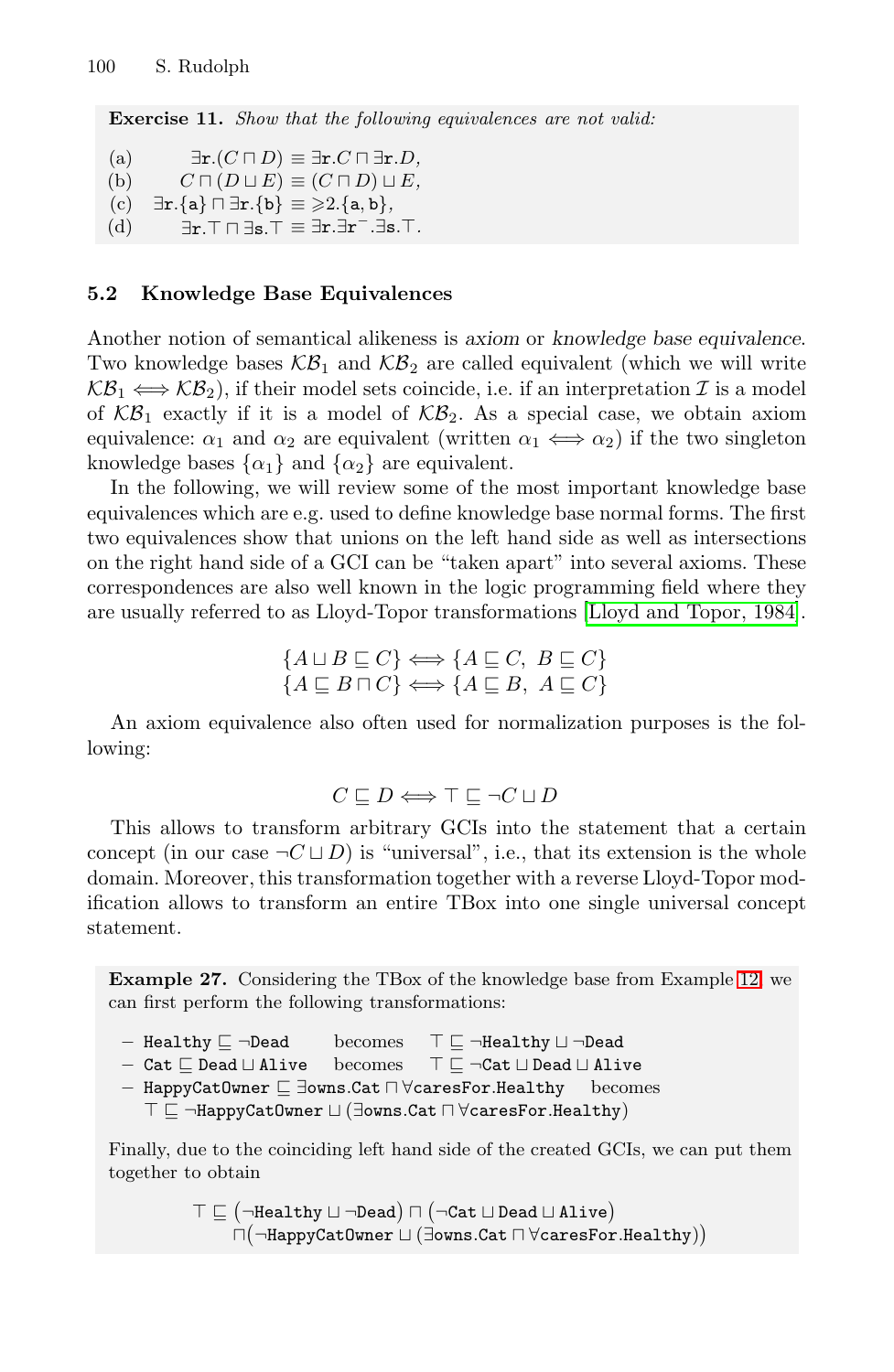As already mentioned before, ABox statements can be translated into equivalent TBox statements in any DL that allows for nominals, according to the following equivalences:

$$
C(\mathbf{a}) \Longleftrightarrow \{\mathbf{a}\} \sqsubseteq C
$$
  
\n
$$
r(\mathbf{a}, \mathbf{b}) \Longleftrightarrow \{\mathbf{a}\} \sqsubseteq \exists r.\{\mathbf{b}\}
$$
  
\n
$$
\neg r(\mathbf{a}, \mathbf{b}) \Longleftrightarrow \{\mathbf{a}\} \sqsubseteq \neg \exists r.\{\mathbf{b}\}
$$
  
\n
$$
\mathbf{a} \approx \mathbf{b} \Longleftrightarrow \{\mathbf{a}\} \sqsubseteq \{\mathbf{b}\}
$$
  
\n
$$
\mathbf{a} \not\approx \mathbf{b} \Longleftrightarrow \{\mathbf{a}\} \sqsubseteq \neg \{\mathbf{b}\}
$$

**Exercise 12.** It might come as a surprise that the GCI  $\{a\} \subseteq \{b\}$  is sufficient to express  $a \sim b$ . Argue why the converse inclusion  $\{b\} \sqsubset \{a\}$  is redundant given to express  $a \approx b$ . Argue why the converse inclusion  $\{b\} \sqsubseteq \{a\}$  is redundant given  ${a} \sqsubseteq {b}.$ 

In turn this allows to transfer any knowledge base consisting only of an ABox and a TBox into a singular universal concept statement.

**Exercise 13.** Consider whether there is a way to also translate RBox axioms into GCIs by a similar technique.

**Example 28.** The said equivalences can also be applied reversely and thus used to remove axioms containing nominal concepts from TBoxes. This may be worthwhile doing as nominals in TBoxes normally lead to worse runtimes of reasoning algorithms. Give examples of GCIs containing nominals where this removal is not possible.

The following two equivalences may take a moment to verify intuitively. The essential idea here is to transfer the "standpoint" from the source to the target of a role. These correspondences can be used to remove some inverses from a knowledge base.

$$
\exists \mathbf{r}^- . C \sqsubseteq D \Longleftrightarrow C \sqsubseteq \forall \mathbf{r} . D
$$
  

$$
C \sqsubseteq \forall \mathbf{r}^- . D \Longleftrightarrow \exists \mathbf{r} . C \sqsubseteq D
$$

**Example 29.** Give a formal proof for the two preceding axiom equivalences.

**Exercise 14.** Consider whether the inverse can be removed in axioms of the shape  $C \sqsubseteq \exists$ r<sup>-</sup>.D.

Inverses also give rise to an equivalence between role chain axioms. Intuitively, all roles on both sides of the statement have to be inverted and (which is not really a big surprise) additionally the order of the roles in the chain has to be reverted.

 $r_1 \circ \ldots \circ r_n \sqsubseteq r \Longleftrightarrow Inv(r_n) \circ \ldots \circ Inv(r_1) \sqsubseteq Inv(r)$ 

**Exercise 15.** In the light of this section, revisit Exercise [7](#page-21-2) and discuss how the knowledge bases there could be equivalently rewritten to fit an even "smaller" DL.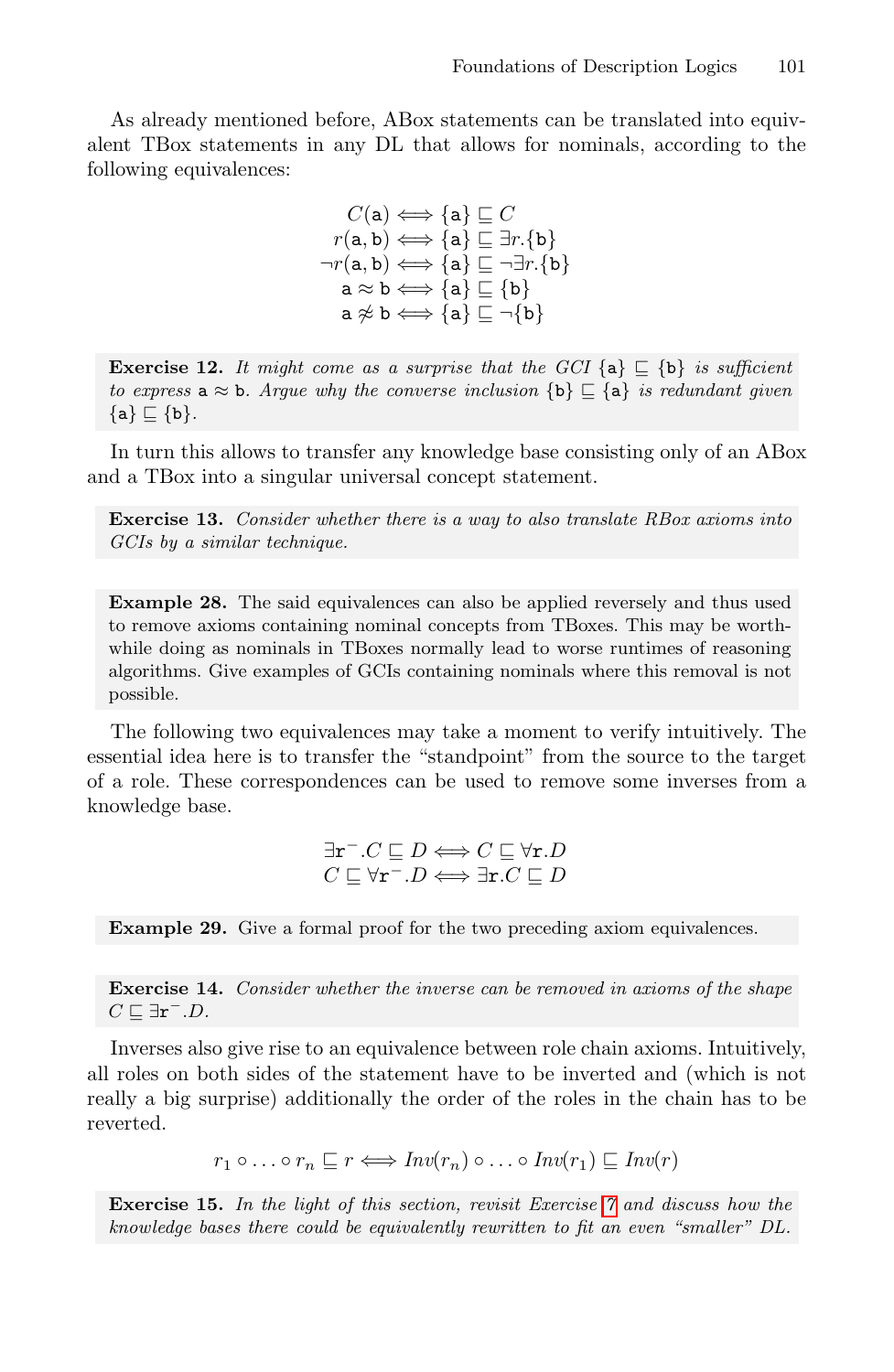#### **5.3 Emulation**

In the previous sections, we considered very strong notions of semantic alikeness based on the equality of extensions or model sets, respectively. These notions are symmetric (i.e. they hold both ways) and presume that the signatures used are the same. However, there are certain modeling tasks and certain normalization requirements that can be accomplished only by virtue of additional vocabulary (i.e. auxiliary individual, concept and role names; often those signature elements are called *fresh* in order to indicate that they must not have been used in the knowledge base before).

**Example 30.** As an easy example, consider the  $\mathcal{SROIQ}$  axiom  $\top \sqsubseteq \exists u.C$ , which enocities that the concent C is non empty i.e. in every model  $\top$  there must be specifies that the concept  $C$  is non-empty, i.e. in every model  $\mathcal{I}$ , there must be some individual  $\delta \in \Delta^{\hat{\mathcal{I}}}$  for which  $\delta \in C^{\hat{\mathcal{I}}}$  holds. While we cannot express this equivalently in any DL not featuring the universal role, it is rather easy to do so in an emulating way: we introduce a new individual name c which is meant to denote  $\delta$  and specify that it denotes an instance of C by the ABox statement  $C(\mathsf{c})$ . Note that this example also represents a simple form of Skolemisation (which is not the case for all examples of emulation).

This kind of semantic similarity that allows for introducing additional vocabulary is referred to as *(semantic)* emulation. Formally, a knowledge base  $KB'$ semantically emulates a knowledge base  $\mathcal{KB}$  if the two following conditions hold:

- Every model of  $\mathcal{KB}'$  is a model of  $\mathcal{KB}$ , formally: given an interpretation  $\mathcal{I}$ , we have that  $\mathcal{I} \models \mathcal{KB}'$  implies  $\mathcal{I} \models \mathcal{KB}.$
- For every model  $\mathcal I$  of  $\mathcal{KB}$  there is a model  $\mathcal I'$  of  $\mathcal{KB}'$  that has the same domain as  $\mathcal{I}$ , and coincides with  $\mathcal I$  on the vocabulary used in  $\mathcal{KB}$ . In other words  $\Xi^{\mathcal{I}'} = \Xi^{\mathcal{I}}$  for every  $\Xi \in \mathsf{N}_I(\mathcal{KB}) \cup \mathsf{N}_C(\mathcal{KB}) \cup \mathsf{N}_R(\mathcal{KB}).$

**Remark 31.** Note that knowledge base equivalence is a special case of emulation. In particular, every knowledge base emulates itself. Moreover, emulation is transitive: if  $KB''$  emulates  $KB'$  and  $KB'$  emulates  $KB$ , then  $KB''$  emulates  $KB$ .

Another common wording for expressing that  $KB'$  emulates  $KB$  is saying that  $KB'$  is *conservative over*  $KB$ . The semantic correspondence between two knowledge bases  $KB'$  and  $KB$  where the former emulates the latter is still quite tight:  $KB'$  is satisfiable exactly if  $KB$  is, the two knowledge bases coincide in terms of entailment for every axiom  $\alpha$  which does not use any name from the auxiliary vocabulary used in  $\mathcal{KB}'$ , i.e. in this case, we have  $\mathcal{KB} \models \alpha$  exactly if  $\mathcal{KB}' \models \alpha$ . In fact, we even obtain that  $\mathcal{KB} \cup \mathcal{KB}_1 \models \mathcal{KB}_2$  exactly if  $\mathcal{KB}' \cup \mathcal{KB}_1 \models$  $\mathcal{KB}_2$  for any knowledge bases  $\mathcal{KB}_1, \mathcal{KB}_2$  that do not contain any of  $\mathcal{KB}'$ s auxiliary vocabulary. Thus,  $\mathcal{KB}'$  can do the same job as  $\mathcal{KB}$  in many respects while the possible usage of auxiliary signature elements provides quite some freedom in terms of normalization possibilities.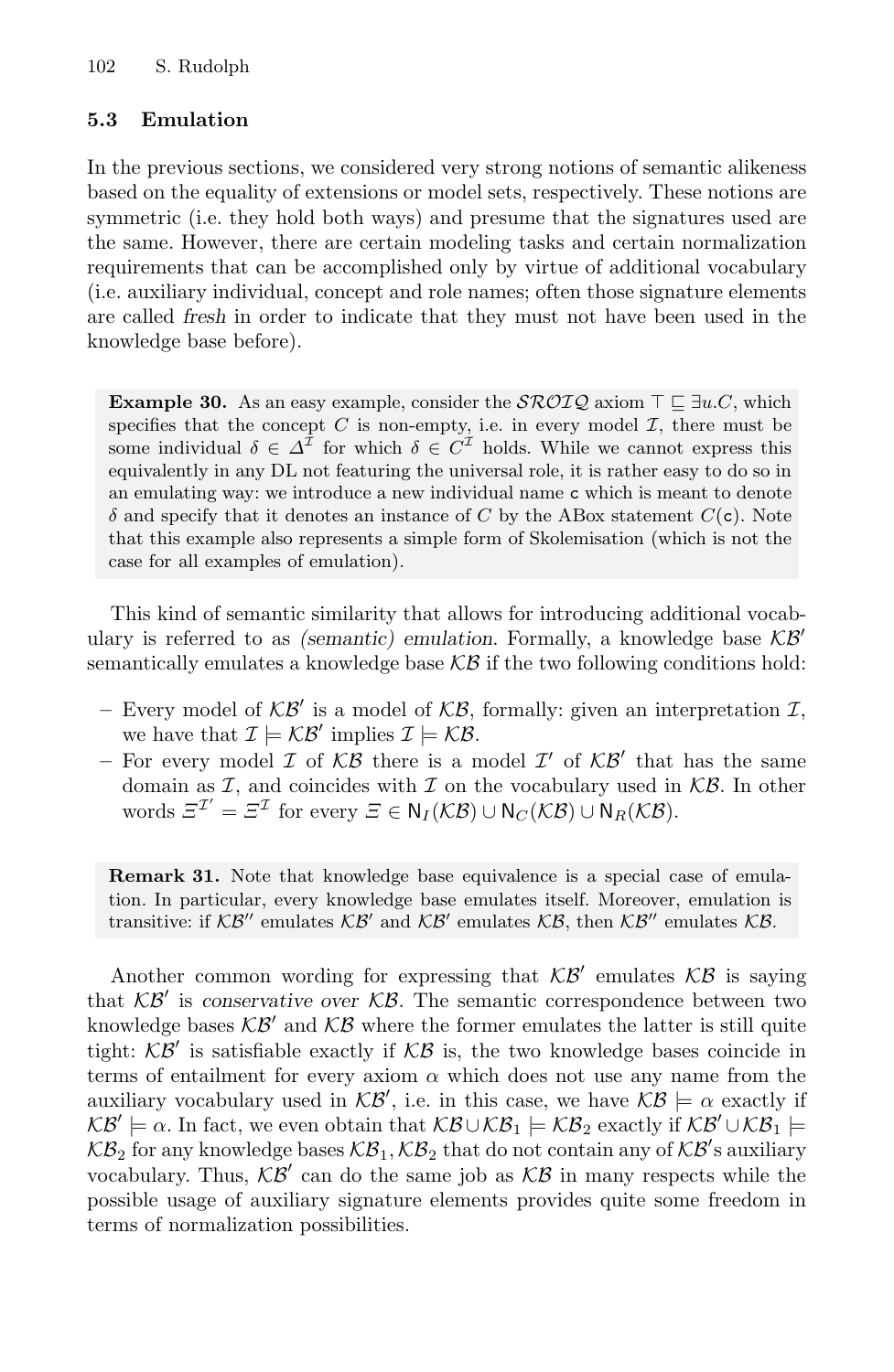**Example 32.** Remember that we call an ABox of a knowledge base extensionally reduced if the only concepts and roles occurring therein are concept names and roles names, respectively. While it is easy to convert an ABox into one not containing statements of the form  $\mathbf{r}^-(\mathbf{a}, \mathbf{b})$  (as they can be equivalently expressed by  $\mathbf{r}(\mathbf{b}, \mathbf{a})$ ), concept assertions of the form  $C(a)$  where C is not a concept name cannot be removed by equivalent transformations in general. However, by making use of an additional, newly introduced concept name  $A_C$ , we can rewrite  $C(\mathbf{a})$  into the two axioms  $A_C(a)$  and  $A_C \sqsubseteq C$  which together do the same job as the original axiom. Thereby, the complex concept is shifted from the ABox into the TBox, whence an exhaustive application of this step to all concept assertions results in a knowledge base  $KB'$  which is extensionally reduced and emulates  $KB$ .

**Exercise 16.** Prove that  ${A_C(a), A_C \subseteq C}$  indeed emulates  ${C(a)}$ .

One normalization being of particular importance for many reasoning algorithms is known under the name *structural reduction*. Essentially, structural reduction aims at reducing the complex structure of axioms by means of introducing concept names for substructures and substituting them. This allows us to omit nestings of role restrictions and boolean operators. Technically, the idea works as follows: let  $C[D]$  be a complex concept containing D as a subexpression. Then, we can introduce a fresh concept name  $A_D$  and force it to extensionally coincide with D by adding the two axioms  $A_D \sqsubseteq D$  and  $D \sqsubseteq A_D$  to the knowledge base. This enables us to exchange all occurrences of D in  $C[D]$  by  $A_D$ , obtaining  $C[A_D].$ 

<span id="page-27-0"></span>**Example 33.** Consider the axiom

 $\exists \mathtt{livesAt}. \{\mathtt{northPole}\} \sqsubseteq \exists \mathtt{worksFor}^-.(\mathtt{Reindeer} \sqcap \exists \mathtt{hasNose}.(\mathtt{Red} \sqcap \mathtt{Shiny})).$ 

Performing structural reduction (and using  $\equiv$  as a shortcut for mutual  $\sqsubseteq$ ) we obtain

```
\mathtt{A}_{\exists \mathtt{livesAt}.\{\text{northPole}\}} \sqsubseteq \mathtt{A}_{\exists \mathtt{worksFor}^{-}.\mathtt{(Reindeer \sqcap} \exists \mathtt{hasNose}.(\mathtt{Red} \sqcap \mathtt{Shiny}))}A_{\exists\text{livesAt.\{northPole\}}} \equiv \exists\text{livesAt.A}_{\{northPole\}}A_{\{northPole\}} \equiv \{northPole\}\mathtt{A}_{\exists \text{worksFor}^{-}.(\text{Reindeer} \sqcap \exists \text{hasNose}.(\text{Red} \sqcap \text{Shiny}))} \equiv \exists \text{worksFor}^{-}.A_{\text{Reindeer} \sqcap \exists \text{hasNose}.(\text{Red} \sqcap \text{Shiny})}A_{\text{Reindeer}\sqcap\exists\text{hasNose}.(\text{Red}\sqcap\text{Shiny})}\equiv\text{Reindeer}\sqcap A_{\exists\text{hasNose}.(\text{Red}\sqcap\text{Shiny})}A_{\exists \text{hasNose}.(Red \cap Shiny)} \equiv \exists \text{hasNose}. A_{Red \cap Shiny}A_{\text{Red}\sqcap\text{Shiny}} \equiv \text{Red} \sqcap \text{Shiny}
```
**Remark 34.** There are other, more elaborate and space-saving ways to perform structural reduction. In fact normally only one of the two axioms  $A_D \subseteq D$  or  $D \subseteq A_D$  is necessary to achieve emulation. Which one depends on the position of D inside an axiom related to scopes of negation and other junctors. This position information is captured by the notion of *polarity* of a subexpression.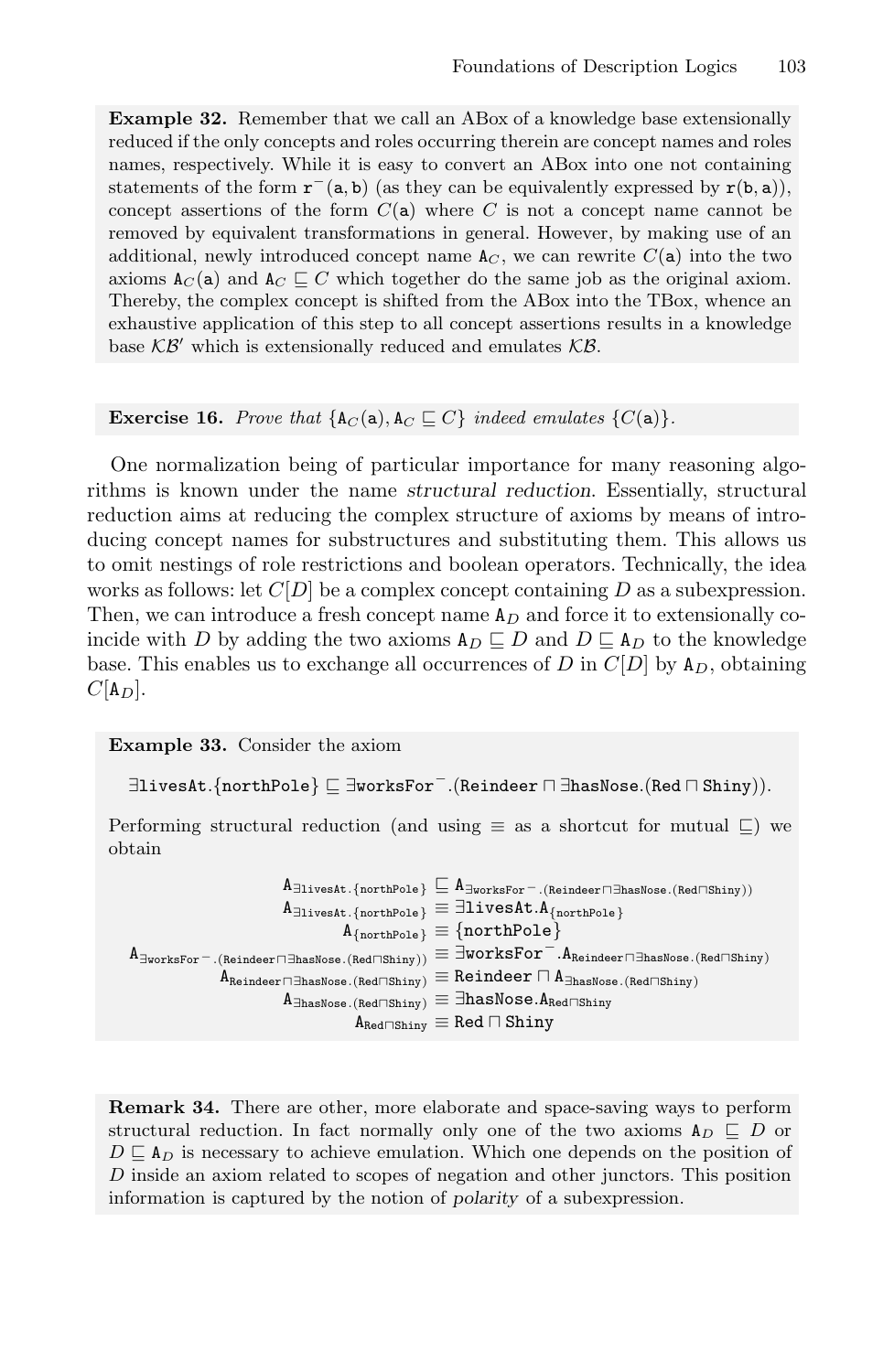**Exercise 17.** Using the technique of structural reduction and other semantic alikeness correspondences introduced above, argue that any knowledge base KB can be emulated by a knowledge base  $\mathcal{KB}'$  the TBox of which contains only GCIs of the form

$$
\bigcap_{C\in\mathfrak{C}}C\sqsubseteq\bigsqcup_{D\in\mathfrak{D}}D
$$

where  $\mathfrak{C}\cup\mathfrak{D}$  contains only concepts of the forms  $\{a\}$ , A,  $\exists r$ .Self,  $\leq n r$ .A, or  $\geq n r$ .A with  $a \in N_I$ ,  $A \in N_C$  and  $r \in \mathbf{R}$  (note that no negation is allowed, whatsoever).

**Example 35.** Given a concept expression of the form  $A \subseteq \geqslant nr.B$ , the cardinality constraint can be removed as follows: We introduce fresh role names  $\mathbf{r}_r = \mathbf{r}$  which constraint can be removed as follows: We introduce fresh role names  $r_1, \ldots r_n$  which we specify as subroles of r (by the axioms  $\mathbf{r}_i \subseteq r$  for all  $1 \leq i \leq n$ ) and as pairwise disjoint (i.e. we add  $\text{Dis}(\mathbf{r}_i, \mathbf{r}_j)$  for all  $1 \leq i \leq j \leq n$ ). With that background axiomatization, the above statement can be rewritten into  $A \subseteq \bigcap_{1 \leq i < j \leq n} \exists \mathbf{r}_i.B.$ 

Emulation techniques can also be used to show that a number of statements which can be directly expressed in other logics (such as FOL) but not in DL, are nevertheless expressible by using some "makros" involving auxiliary vocabulary. In the following, we give some examples for this.

*The universal role.* The universal role u connects all individuals of the described domain. In a DL where this feature is not built in, we may want to introduce a new role  $u'$  and write down statements which force  $u'$  to behave like the universal role (by making sure that u' must be interpreted as  $\Delta^{\mathcal{I}} \times \Delta^{\mathcal{I}}$ in every model  $\mathcal{I}$ ). Note that this can be easily done in FOL by the statement  $\forall x, y(u'(x, y))$ . However, if a DL supports transitivity and nominal concepts, we can obtain the same by introducing a new nominal  $a_{aux}$  and specify the axioms  $\top \sqsubseteq \exists u'.\{a_{aux}\}\$  and  $\top \sqsubseteq \exists u'^{-}\$ . { $a_{aux}\}$ } and  $u' \circ u' \sqsubseteq u'$ . The only downside to this is that  $u'$  is then necessarily non-simple whence it cannot be used in all places where u could.

*Concept products.* Sometimes, there are situations where one wants to express that any instance of a concept  $C$  is connected with any instance of a concept  $D$ via a role r. In fact, *concept product* statements of the form  $C \times D \sqsubseteq r$  which express exactly that have been introduced into description logics rather early but never found their way into the mainstream.

**Example 36.** As an example, the fact that alkaline solutions neutralize acid solutions could expressed by the concept product axiom AlkalineSolution  $\times$  $AcidSolution \sqsubseteq neutralises.$ 

Again, it is rather easy to find that the FOL statement  $\forall x, y(C(x) \land D(y) \rightarrow$  $r(x, y)$ ) realizes this (where we for the sake of simplicity assume that  $C, D$  are concept names and r is a role name). However,  $\mathcal{SROLQ}$  provides enough modeling capabilities to emulate this situation as well via the GCIs  $C \subseteq \exists r_{aux}$ . Self and  $D \sqsubseteq \exists \mathbf{r}'_{aux}$ . Self as well as the complex role inclusion  $\mathbf{r}_{aux} \circ u \circ \mathbf{r}'_{aux} \sqsubseteq r$ . Concept products and their impact on reasoning complexity have e.g. been considered by [Rudolph](#page-59-4) *et al.* [\[2008\]](#page-59-4).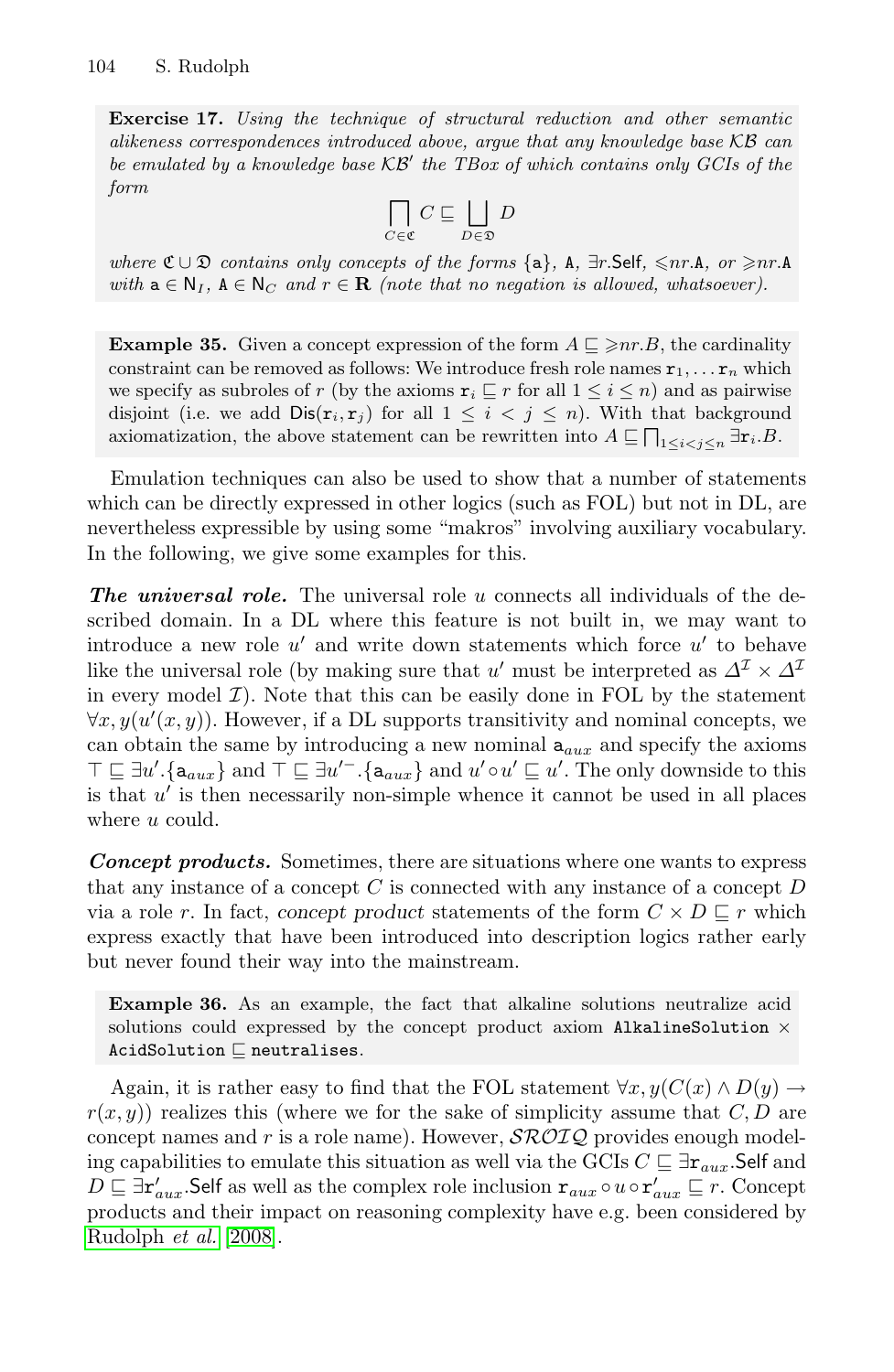*Qualified role inclusion.* Likewise, the specialization of roles due to concept memberships of the two involved individuals seems to surpass the modeling capabilities of the DLs treated here. The FOL statement  $\forall x, y(C(x) \land r(x, y) \land D(y) \rightarrow$  $s(x, y)$ )(expressing that any C-instance and D-instance that are interconnected by r are also interconnected by  $s$ ) can be emulated by a DL axiomatization in a similar way as discussed above: Introduce the GCIs  $C \subseteq \exists r_{aux}$ . Self and  $D \sqsubseteq \exists \mathbf{r}'_{aux}.\mathsf{Self}$  as well as the complex role inclusion  $\mathbf{r}_{aux} \circ r \circ \mathbf{r}'_{aux} \sqsubseteq s.$ 

**Exercise 18.** Use this technique to express the proposition "any person of age having signed a contract which is legal is bound to that contract." Use the concept names OfAge, Contract, Legal and the role names has Signed and bound To.

Qualified role inclusions and concept products constitute special cases of the more general framework of *description logic rules* as described by Krötzsch *et al.* [\[2008\]](#page-58-3).

*Boolean Combination of Axioms.* From the point of view of FOL, it seems quite straightforward that any statement can be negated or any two statements can be connected by disjunction and conjunction, obtaining a new statement inside the logic. In other words, FOL is Boolean-closed on the sentence level. In DLs, the situation is quite different: there is no direct way to, for instance, say that one of the two GCIs  $A \subseteq B$  and  $C \subseteq D$  must hold. This is, roughly speaking, due to the fact that DL axioms can be understood as "element-wise" propositions (the verbalization of which starts "for each element of the domain holds..."), whereas the above statement gives an alternative choice concerning all individuals at once. Fortunately,  $\mathcal{SROIQ}$  provides a way to handle this by virtue of the universal role. We first recap that the above axioms can be rewritten into  $\top \sqsubseteq \neg A \sqcup B$  and  $\top \sqsubseteq \neg C \sqcup D$  respectively. Then we axiomatize the following statement: "every domain element is an instance of  $A \sqcup B$  or every domain element is an instance of  $C \sqcup D$ ." To this end we exploit the fact that every individual is connected to every individual via the universal role, whence we can formally express the above wording by the axiom  $\top \sqsubseteq \forall u.(\neg A \sqcup B) \sqcup \forall u.(\neg C \sqcup D)$ .

**Exercise 19.** In fact, the encoding introduced above doesn't need any auxiliary vocabulary. However, arbitrary Boolean combinations of axioms can also be emulated in SHOIQ. In that case, the vocabulary must be extended. Explain how this can be done. Hint: try using a "hub nominal."

**Exercise 20.** Find a way to emulate  $C(\mathbf{a}) \vee D(\mathbf{b})$  in  $\mathcal{SHIO}$ .

**Exercise 21.** Consider whether it is possible to emulate ABox statements of the shape  $\neg r(\mathbf{a}, \mathbf{b})$ ,  $\mathbf{a} \approx \mathbf{b}$ , and  $\mathbf{a} \not\approx \mathbf{b}$  with an ALCHIQ knowledge base by using only ABox statements of the form  $C(\mathsf{a})$  and  $r(\mathsf{a}, \mathsf{b})$ .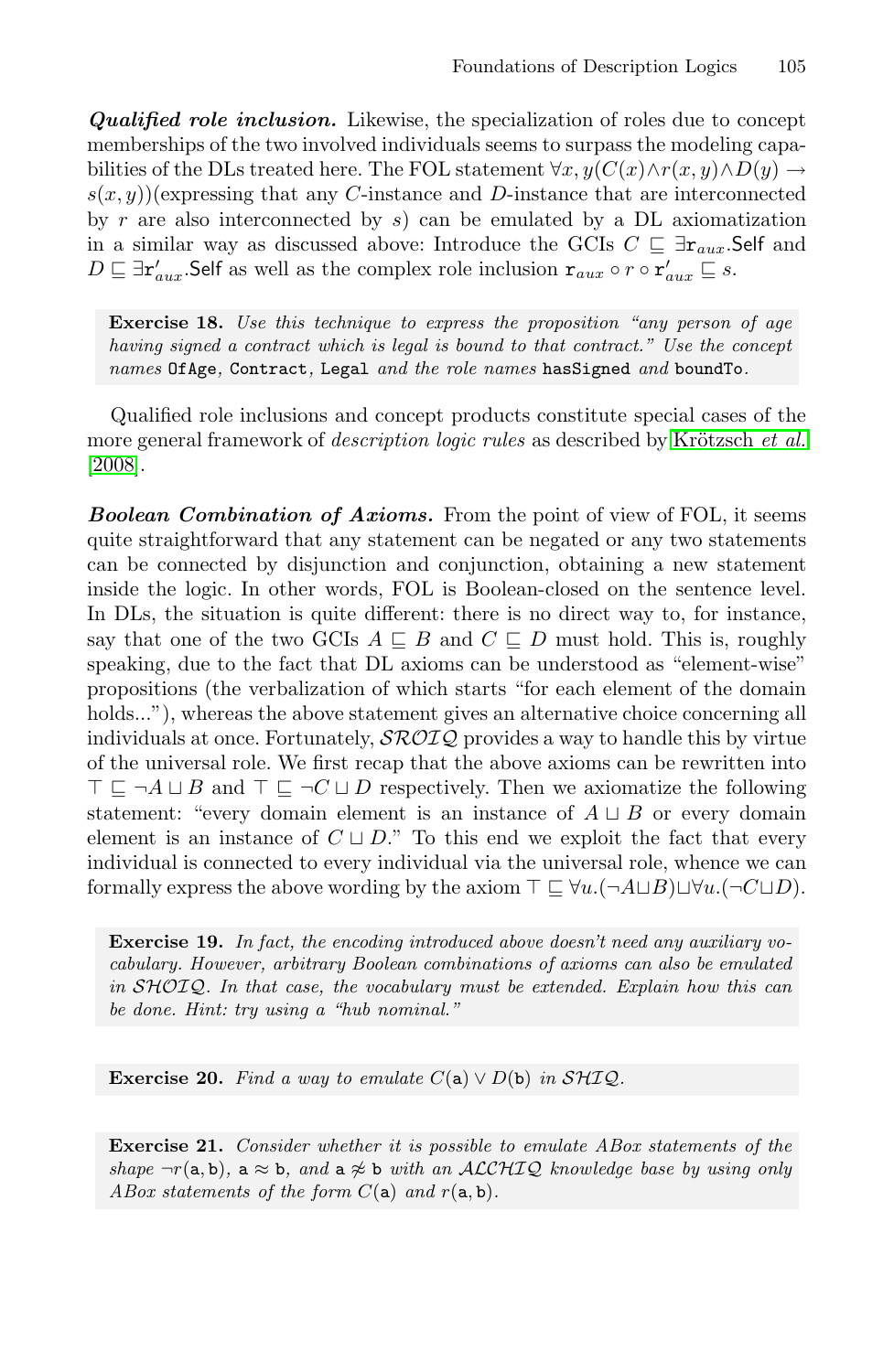# <span id="page-30-0"></span>**6 Modeling with DLs** While frowning on plurality,

The pope likes cardinality: It can enforce infinity, And hence endorse divinity. But, theologically speaking, The papal theory needs tweaking For it demands divine assistance to prove "the three are one"-consistence.

In this section, we will discuss the added value brought about by certain DL modeling features. We will also discuss specific types of statements for which some formalisms provide dedicated modeling primitives, although they are just "syntactic sugar," that is they can be expressed by virtue of the modeling features already introduced. Moreover, we will provide some insight about modeltheoretic consequences that arise from using or not using certain constructs.

**Remark 37.** Thereby, one can see that the expressive power of a logic can be characterized by its capability to "distinguish" interpretations. That is, a "stronger" logic might be able to distinguish two interpretations  $\mathcal{I}_1$  and  $\mathcal{I}_2$  meaning that there is a knowledge base  $KB$  such that  $\mathcal{I}_1 \models KB$  but  $\mathcal{I}_2 \not\models KB$  (or vice versa), whereas a "weaker" logic may not have this capability. In many cases, this indistinguishability can be cast into statements of the following type: given any knowledge base  $\mathcal{KB}$ in a certain DL and a (set of) model(s) of  $KB$  then performing a certain operation or manipulation on that model(s) will inevitably result in an interpretation which is again a model of KB. We then say the set of models of KB is *closed under* the considered operation.

# **6.1 A Lot Can Be Done in** *ALC*

Already ALC features many modeling capabilities usually found in knowledge representation languages. Beyond the ones explicitly introduced, quite some more correspondences can be expressed indirectly. We will tackle the most important ones.

*Concept Disjointness.* Two concepts C and D are disjoint with respect to an interpretation I, if their extensions do not overlap, i.e.  $C^{\mathcal{I}} \cap D^{\mathcal{I}} = \emptyset$ . It is straightforward that this semantic condition can be cast into the GCI  $C \sqcap D \sqsubseteq$ ⊥. Equivalently, this can be expressed by  $C \subseteq \neg D$  or  $D \subseteq \neg C$ . Disjointness information is often neglected when doing logical modeling. It can, however, be very useful to derive negative information, e.g., the guarantee that some individual is *not* an instance of a concept.

*Domain and Range of Roles.* Given a role r, we may want to make statements about the source and target individuals for the respective relation. We say that the role  $r$  has *domain*  $C$  in an interpretation  $\mathcal I$  if any source individual of the relation associated with  $r$  is an instance of  $C$ , in other words, for every  $\langle \delta, \delta' \rangle \in r^{\mathcal{I}}$ , we have  $\delta \in C^{\mathcal{I}}$ . Likewise, we say that r has target D if for every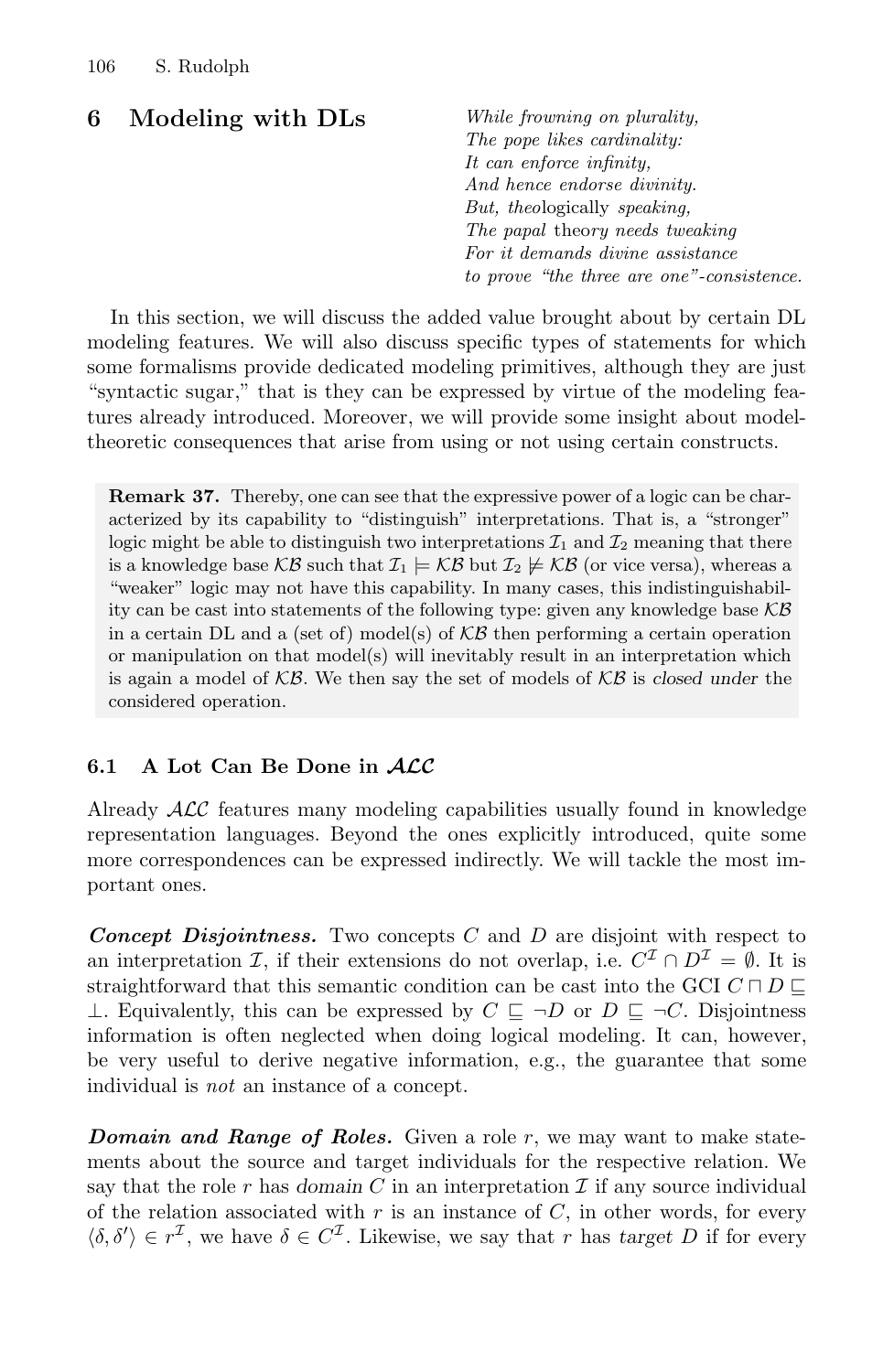$\langle \delta, \delta' \rangle \in r^{\mathcal{I}}$ , also  $\delta' \in D^{\mathcal{I}}$  is satisfied. The standard DLs covered here do not provide modeling primitives for specifying domain or range of a role, but they can be easily expressed with the means already present in  $ALC$ . The above domain statement is equivalent to the GCI  $\exists r.\top \sqsubseteq C$  whereas the range statement can be written as  $\top \sqsubseteq \forall r.D$ .

*The Empty Role.* It might seem a bit peculiar that, while SROIQ supports both the universal and the empty concept ( $\top$  and  $\bot$ , respectively), it features only the universal role  $u$  whereas the empty role is not part of the definition. This is, however, not a severe omission as the empty role can be easily axiomatized: for a new role name  $\mathtt{emptyRole}$  we can use the  $\mathrm{GCI}\top\sqsubseteq\forall$ empty<code>Role</code>. $\bot$  to force the extension of emptyRole to be empty. An alternative axiom (beyond  $ALC$ ) with the same effect is  $Dis(u, \texttt{emptyRole})$ .

**Exercise 22.** Come up with an ALC GCI that expresses the following statement: "If an academic supervises a project, then he is a project leader and the project is a research project." Use the role name supervises as well as the concept names Academic, Project, ProjectLeader, and ResearchProject.

#### **6.2 Looking Back: Inverse Roles**

Inverses allow for traversing roles in reverse direction. While DLs without inverses only allow for describing domain individuals by means of their "outgoing" roles, by means of inverses, "incoming" roles can be taken into account as well.

**Example 38.** Consider the interpretation  $\mathcal I$  from Example [16.](#page-13-0) It is rather easy to see that the domain individuals 3 and 5 (as well as any other prime number) are not distinguishable by  $ALC$  concepts (in fact, not even by  $SROQ$  concepts), that is, there is no concept  $C$  having 3 as an instance but not 5, or vice versa. On the other hand, the ALCI concept ∃succ<sup>−</sup>.∃succ<sup>−</sup>.∃succ<sup>−</sup>.¬∃succ<sup>−</sup>. does the job.

Moreover, some rather natural properties of relations can be expressed by means of inverses. A role r is called *symmetric* if for any  $\langle \delta, \delta' \rangle \in \mathbf{r}^{\mathcal{I}}$  also  $\langle \delta', \delta \rangle \in$  $r^{\mathcal{I}}$  holds, that is, relatedness via r always holds both ways. On the other hand it is called *asymmetric* if for all  $\langle \delta, \delta' \rangle \in \mathbf{r}^{\mathcal{I}}$  satisfy  $\langle \delta', \delta \rangle \notin \mathbf{r}^{\mathcal{I}}$  holds, this means that r-relatedness never holds both ways. Sometimes, symmetry or asymmetry of a role r is included in a DL as a separate axiom type, denoted by  $Sym(r)$  or  $\text{Asy}(r)$ , respectively. The former can be easily expressed by stating that r has its own inverse as a subrole:  $\mathbf{r}^- \sqsubseteq \mathbf{r}$ . The latter can be characterized by stating that r and its inverse are disjoint:  $Dis(r, r^-)$ .

#### **6.3 Model Manipulation Part I: Filtration**

Now we will turn our attention to our first model transformation. Given a set  $\mathfrak C$ of concepts and an interpretation  $\mathcal{I}$ , we can obtain the *filtration* of  $\mathcal{I}$  with respect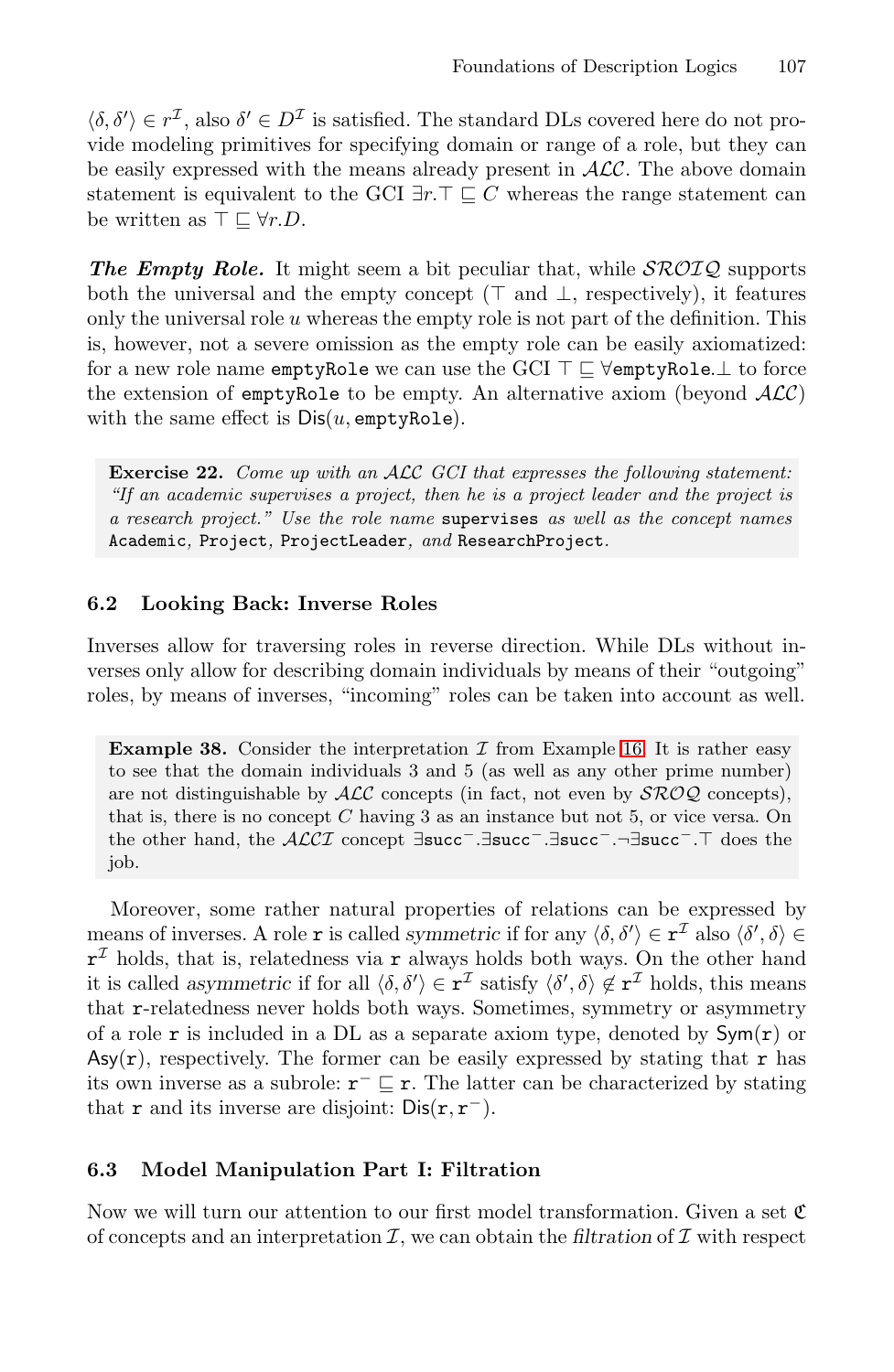to  $\mathfrak C$  as follows: First, we define an equivalence relation  $\simeq$  on the domain elements of I by letting  $\delta \simeq \delta'$  for anonymous  $\delta, \delta' \in \Delta^{\mathcal{I}}$  whenever  $\delta$  and  $\delta'$  coincide in terms of concept memberships for concepts from  $\mathfrak{C}$ , that is, for every  $C \in \mathfrak{C}$  we have  $\delta \in C^{\mathcal{I}}$  exactly if  $\delta \in C^{\mathcal{I}}$ . Then, for some  $\delta \in \Delta^{\mathcal{I}}$  we let  $[\delta]_{\simeq} = {\delta' | \delta \simeq \delta'}$ and  $\Delta_{/\simeq}^{\mathcal{I}} = \{ [\delta]_{\simeq} \mid \delta \in \Delta \}$ . Verbally, the set  $\Delta_{/\simeq}^{\mathcal{I}}$  consists of "bags" of domain elements from  $\mathcal I$  where all elements in one bag coincide on the concepts from  $\mathfrak C$ they satisfy. The filtration of  $\mathcal I$  is the interpretation  $\mathcal J$  with

$$
- \varDelta^{\mathcal{J}} = \varDelta^{\mathcal{I}}_{/\simeq}
$$

- for each **a** ∈  $N_I$ , set **a**<sup> $\mathcal{J}$ </sup> = [**a**<sup> $\mathcal{I}$ </sup>] $\approx$ ;
- **–** for each concept name  $\mathbf{A} \in \mathbb{N}_C$ , set  $\mathbf{A}^{\mathcal{J}} = \{ [\delta]_{\simeq} \mid \delta \in \mathbf{A}^{\mathcal{I}} \};$
- $-$  for each role name  $\mathbf{r} \in \mathsf{N}_R$ , set  $\mathbf{r}^{\mathcal{J}} = \{ \langle [\delta]_{\simeq}, [\delta]_{\simeq} \rangle \mid \langle \delta, \delta' \rangle \in \mathbf{r}^{\mathcal{I}} \};$

Intuitively, this means, that the filtration is obtained by collapsing domain elements which are not distinguishable by virtue of concepts from  $\mathfrak C$  (nor by individual names) into one.

<span id="page-32-0"></span>**Example 39.** Let  $\mathcal I$  be the interpretation from Example [14](#page-12-0) and let  $\mathfrak C$  contain all ALC concepts. Then the according filtration can be sketched as follows.



If, for a given  $\mathcal{SROT}$  knowledge base  $\mathcal{KB}$ , we let  $\mathfrak C$  be all concepts occurring in  $K\mathcal{B}$  (including the subexpressions of concepts) then the filtration of a model of  $KB$  will again be a model of  $KB$ . On the other hand, since in this case,  $\mathfrak C$ is finite, there can be only finitely many "bags" in  $\Delta_{/\simeq}^{\mathcal{I}}$  which means that the filtration will even be a finite model of  $KB$ . This allows to conclude that every satisfiable  $\mathcal{SROI}$  knowledge base has a finite model.

**Remark 40.** In general, logics for which the existence of an arbitrary model implies the existence of a model where  $\Delta^{\mathcal{I}}$  is a finite set (usually briefly called *finite model*) are said to have the *finite model property*. This is a rather convenient property, since one may disregard infinite representations when looking for models of a knowledge base. Moreover, for any logic that has the finite model property and that can be embedded into FOL, the problem of knowledge base satisfiability is decidable.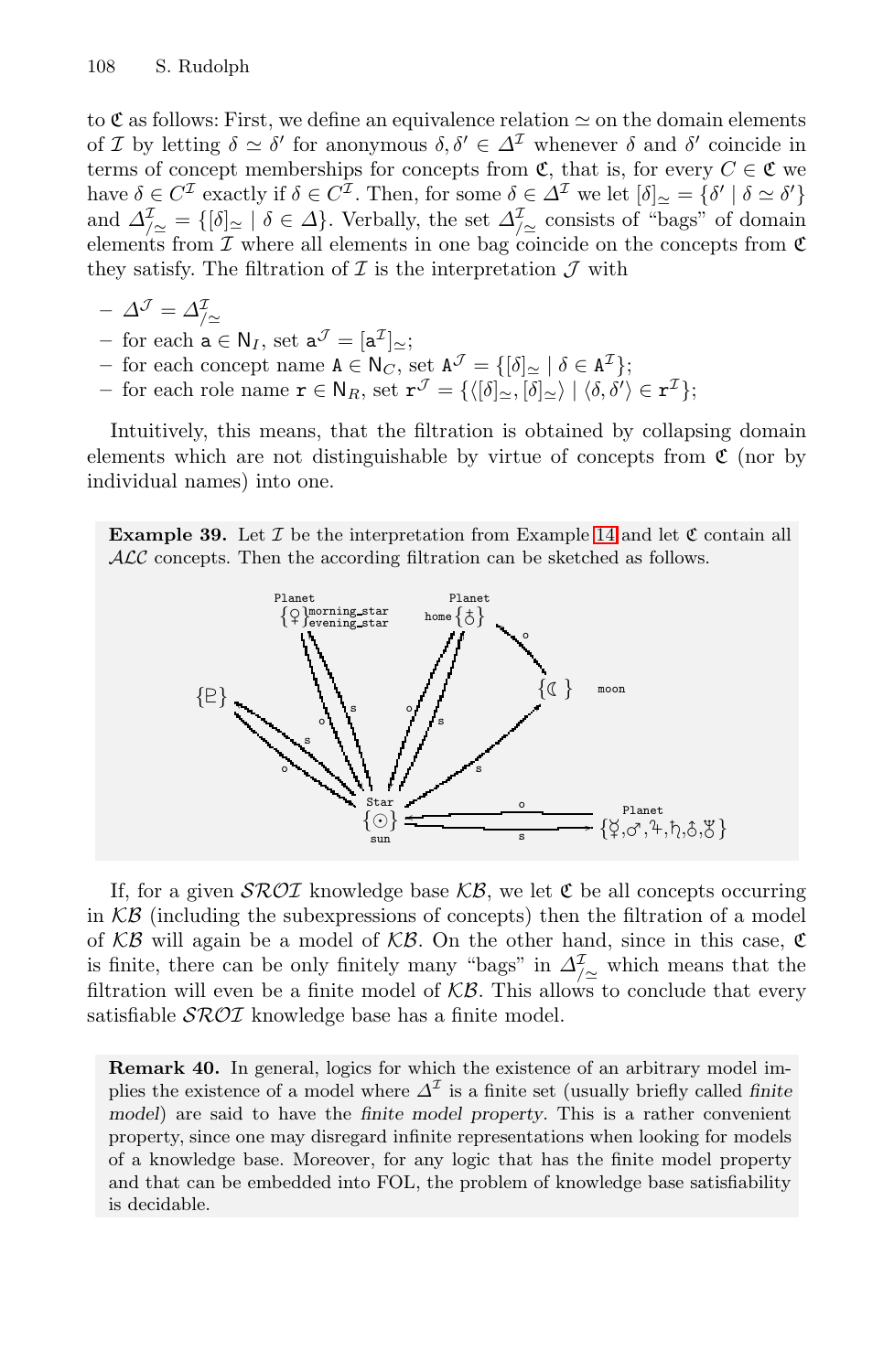Concluding, we can state that filtrations are quite stable in terms of modelhood preservation, however they fail as soon as cardinality constraints come into play.

**Exercise 23.** Consider Example [39](#page-32-0) and find an ALCQ axiom which is not satisfied in the interpretation given there although it is satisfied in the original interpretation from Example [14.](#page-12-0)

#### **6.4 Up to Infinity: Cardinality Constraints**

By means of cardinality constraints, precise statements about the number of individuals related to a certain individual via a role can be made. This kind of modeling features is of obvious practical value and wide-spread in other knowledge specification formalisms such as entity-relationship modeling or UML. Cardinality constraints also naturally capture certain role characteristics.

For instance, *role functionality* can be seen and treated as a special case of cardinality constraints. In words, a role is functional, if every domain individual is connected to at most one domain individual via the relation associated to that role. Formally, a role r is functional, if for every domain individual  $\delta \in \Delta^{\mathcal{I}}$  there is at most one individual  $\delta' \in \Delta^{\mathcal{I}}$  satisfying  $\langle \delta, \delta' \rangle \in r^{\mathcal{I}}$ . This condition can be enforced by the axiom  $\top \sqsubseteq \leqslant 1$ . T. Sometimes, in DLs which do not support number restrictions in general, the according axiom is noted as  $\text{Fun}(r)$ . Typical examples for functional roles are hasFather, marriedWith, or locatedInCountry.

**Remark 41.** Note that by definition, a role can be functional and still not start from every domain individual, as in the case of marriedWith. Thus the term "functional" may be misleading as it may cause the erroneous impression that the role extension is a (total) function. Rather, functional roles semantically correspond to partial functions.

In fact, in the presence of cardinality constraints allows to enforce that a knowledge base has only models the domain of which is infinite. Consider the following knowledge base:

(∀succ<sup>-</sup>.T)(zero) T ⊑ ∃succ.T T ⊑ ≤1.succ<sup>-</sup>.T

It is not to difficult to find a model for this knowledge base which has an infinite domain: in fact the interpretation described in Example [16](#page-13-0) is such a model. On the other hand the knowledge base cannot have a model with finite domain.

**Exercise 24.** Prove this. Hint: assume a finite number of domain elements and count sources and targets for succ.

Note that we have just shown that any extension of  $\mathcal{ALCIF}$  does not have the finite model property.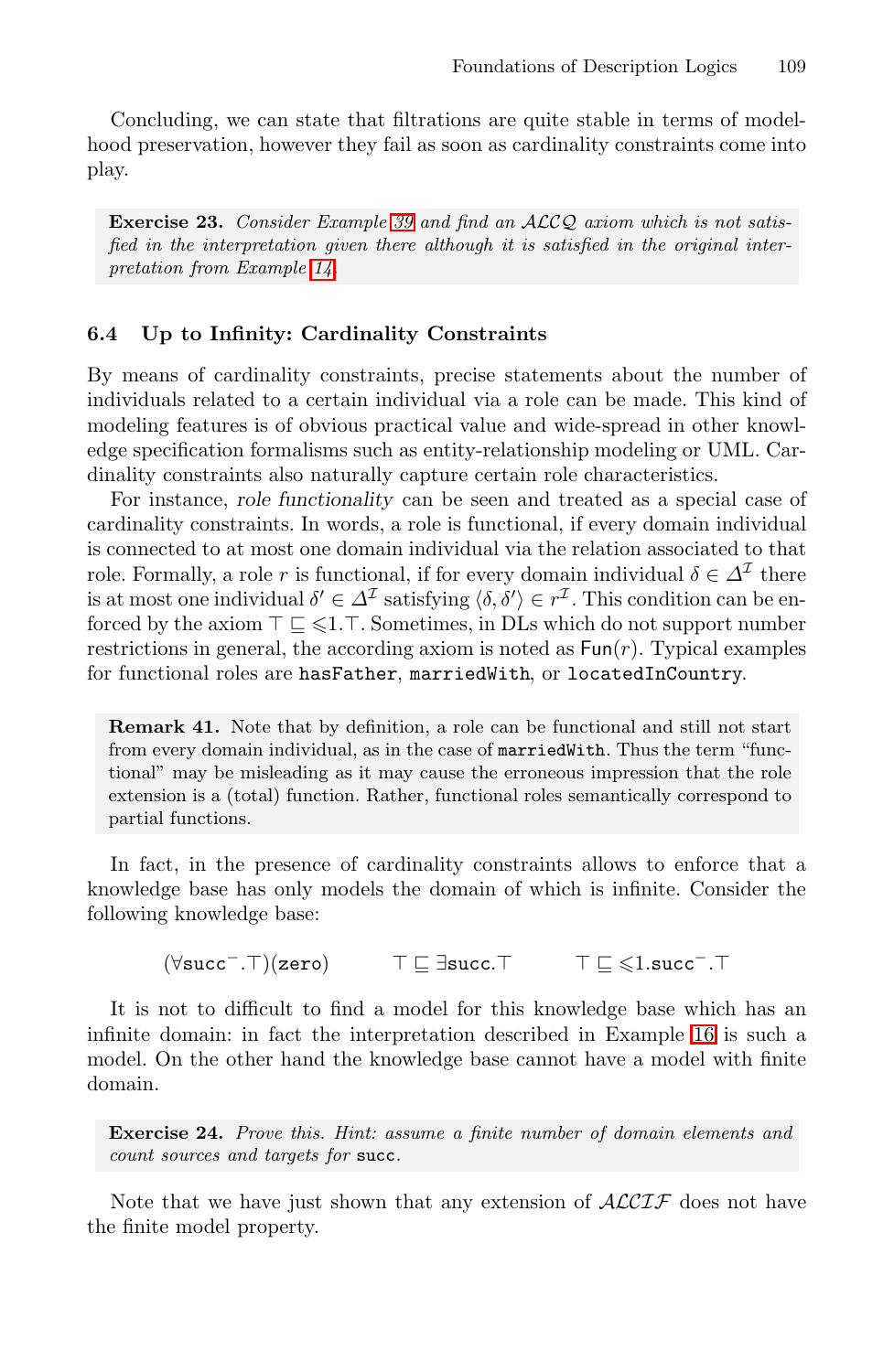#### **6.5 Model Manipulation Part II: Unraveling**

However, another nice property still holds in the presence of number restrictions. Roughly speaking, this property states that we can take an arbitrary model and "unfold" or "unroll" it such that all the parts of the model not containing named individuals are tree-like (i.e., cycle-free). More formally, the *unraveling* of an interpretation  $\mathcal I$  is an interpretation that is obtained from  $\mathcal I$  as follows: First, we define the set  $S \subseteq (\Delta^{\mathcal{I}})^*$  of *paths* to be the smallest set of sequences of domain elements such that

– for every  $a \in N_I$ ,  $a^{\mathcal{I}}$  is a path:

 $-\delta_1 \cdots \delta_n \cdot \delta_{n+1}$  is a path, if

- $\delta_2 \neq a^{\mathcal{I}}$  for all  $a \in N_I$ ,
- $\bullet$   $\delta_1 \cdots \delta_n$  is a path,
- $\delta_{i+1} \neq \delta_{i-1}$  for all  $i = 2, \ldots, n$ ,
- $\langle \delta_n, \delta_{n+1} \rangle \in r^{\mathcal{I}}$  for some  $r \in \mathbf{R}$ .

For each  $w = \delta_1 \cdots \delta_n \in S$ , set last $(w) = \delta_n$ . Now, we define the unraveling of I as the interpretation  $\mathcal{J} = \langle \Delta^{\mathcal{J}}, \cdot^{\mathcal{J}} \rangle$  with  $\Delta^{\mathcal{J}} = S$  and, for each sequence  $w \in \Delta^{\mathcal{J}},$  we define the interpretation of concept and role names as follows:

- (a) for each  $\mathbf{a} \in \mathsf{N}_I$ , set  $\mathbf{a}^{\mathcal{J}} = \mathbf{a}^{\mathcal{I}}$ ;
- (b) for each concept name  $A \in N_C$ , set  $w \in A^{\mathcal{J}}$  iff  $\mathsf{last}(w) \in A^{\mathcal{I}}$ ;
- (c) for each role name  $\mathbf{r} \in \mathsf{N}_R$ , set  $\langle w, w' \rangle \in \mathbf{r}^{\mathcal{J}}$  iff

 $- w' = w\delta$  for some  $\delta \in \Delta^{\mathcal{I}}$  and  $\langle \mathsf{last}(w), \delta \rangle \in \mathbf{r}^{\mathcal{I}}$  or  $- w = w' \delta$  for some  $\delta \in \Delta^{\mathcal{I}}$  and  $\langle \delta, \mathsf{last}(w') \rangle \in \mathbf{r}^{\mathcal{I}}$  or  $- w = a^{\mathcal{I}}$ ,  $w' = b^{\mathcal{I}}$  for some  $a, b \in N_I$  and  $\langle a^{\mathcal{I}}, b^{\mathcal{I}} \rangle \in r^{\mathcal{I}}$ .

With this notion of unraveling we find that for any  $\mathcal{ALCHIQ}$  knowledge base  $KB$ , an interpretation  $\mathcal I$  is a model exactly if its unraveling is. This correspondence has some practical consequences: First it guarantees that  $ALCHIQ$  has the *forest model property*. That means that every satisfiable ALCHIQ knowledge base  $\mathcal{KB}$  has a model with a particular shape: there is a "root tangle" of named elements from which trees of anonymous elements grow. This property is for instance of particular interest to prove the completeness of tableau algorithms.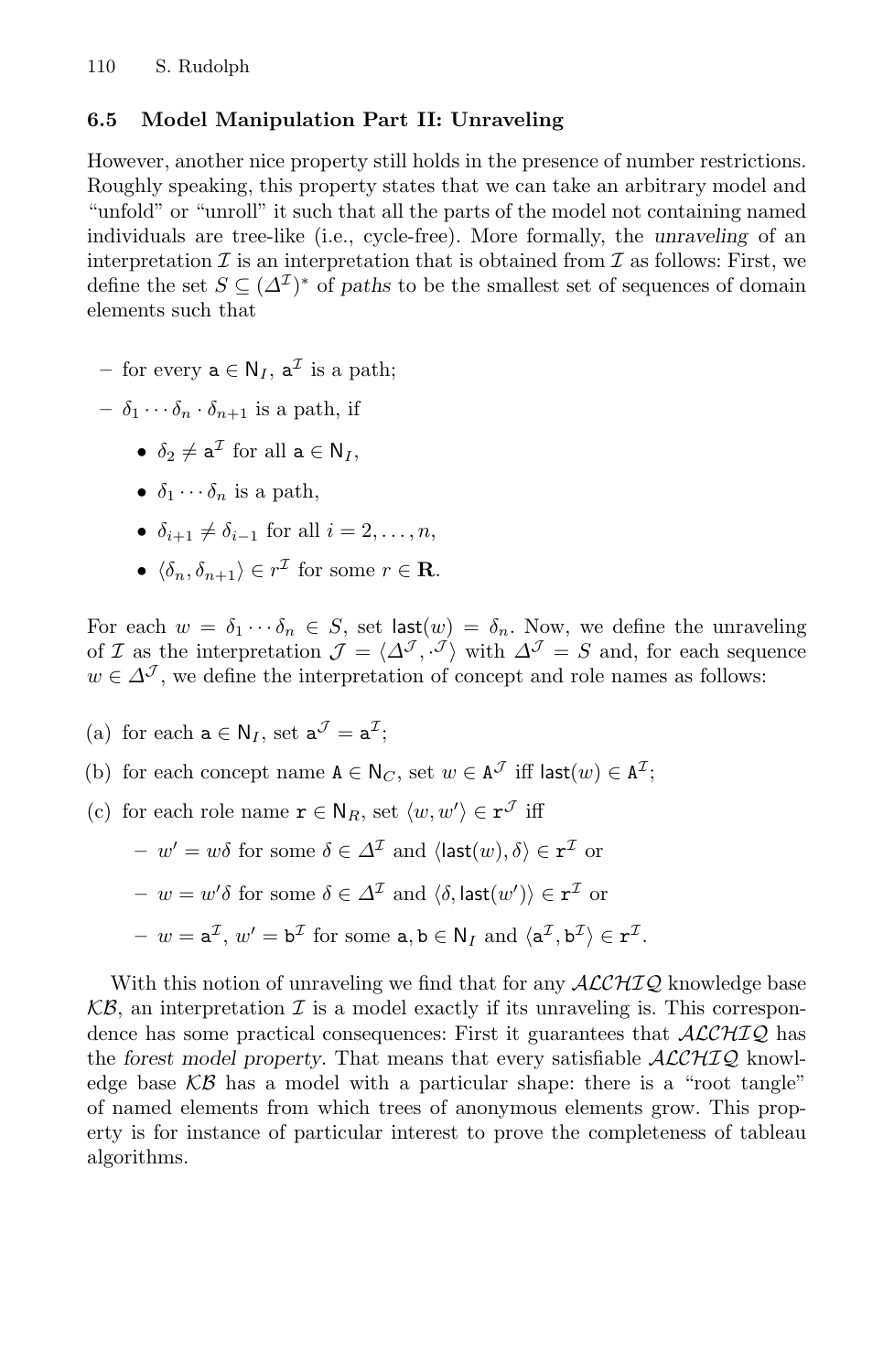<span id="page-35-0"></span>**Example 42.** To demonstrate what happens during the unraveling of an interpretation, consider this small example interpretation (where mbt is intended to mean "more beats than"):



In order to unravel this interpretation, intuitively, we first pick all named individuals (i.e.,  $\sqrt{\ }$  and  $\sqrt{\ }$ ) and keep them as well as their mutual relationships. Then, in the original interpretation, we walk along the (incoming and outgoing) role links to anonymous elements to find the named individuals' role neighbors, these neighbors are (as well as the corresponding role links) reproduced in the unraveling. Even if the neighbors are the same, we introduce separate copies in the unraveling, using the "origin element" as a prefix to distinguish them. In our example, we introduce  $\Box$  as the mbt-neighbor of  $\Box$  (caused by  $\ell$  in the original interpretation) and  $\downarrow$  as the mbt-neighbor of  $\downarrow$  (caused by the same  $\downarrow$ ). We then proceed to neighbors of neighbors and so forth. Thereby, we exclude the elements that we "just came from" in the previous step. We may, however, traverse elements of the original interpretation several times, we will however disregard their names and create anonymous copies of them in the unraveling. In our case, the result of this procedure is an infinite interpretation which is partially depicted below.

$$
\text{Slent} \quad \text{Slent} \quad \text{Slent} \quad \text{Slatt} \rightarrow \text{R} \cup \text{R} \cup \text{R} \rightarrow \text{R} \cup \text{R} \cup \text{R} \rightarrow \text{R} \cup \text{R} \cup \text{R} \cup \text{R} \rightarrow \text{R} \cup \text{R} \cup \text{R} \cup \text{R} \cup \text{R} \cup \text{R} \cup \text{R} \cup \text{R} \cup \text{R} \cup \text{R} \cup \text{R} \cup \text{R} \cup \text{R} \cup \text{R} \cup \text{R} \cup \text{R} \cup \text{R} \cup \text{R} \cup \text{R} \cup \text{R} \cup \text{R} \cup \text{R} \cup \text{R} \cup \text{R} \cup \text{R} \cup \text{R} \cup \text{R} \cup \text{R} \cup \text{R} \cup \text{R} \cup \text{R} \cup \text{R} \cup \text{R} \cup \text{R} \cup \text{R} \cup \text{R} \cup \text{R} \cup \text{R} \cup \text{R} \cup \text{R} \cup \text{R} \cup \text{R} \cup \text{R} \cup \text{R} \cup \text{R} \cup \text{R} \cup \text{R} \cup \text{R} \cup \text{R} \cup \text{R} \cup \text{R} \cup \text{R} \cup \text{R} \cup \text{R} \cup \text{R} \cup \text{R} \cup \text{R} \cup \text{R} \cup \text{R} \cup \text{R} \cup \text{R} \cup \text{R} \cup \text{R} \cup \text{R} \cup \text{R} \cup \text{R} \cup \text{R} \cup \text{R} \cup \text{R} \cup \text{R} \cup \text{R} \cup \text{R} \cup \text{R} \cup \text{R} \cup \text{R} \cup \text{R} \cup \text{R} \cup \text{R} \cup \text{R} \cup \text{R} \cup \text{R} \cup \text{R} \cup \text{R} \cup \text{R} \cup \text{R} \cup \text{R} \cup \text{R} \cup \text{R} \cup \text{R} \cup \text{R} \cup \text{R} \cup \text{R} \cup \text{R} \cup \text{R} \cup
$$

**Exercise 25.** Sketch or formally describe the unravelings of the interpretations from Example [14](#page-12-0) and Example [16.](#page-13-0) For the latter and for Example [42,](#page-35-0) give one axiom from the DL  $S$  and one from the DL  $ALCOI$ , either of which hold in the interpretation but not the according unraveling.

**Remark 43.** In fact, variants of the forest model property also hold for some DLs containing role chain axioms and/or nominal concepts, requiring also to modify the employed unraveling technique. In the presence of role chain axioms, one usually defines a "skeleton" of the model via unraveling into a forest structure and thereafter adds further "role links" the presence of which is enforced by the RIAs. In the presence of nominals, one has to allow so-called "backlinks" i.e. tree individuals are allowed to have role links back into the root tangle (but not into other trees).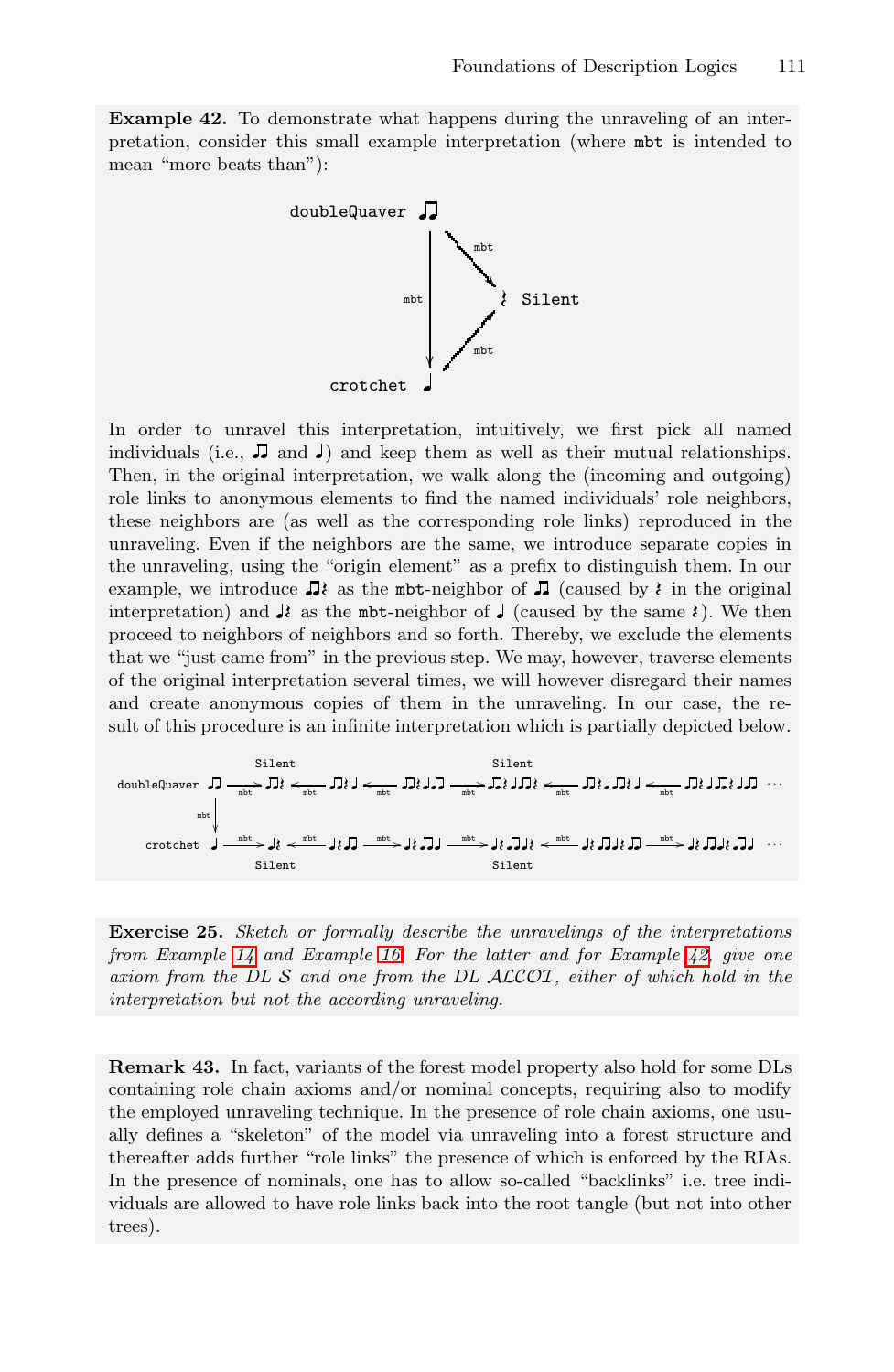## **6.6 Far Far Away: Transitivity**

Transitivity of a role r is expressible by the complex role inclusion  $r \circ r \sqsubseteq r$ . In DLs that do not feature any complex role inclusions but transitivity this axiom is often alternatively written as  $\text{Tra}(r)$ . Role transitivity statements come about quite naturally for a variety of relations that are to be modeled. Typical examples for transitive roles are ancestorOf, superiorOf, partOf, greaterThan, etc. Role transitivity declarations allow for a more succinct modeling and better querying capabilities via entailment checks.

**Example 44.** Envisioning a company and a knowledge base containing employee data, it would of course be possible to explicitly add all superior relations as ABox role assertions superior $Of(a, b)$ . On the other hand, the same can be achieved (in terms of inferrable superior information) by only adding role assertions for the cases of where a denotes a direct superior of b, if we additionally state that superiorOf is transitive. Moreover this second version is advantageous in terms of maintenance: whenever a new employee joins the company, only their direct superior(s) and inferior(s) need to be explicitly specified.

However, what can be expressed in terms of transitivity in standard DLs is limited. Thereby the limitations are inherited from FOL. What cannot be done in the DLs treated here is to precisely talk about the transitive closure of a given role. In other words, there is no way to axiomatize the condition that one role  $r$  is the transitive closure of another role s (formally, this condition can be expressed by  $r^{\mathcal{I}} = (s^{\mathcal{I}})^*$ ). What can be done is to say that the extension of r contains the transitive closure of s (i.e.  $(s^{\mathcal{I}})^* \subseteq r^{\mathcal{I}}$ ) by specifying  $s \sqsubseteq r$  and  $r \circ r \sqsubseteq r$ . Presuming this axiomatization of an upper bound for the transitive closure, we can e.g. check whether there is an "s-path" of arbitrary length from an individual a to an individual b in every model of the knowledge base by checking whether the knowledge base entails the role assertion  $s(a, b)$ . Still, there is no way to check for the necessary absence of such a path in all models of the knowledge base.

# **6.7 Model Manipulation Part III: Disjoint Union**

We now consider a transformation which, roughly speaking, takes two interpretations and puts them side by side. More formally, given two interpretations  $\mathcal{I} =$  $(\Delta^{\mathcal{I}}, \cdot^{\mathcal{I}})$  and  $\mathcal{J} = (\Delta^{\mathcal{J}}, \cdot^{\mathcal{J}})$ , assuming that  $\Delta^{\mathcal{I}} \cap \Delta^{\mathcal{J}} = \emptyset$ , we define the disjoint union of I with J denoted by  $I + J = (\Delta^{I+J}, I+J)$  as follows:  $\Delta^{I+J} = \Delta^{I} \cup \Delta^{J}$ ,  $a^{I+J} = a^{I}$ ,  $A^{I+J} = A^{I} \cup A^{J}$  and  $r^{I+J} = r^{I} \cup r^{J}$ . Note that, unlike most definitions of disjoint unions, this definition is asymmetric since, for the mapping of the individuals, preference is given to  $\mathcal I$ . One can show that whenever  $\mathcal I$  and  $\mathcal J$  are models of a  $\mathcal{SHIQ}$  knowledge base  $\mathcal{KB}$  then so is their disjoint union  $I + \mathcal{J}$ .

**Exercise 26.** Prove the claim above. Hint: An intermediate lemma showing  $C^{I+J} = C^I \cup C^J$  will come handy for that. This will require a structural induction over the concepts.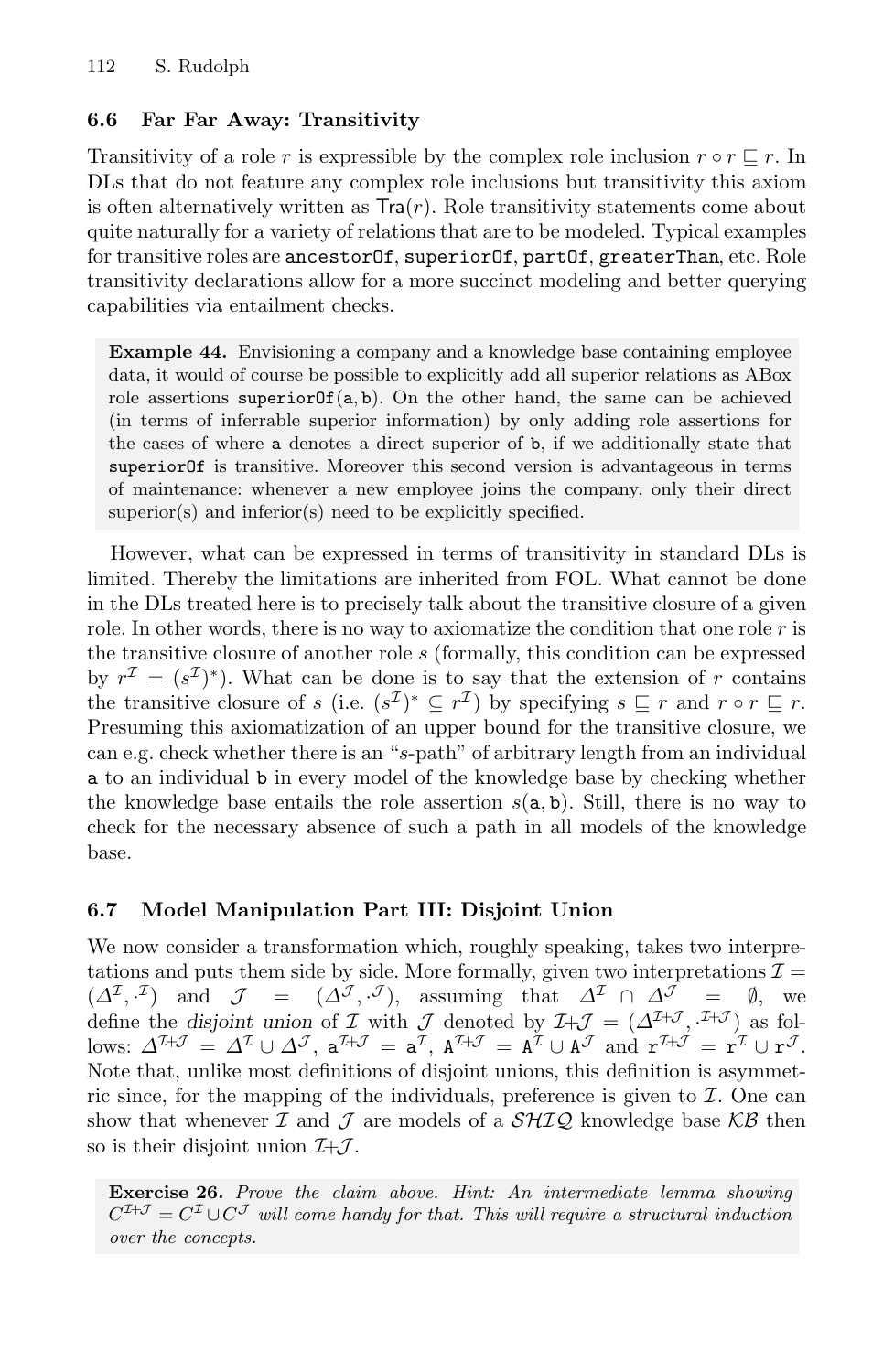<span id="page-37-0"></span>**Example 45.** Given the interpretation  $\mathcal I$  from Example [14,](#page-12-0) let  $\mathcal I'$  denote  $\mathcal I$ <br>where every demain element  $\delta$  has been renamed into  $\delta'$ . Then the interpretation where every domain element  $\delta$  has been renamed into  $\delta'$ . Then the interpretation  $\mathcal{I} + \mathcal{I}'$  can be displayed as follows:



In fact, the above result can be generalized to disjoint unions of infinitely many models. This gives rise to a property which could be called the *infinite model property*: whenever there is an arbitrary model for a  $\mathcal{SHIQ}$  knowledge base  $\mathcal{KB}$ , then there is also an infinite one.

**Remark 46.** More generally, these properties even hold for all  $\mathcal{SRIQ}$  knowledge bases not containing the universal role.

**Exercise 27.** Consider Example [45](#page-37-0) and find an ALCO axiom which is not satisfied in the interpretation given there although it is satisfied in the original interpretation from Example [14.](#page-12-0)

Wrapping up, what we have learned about model manipulations, their range of applicability, and the model properties they give rise to can be summarized in the following table.

| manipulation                               | preserves models for associated property |                         |
|--------------------------------------------|------------------------------------------|-------------------------|
| filtration                                 | SROT                                     | finite model property   |
| unraveling                                 | ALCHIQ                                   | forest model property   |
| disjoint union $\mathcal{SRIQ}\setminus u$ |                                          | infinite model property |

### **6.8 Know Your Bounds: Nominal Concept and Universal Role**

The modeling power brought about by nominal concepts and universal roles is quite similar. For instance, having the universal role at disposal, we can remove all nominal concepts from a  $\mathcal{SROIQ}$  knowledge base as follows: first,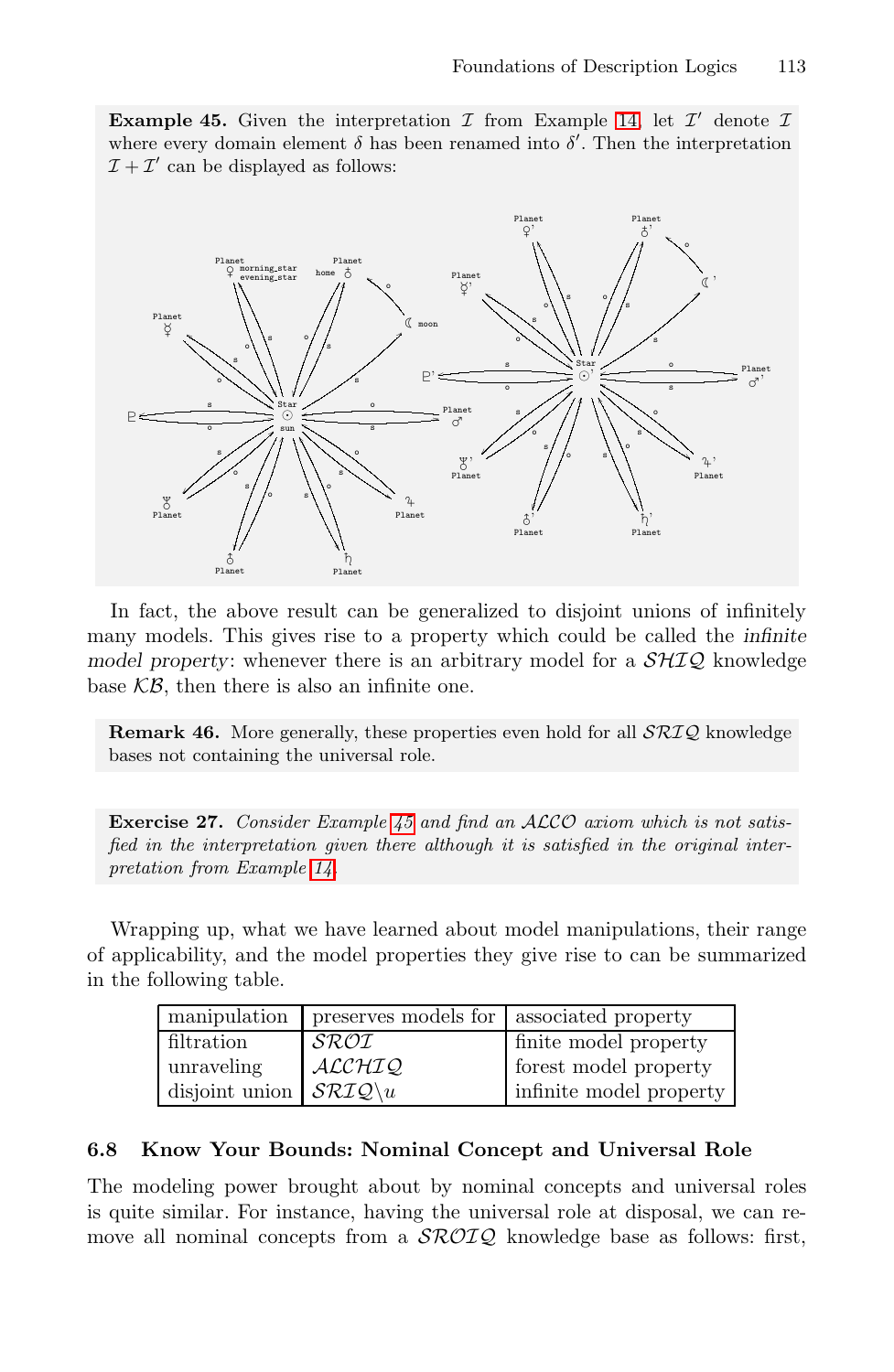rewrite every nominal concept  $\{a_1,\ldots,a_n\}$  into  $\{a_1\} \sqcup \ldots \sqcup \{a_n\}$  according to the equivalence given in Section [5.](#page-21-0) Next, introduce fresh concept names  $A_{\{a\}}$  for all singleton nominal concepts thus obtained and substitute every occurrence of any  $\{a\}$  by the according  $A_{\{a\}}$ . Finally, add the concept assertion  $A(a)$  as well as the GCI  $\top \sqsubseteq \leq 1u \cdot A_{\{a\}}$  for any introduced  $A_{\{a\}}$ .

On the other hand, the universal role can be emulated once nominal concepts are allowed: we introduce a fresh individual name center and a new role name toCenter and force every individual to have a toCenter relation to the individual denoted by center by means of the axiom  $\top \sqsubseteq \exists$ toCenter.{center}. Now we can get from every domain individual to every other by a two-hop travel along toCenter and toCenter<sup>-</sup>. Thus we can replace every  $E u.C$  with  $\mathcal{Z} \in \{ \forall, \exists, \leqslant n, \geqslant n \}$  by the concept expression  $\exists$ toCenter. $\mathcal{Z}$ toCenter<sup>-</sup>.C.

#### **Exercise 28.** Find a way to remove the RBox occurrences of <sup>u</sup> as well.

A crucial feature showing the added expressivity obtained from nominal concepts or the universal role is the capability to bound or fix the number of individuals in the extension of a class or even in the whole domain. Both the  $\text{GCIs}$  AtMostTwo  $\sqsubseteq$   $\{\texttt{one},\texttt{two}\}$  and  $\top \sqsubseteq \leqslant 2u.\texttt{AtMostTwo specify that the con$ cept AtMostTwo has at most two instances in every model. In order to cause the extension size to be exactly two, we would have to add one  $\not\approx$  two or  $\top \sqsubseteq \geq 2u$ . AtMostTwo, respectively. Likewise, we can enforce the whole domain to contain at most (or exactly) two individuals by imposing these axiom with AtMostTwo substituted by  $\top$ .

**Remark 47.** These considerations show that as soon as nominal concepts or the universal role is involved, models of knowledge bases need not be closed under disjoint union as it was the case for e.g.  $\mathcal{SHIQ}$ .

**Exercise 29.** As we have seen, SROIQ allows to enforce that the domain size (i.e. the number of its elements) is at most n for any given  $n \in \mathbb{N}$ . Contemplate whether there is a knowledge base  $\mathcal{KB}_{fin}$  that emulates finite models, i.e., for every knowledge base KB not using vocabulary from KB<sub>fin</sub> the models of KB ∪ KB<sub>fin</sub> are exactly those models of KB with finite domain, if one abstracts from the vocabulary of  $KB_{fin}$ .

**Exercise 30.** Is it possible to create a SHIQ knowledge base KB such that every model contains one individual which is connected via a role  $\mathbf r$  to infinitely many other individuals? Can the same be achieved in ALCHOIQ? What about ALCHIQ? For each of the cases either provide such a knowledge base or argue why this is not possible.

### **6.9 Selfishness**

The self concept enables to speak about "role loops", i.e. situations where an individual is simultaneously source and target of the same relation, or in other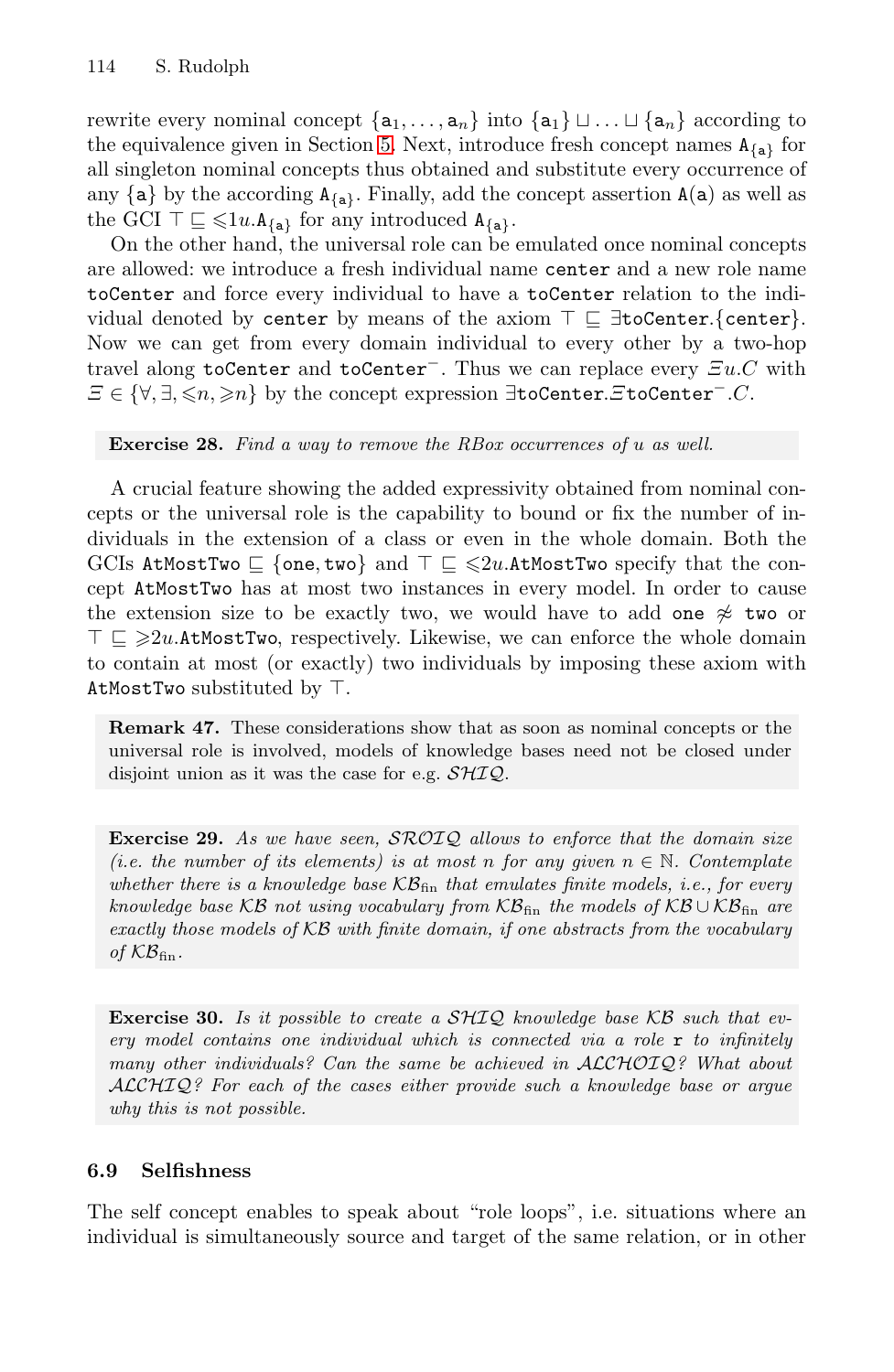words the individual is connected to it*self*. This allows to define concepts based on such situations, for instance we could define PersonCommittingSuicide  $\equiv$ ∃kills.Self or Narcissist ≡ ∃loves.Self. Beyond that, this feature comes handy when global properties of roles are to be enforced. A role  $r$  is said to be *reflexive* if its associated relation is, i.e. if  $\langle \delta, \delta \rangle \in r^{\mathcal{I}}$  for all  $\delta \in \Delta^{\mathcal{I}}$ . Conversely, it is called *irreflexive* if  $\delta \neq \delta'$  for all  $\langle \delta, \delta' \rangle \in r^{\mathcal{I}}$ . In some places, the definition of  $\mathcal{SROLQ}$  includes additional RBox axioms of the form Ref(r) or  $\text{Irr}(r)$  to specify reflexivity or irreflexivity of r, respectively. However, these role characteristics can be equivalently expressed by the GCIs  $\top \sqsubseteq \exists r$ . Self or  $\exists r$ .Self  $\sqsubseteq \bot$ , respectively.

**Exercise 31.** If one has a closer look into the literature, these additional axiom types require r to be simple in the case of irreflexivity but not in the case of reflexivity statements. In our current translation, role simplicity would be required in both cases. How can this restriction be circumvented by an alternative translation of the reflexivity statement?

# **6.10 Open World vs. Closed World**

A useful distinction often made in the context of logic-based information systems is that between *closed-world* and *open-world* reasoning. Essentially, this distinction is concerned with the question how missing information is treated. Under the *closed-world assumption* (CWA) facts which cannot be deduced from a knowledge base are supposed to be *false* whereas under the *open-world assumption* the truth of these facts is simply *unknown*. Expert or database systems often implement the CWA. Opposed to this, as a consequence of the semantics introduced in Section [3,](#page-10-0) DLs follow the OWA. This is also implied by the fact, that (most) DLs are fragments of first-order logic, which also adheres to the OWA.

<span id="page-39-0"></span>**Example 48.** Consider the following knowledge base  $KB$  containing merely ABox statements:

| Planet(home)                        | orbitsAround(home, sun)         |  |  |
|-------------------------------------|---------------------------------|--|--|
| Planet(morning_star)                | orbitsAround(moon, home)        |  |  |
| Star(sum)                           | orbitsAround(morning_star, sun) |  |  |
| evening star $\approx$ morning star |                                 |  |  |

While Planet(evening\_star) and orbitsAround(evening\_star, sun) are consequences of  $KB$ , negated statements like  $\neg Star(home)$  or  $\neg orbitsAround(sun, moon)$ or moon  $\frac{2}{3}$  home are not due to the OWA. This can be explained by the fact, that there are models for the  $KB$  where these statements do not hold (but rather their unnegated variants). In order to enforce these negated statements they would heave to be explicitly added to the knowledge base.

While the OWA is commonly argued to be the right perspective in the context of the Semantic Web where completeness seems to be hard to achieve, there are cases, where e.g. the extension of a concept or a role is entirely known and one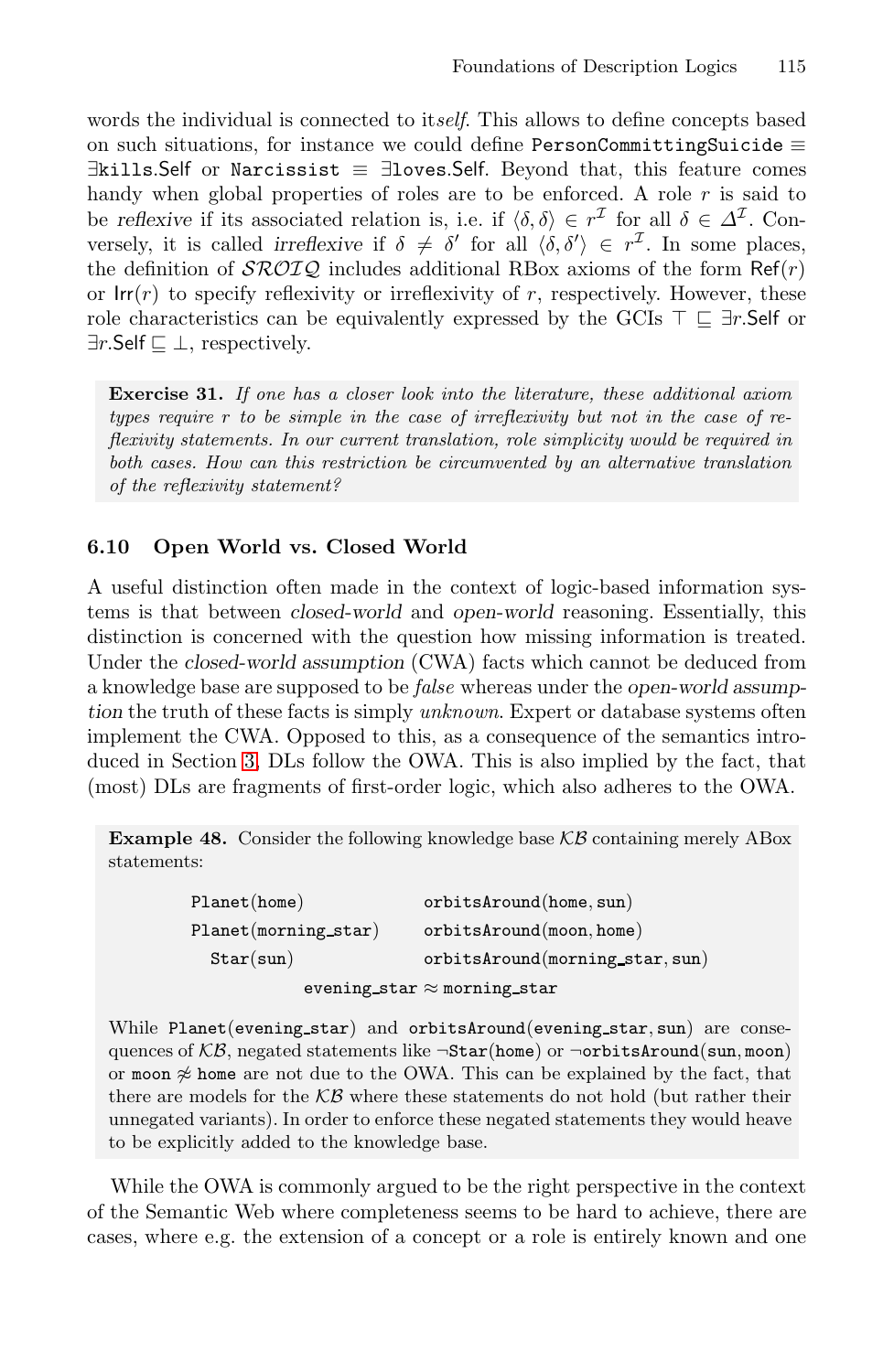wants to express this information in order to guarantee that the according additional consequences can be drawn. To a certain extent, this can be implemented by virtue of nominal concepts.

**Example 49.** Revisiting Example [48,](#page-39-0) to obtain the consequence <sup>¬</sup>Star(home) we could alternatively state that sun is the name of the only individual belonging to the concept Star by adding the TBox axiom  $\texttt{Star} \sqsubseteq \{\texttt{sun}\}.$  This has the advantage that also the concept membership of anonymous individuals is thereby excluded which cannot be achieved by ABox statements. Yet, in order to get the above consequence we still have to additionally assert sun  $\not\approx$  home, thereby excluding the case that home and sun refer to the same individual. In the same way, we can treat roles. For example, the axiom  $\{\texttt{home}\} \sqsubseteq \forall$ orbitsAround. $\{\texttt{sun}\}$  expresses that <code>home</code> is orbitsAround-connected to nothing but (possibly) sun.

While nominals come handy for making "nothing but" statements, they cannot fully simulate closed-world behavior. Therefore (local) closed-world extensions to DLs have been investigated. Notable approaches in that direction are *(auto)epistemic DLs*, and *circumscriptive DLs*.

<span id="page-40-0"></span>

| Reasoning Tasks and | A knowledge base with statements in it |
|---------------------|----------------------------------------|
|                     | Seeks a model sound and nice           |
|                     | No matter, finite or infinite,         |
|                     | It asks a hermit for advice.           |
|                     | Yet, shattering is the reaction:       |
|                     | "Inconsistency detection.              |
|                     | You can't get no satisfaction."        |
|                     | Their Reducibility                     |

It is one of the major selling points of logic-based knowledge representation in general and of DLs in particular that, once a body of knowledge has been accumulated and transferred into a logical representation, this knowledge can be queried and worked with in an intelligent way which goes well beyond what can be done with traditional information systems such as databases. In this section we will review typical tasks that can be performed with DL knowledge bases and that require elaborate inferencing. We can see that some of those tasks can be reduced to others which alleviates the task of creating tools performing those tasks.

# **7.1 Knowledge Base Satisfiability**

Remember that a knowledge base  $\mathcal{KB}$  is called satisfiable (also: consistent) if it has a model, i.e., there is an interpretation  $\mathcal{I}$  with  $\mathcal{I} \models \mathcal{KB}$ , otherwise it is called unsatisfiable, inconsistent, or contradictory. Deciding whether a knowledge base is consistent is important in its own right, as knowledge base inconsistency often hints at severe modeling errors: since knowledge bases are supposed to describe real state of affairs, they should not be contradictory. Moreover, due to the principle of explosion, an inconsistent knowledge base entails every statement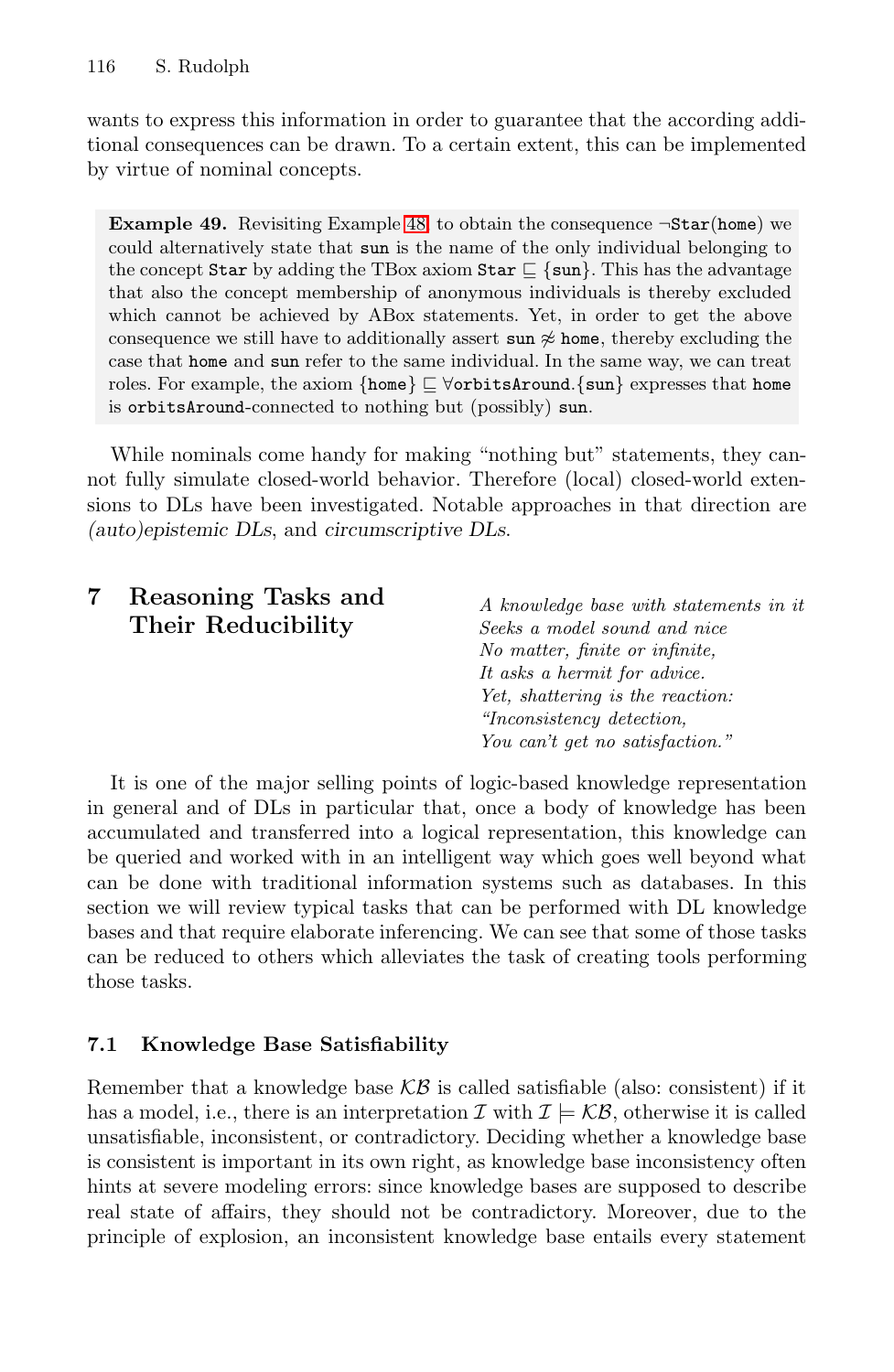which renders any derived information useless. Additionally, as we will see in a bit, axiom entailment checks can be reduced to detecting inconsistency of knowledge bases.

#### **7.2 Axiom Entailment**

We remember that a knowledge base  $KB$  entails a DL axiom  $\alpha$  if every model of  $KB$  is also a model of  $\alpha$ . Axiom entailment can be seen as the prototypical reasoning task for querying knowledge: given a body of knowledge formally specified in a knowledge base, this knowledge is to be "logically queried" by checking whether some statement is necessarily true, presuming the statements of the knowledge base.

The problem of checking axiom entailment can be reduced to deciding knowledge base satisfiability. The idea behind this reduction is proof by contradiction: we show that something holds by assuming the opposite and deriving a contradiction from that assumption. Suppose  $\alpha$  and  $\beta$  are axioms claiming the opposite of each other. Then every interpretation (hence in particular every model of the knowledge base  $KB$ ) satisfies either  $\alpha$  or  $\beta$ , but not both. Now, if  $\alpha$  is a consequence of  $KB$ , we know that every model of  $KB$  is a model of  $\alpha$ . This means that no model of  $K\mathcal{B}$  can be a model of  $\beta$ . In other words, the extended knowledge base  $KB' = KB \cup \{\beta\}$  can have no model which just means that  $KB'$  is unsatisfiable. Thus the axiom entailment problem can be easily recast into a knowledge base unsatisfiability problem, provided we find such an "opposite" axiom for the given  $\alpha$ . In  $\mathcal{SROTQ}$  this is obvious for some cases. In some other cases, we have to revert to finding an axiom or a set of axioms emulating the opposite of  $\alpha$ , which works just as well. We give the correspondences for all types of  $\mathcal{SRO} \mathcal{I} \mathcal{Q}$ axioms in Table [1.](#page-41-0)

<span id="page-41-0"></span>

| <b>Table 1.</b> Definition of axiom sets $\mathcal{A}_{\alpha}$ such that $KB \models \alpha$ exactly if $KB \cup \mathcal{A}_{\alpha}$ is unsatis- |
|-----------------------------------------------------------------------------------------------------------------------------------------------------|
| fiable. Individual names c with possible subscripts are supposed to be fresh. For GCIs                                                              |
| (third line), the first variant is normally employed, however, we also give a variant                                                               |
| which is equivalent instead of just emulating.                                                                                                      |

| $\alpha$                          |                                                                                                                            |
|-----------------------------------|----------------------------------------------------------------------------------------------------------------------------|
|                                   | $r_1 \circ \ldots \circ r_n \sqsubseteq r \left[ \{ \neg r(c_0, c_n), r_1(c_0, c_1), \ldots, r_n(c_{n-1}, c_n) \} \right]$ |
| Dis(r,r')                         | ${r(c_1, c_2), r'(c_1, c_2)}$                                                                                              |
| $C \sqsubset D$                   | $\{(C \sqcap \neg D)(c)\}\$ or: $\{\top \sqsubseteq \exists u(C \sqcap \neg D)\}\$                                         |
| $C(\mathsf{a})$                   | $\{\neg C(\mathtt{a})\}\vert$                                                                                              |
| $r(\texttt{a},\texttt{b})$        | $\{\neg r(\mathtt{a},\mathtt{b})\}\vert$                                                                                   |
| $\neg r(\mathtt{a},\mathtt{b})$   | ${r(\texttt{a},\texttt{b})}$                                                                                               |
| $a \approx b$                     | ${a \not\approx b}$                                                                                                        |
| $\mathtt{a}\not\approx\mathtt{b}$ | $\{a \approx b\}$                                                                                                          |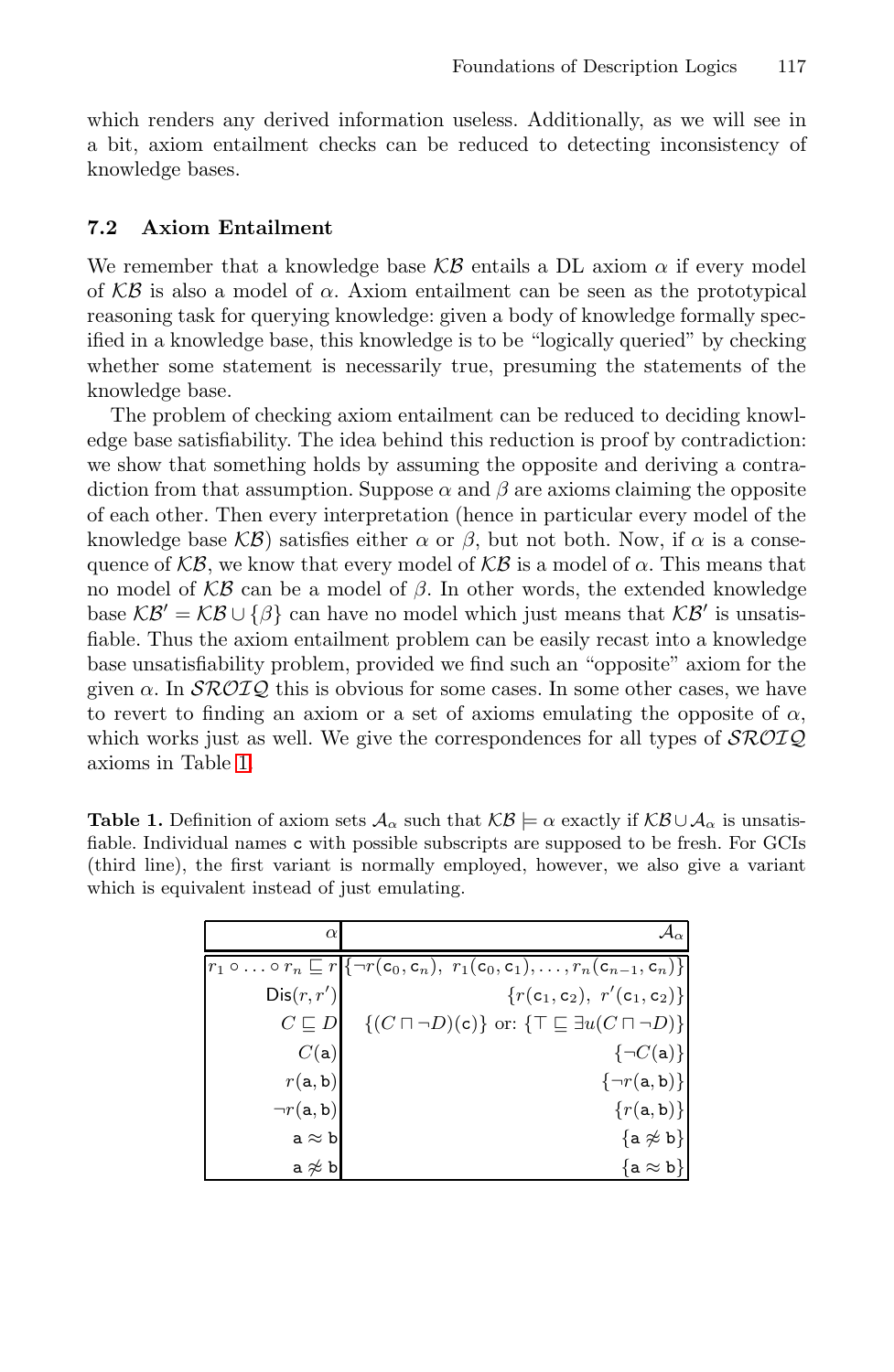### **7.3 Concept Satisfiability**

Given a knowledge base  $KB$ , a concept  $C \in \mathbb{C}$  is called *satisfiable* with respect to  $KB$ , if it may contain individuals, i.e. there is a model  $\mathcal I$  of  $KB$  that maps C to a nonempty set, formally:  $C^{\mathcal{I}} \neq \emptyset$ . Obviously, there are concepts which are unsatisfiable irrespective of the underlying knowledge base, like  $A \sqcap \neg A$  or simply ⊥. If, however some atomic concept  $A \in N_I$  is unsatisfiable, this may as well indicate modeling errors. A knowledge base where all atomic concepts are satisfiable is usually called *coherent*. Note that a knowledge base can be incoherent but satisfiable. Like knowledge base satisfiability and axiom entailment, concept satisfiability is a decision problem, i.e. we get *yes* or *no* as an answer.

The problem of deciding concept satisfiability can be reduced to axiom entailment. An unsatisfiable concept  $C$  is necessarily empty in any model  $\mathcal{I}$ , i.e.,  $C^{\mathcal{I}} = \emptyset$ . This can be rewritten into  $C^{\mathcal{I}} \subseteq \emptyset$  (since the other direction is trivial), and further (using the fact that  $\perp^{\mathcal{I}} = \emptyset$ ) into  $C^{\mathcal{I}} \subseteq \perp^{\mathcal{I}}$ . However this means  $\mathcal{I} \models C \sqsubseteq \bot$  for every model  $\mathcal{I}$  of  $\mathcal{KB}$ , therefore  $\mathcal{KB} \models C \sqsubseteq \bot$ . Hence, unsatisfiability of of a concept C with respect to some knowledge base  $K\mathcal{B}$  can be decided by checking whether  $\mathcal{KB}$  entails the GCI  $C \sqsubseteq \bot$ .

### **7.4 Instance Retrieval**

Given a knowledge base  $K\mathcal{B}$  and a concept C, it is a rather natural desire to ask for C's instances. However, there are two issues with that: First, a knowledge base usually has many models and a specific individual may be instance of C in one model but not in another. So, one typically asks for individuals which are instances of C in *every* model. The other problem is that from model to model, the domain  $\Delta^{\mathcal{I}}$  may vary and does not need to contain the same individual. The only way to refer to individuals in a sensible, cross-domain way is via their names. This is why one restricts to named individuals for the instance retrieval task. Consequently, the task could be formulated as follows: given a knowledge base KB and a concept C, give me all individual names  $a \in N_I$  for which  $a^{\mathcal{I}} \in C^{\mathcal{I}}$ for every model  $\mathcal I$  of  $\mathcal{KB}$ .

**Remark 50.** This definition of instance retrieval may even lead to the peculiar case that one can infer from a knowledge base that a concept C is nonempty in every model (which can e.g. be tested by asking whether  $\mathcal{KB} \models \top \sqsubseteq \exists u.C$ ) while the instance retrieval for C yields nothing. A simple example for this would be the knowledge base containing only the axiom  $(\exists \mathbf{r}.C)(\mathbf{a})$ .

Given the definition of instance retrieval above, it is obvious that an individual name a will be delivered as part of the answer of an instance retrieval with respect to a concept C precisely if  $KB \models C(\mathsf{a})$ . Therefore, instance retrieval can be performed by successively checking whether the considered knowledge base entails  $C(\mathbf{a})$  for every individual name  $\mathbf{a}$ . This takes  $|\mathsf{N}_I(\mathcal{KB})|$  entailment checks. Depending on what concrete reasoning algorithm is employed, fewer calls to the reasoning procedure may be required since it might be possible to retrieve many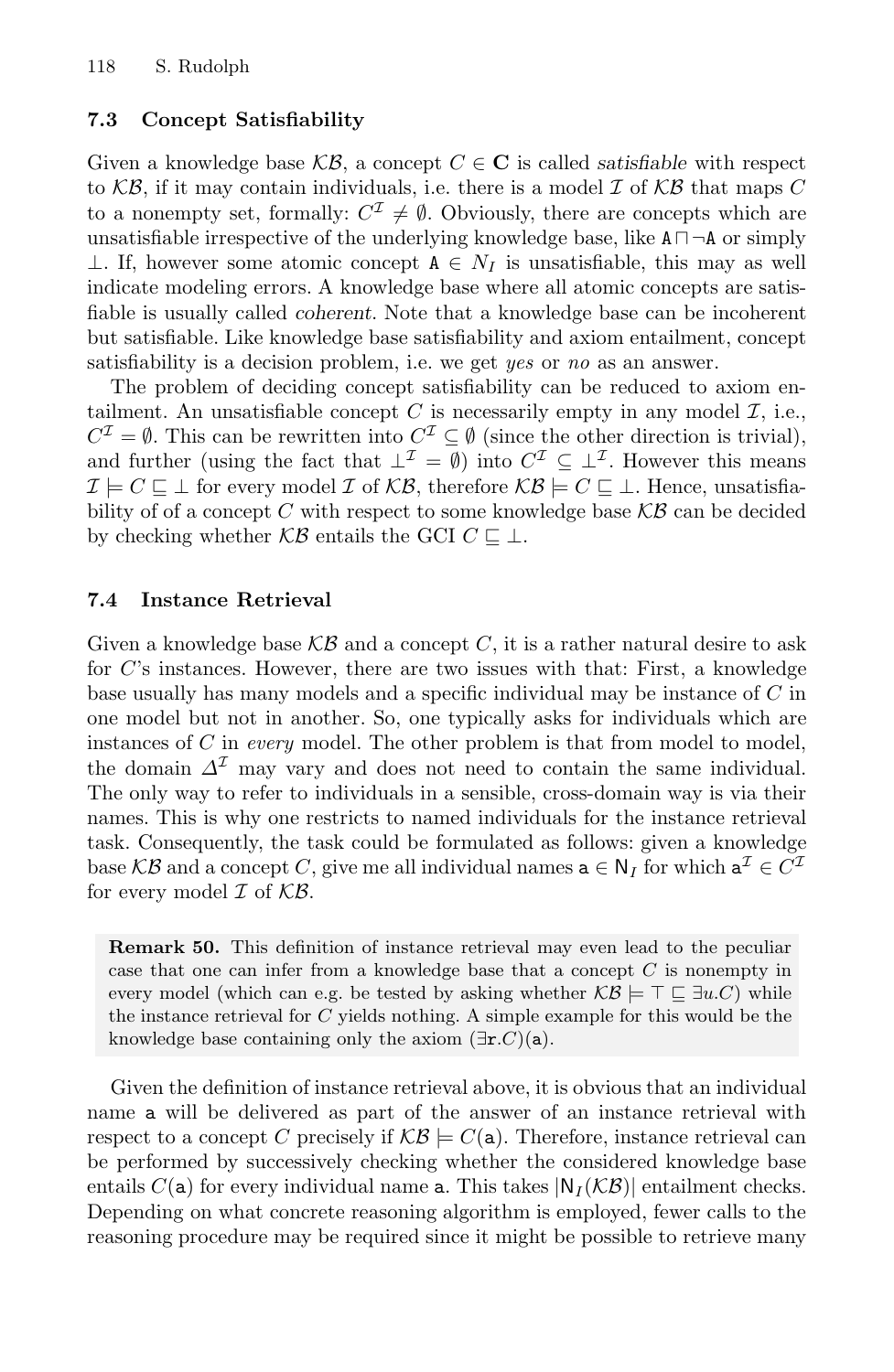instances at once. This particularly applies to reasoning methods based on logic programming and/or database systems.

Sometimes, the term instance retrieval is also used for roles. In that case we are looking for all pairs  $\langle a, b \rangle$  of individual names  $a, b \in N_I$  for which  $\langle a^{\mathcal{I}}, b^{\mathcal{I}} \rangle \in r^{\mathcal{I}}$ for every model  $\mathcal I$  of  $\mathcal{KB}$ . This can be easily checked by asking for the entailment  $KB \models r(a, b)$  for every combination of individual names.

#### **7.5 Classification**

Given a knowledge base  $\mathcal{KB}$ , the concept names occurring therein can be put into a hierarchy according to their subsumption relationships. More precisely, if we define a relation  $\sqsubseteq_{\mathcal{KB}}$  on the set  $\mathsf{N}_C$  of concept names by  $\mathsf{A} \sqsubseteq_{\mathcal{KB}} \mathsf{B}$  iff  $KB \models A \sqsubseteq B$ , we find that this relation is a *preorder*, that is, we have  $A \sqsubseteq_{\mathcal{KB}} A$ for all  $A \in N_C$  and from  $A \sqsubseteq_{\mathcal{KB}} B$  and  $B \sqsubseteq_{\mathcal{KB}} C$  follows  $A \sqsubseteq_{\mathcal{KB}} C$ .

**Exercise 32.** Prove that  $\subseteq$ <sub>KB</sub> is indeed a preorder.

Classification of a knowledge base is the task of entirely determining  $E_{KB}$ . This task is practically important due to several reasons: During the knowledge base modeling process, the modeler has an overview over the hierarchical structure of the used concept names which can be diagrammatically visualized in a nice, intuitive way. On the other hand, classification can serve as a preprocessing step that speeds up subsequently performed reasoning tasks with respect to the underlying knowledge base.

Obviously, classification of a knowledge base can be performed by checking the entailment  $\mathcal{KB} \models A \sqsubseteq B$  for any pair A, B of class names, which amounts to  $|N_C| \cdot (|N_C| - 1)$  separate entailment checks. However, exploiting the properties of preorders and concept subsumption statements explicitly given by GCIs, the number of such checks can be drastically reduced [\[Shearer and Horrocks, 2009\]](#page-60-7).

#### **7.6 Conjunctive Query Answering**

*Conjunctive queries* (CQs) and *unions of conjunctive queries* (UCQs) are well known in the database community [\[Chandra and Merlin, 1977\]](#page-57-5) and constitute an expressive query language with capabilities that go well beyond standard reasoning tasks in DLs. In terms of first-order logic, these CQs and UCQs are formulae from the positive existential fragment. Free variables in a query (not bound by an existential quantifier) are also called *answer variables* or *distinguished variables*, whereas existentially quantified variables are called *non-distinguished*. As an example,  $\exists y \exists z$ (childOf(x, y)  $\land$  childOf(x, z)  $\land$  married(y, z)) with distinguished variable  $x$  and non-distinguished variables  $y$  and  $z$  represents a conjunctive query asking for all children whose parents are married with each other. If all variables in the query are non-distinguished, the query answer is just *true* or *false* and the query is called a *Boolean query*. Given a knowledge base KB and a Boolean UCQ q, the query entailment problem is deciding whether q is *true* or *false* w.r.t.  $KB$ , i.e., we have to decide whether each model of  $KB$  provides for a suitable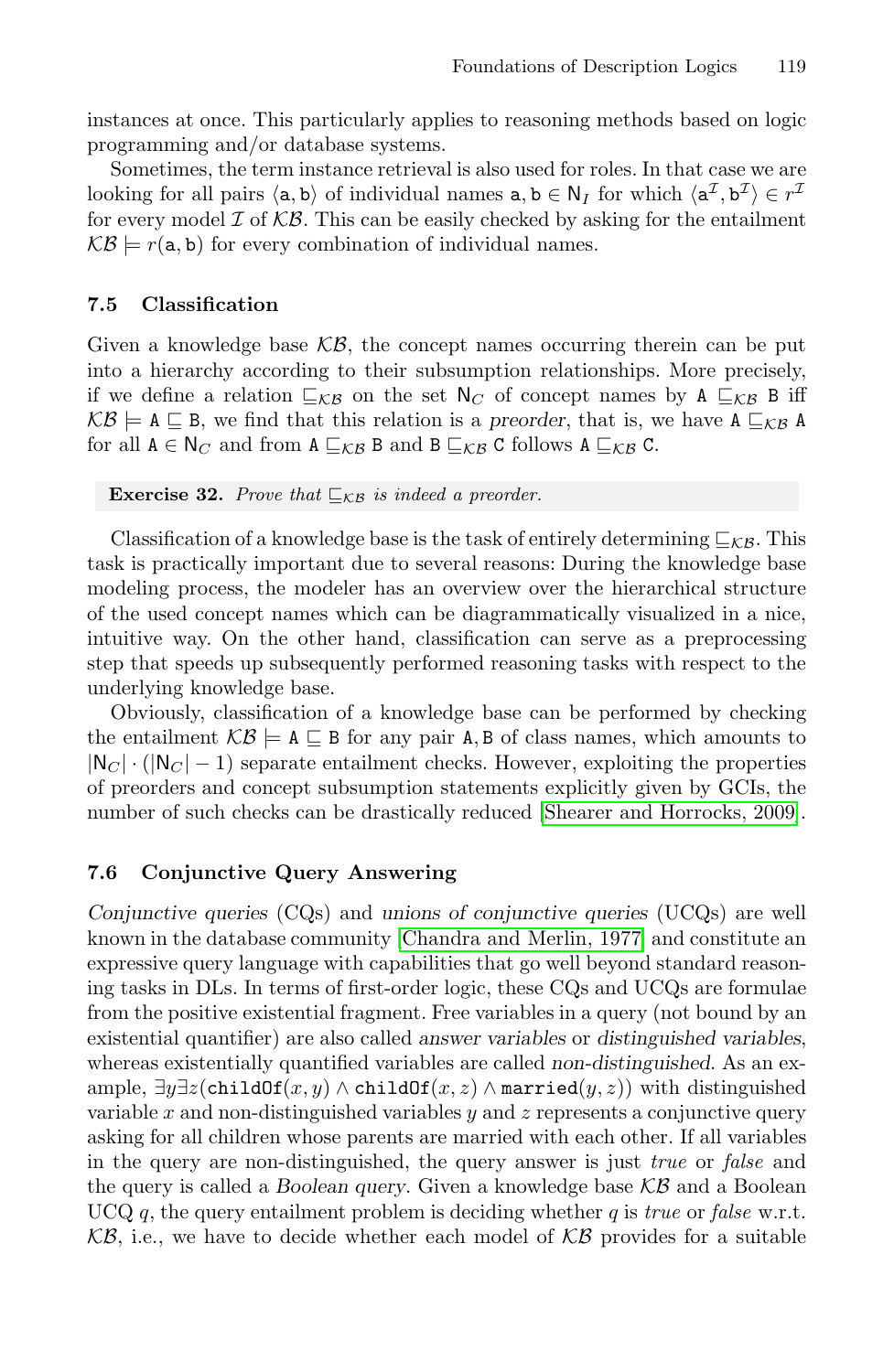assignment for the variables in  $q<sup>2</sup>$  $q<sup>2</sup>$  $q<sup>2</sup>$ . For a query with distinguished variables, the answers to the query are those tuples of individual names (constants) for which the knowledge base entails the query that is obtained by replacing the free variables with the individual names in the answer tuple. The problem of finding all answer tuples is known as query answering.

In general, conjunctive query answering or checking Boolean conjunctive query entailment are not easily (more precisely: polynomially) reducible to any of the other standard reasoning tasks treated above, which can be concluded from the fact that the worst-case complexities for these problems are usually way harder than the complexities of the other tasks [\[Lutz, 2008\]](#page-58-4). Conversely, it is trivial to reduce the task of checking knowledge base consistency to checking conjunctive query entailment: for instance,  $K\mathcal{B}$  is inconsistent exactly if for fresh concept names  $A_{aux}$  and  $B_{aux}$  the knowledge base  $\mathcal{KB} \cup \{A_{aux} \sqcap B_{aux} \sqsubseteq \bot\}$  satisfies the conjunctive query  $\exists x (\mathbf{A}_{aux}(x) \wedge \mathbf{B}_{aux}(x)).$ 

**Exercise 33.** A conjunctive query is called *tree-shaped* if for any two query variables  $x, y$  there is exactly one sequence of pairwise different query variables  $z_0, \ldots, z_n$  and exactly one sequence  $r_1, \ldots, r_n$  of role names such that  $z_0 = x$ ,  $z_n = y$ , and for every  $1 \leq i \leq n$  either  $r_i(z_{i-1}, z_i) \in q$  or  $r_i(z_i, z_{i-1}) \in q$ . Argue that query answering for a tree-shaped conjunctive query with one distinguished variable can be reduced to (concept) instance retrieval.

# **7.7 Other Reasoning Tasks**

The reasoning tasks described above, excluding conjunctive query answering, are often referred to as *standard reasoning tasks*. Still, conjunctive query answering is conceptually in line with those, since it can be formulated as entailment checking. Beyond those *deductive* tasks which are all concerned with determining logical consequences, there are several *non-standard reasoning tasks* where the goal is somewhat different. In the following, we will briefly go through a selection of these.

*Induction.* As opposed to the aforementioned deductive methods, inductive approaches<sup>[3](#page-44-1)</sup> usually take an amount of factual (assertional) data and try to generalize therefrom by generating hypotheses expressed as terminological axioms or complex concepts. This sort of reasoning tasks are related to data mining problems and respective approaches draw their inspiration from machine learning and in particular inductive logic programming (ILP, [\[Lehmann, 2009\]](#page-58-5)). Since inductive reasoning is not truth-preserving (i.e. hypotheses which are generated may be falsified), also interactive methods with human expert involvement have been proposed [\[Rudolph, 2004\]](#page-59-5).

<sup>&</sup>lt;sup>2</sup> Note that in general, solving this task is way harder than querying a classical database, as the considered models may be infinite in both size and number.

<span id="page-44-1"></span><span id="page-44-0"></span> $^3$  Not to be confused with the mathematical proof technique of induction.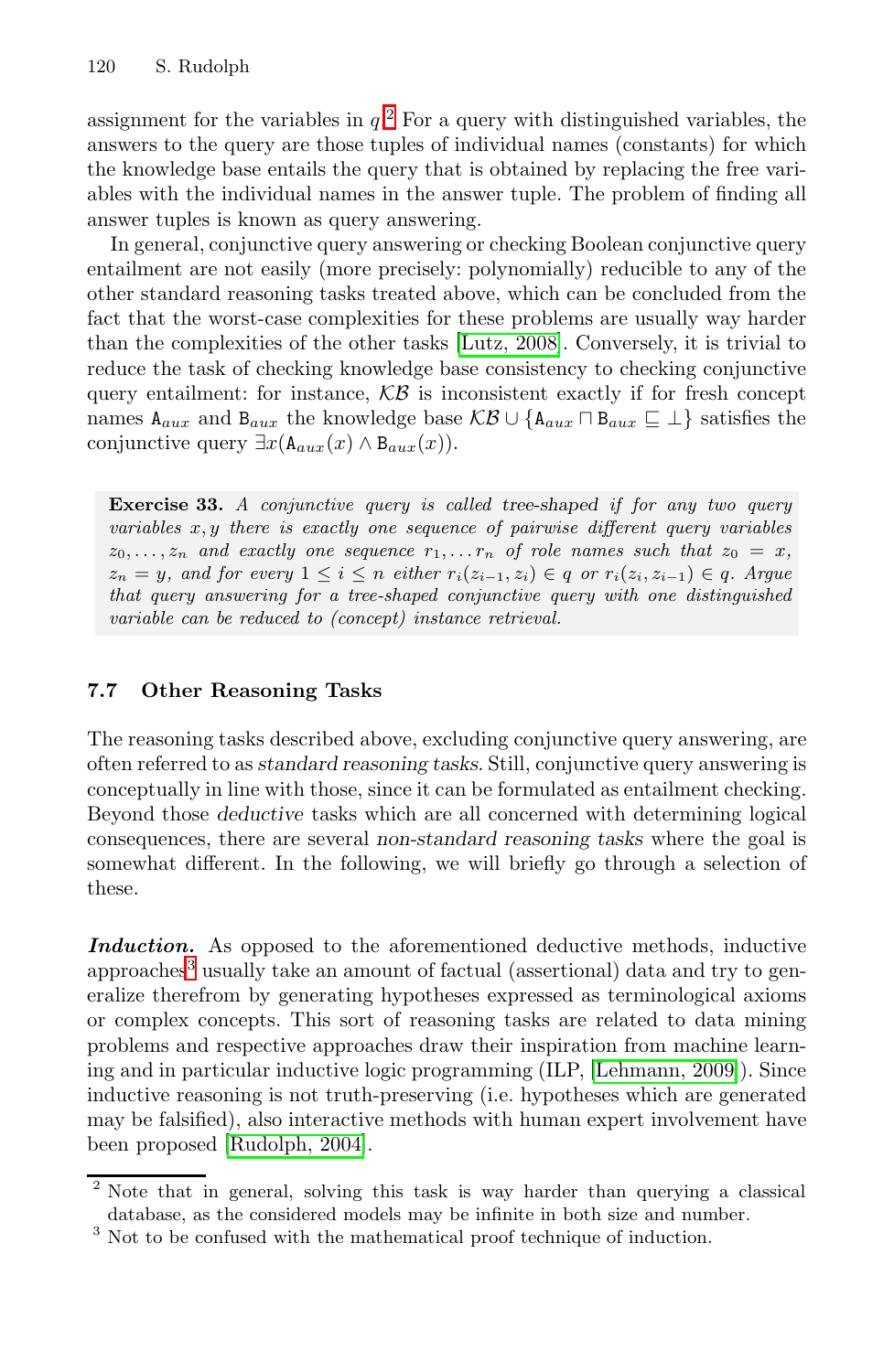*Abduction.* Like induction and unlike deduction, abduction is an inferencing method which is not truth-preserving. Roughly speaking, abduction could be described as "premise guessing." More precisely, given a knowledge base  $KB$  in some DL and an axiom  $\alpha$  such that  $\alpha$  is not entailed by  $\mathcal{KB}$ , abductive reasoning is concerned with finding a knowledge base  $\mathcal{KB}'$  with specific properties such that  $\alpha$  is a logical consequence of  $KB \cup KB'$ . In ontology engineering, abductive reasoning services come handy when a wanted consequence is not entailed and one wants to determine what information is missing [Noia *et al.*[, 2009\]](#page-59-6).

*Explanation.* If results of automated reasoning are to be shared with human users, it is often not sufficient to just display the result. Often it is also desirable to give an account on the cause why some axiom is entailed by the knowledge base, in other words to give an *explanation* for it. In most cases, only few axioms actually contribute to an entailment. Thus it is already quite helpful to find a minimal subset of a knowledge base for which the entailment still holds. More precisely, given a knowledge base  $KB$  and an axiom  $\alpha$  with  $KB \models \alpha$ , a *justification* for the entailment is a knowledge base  $KB' \subseteq KB$  such that  $KB' \models \alpha$ but for every  $\mathcal{KB}'' \subset \mathcal{KB}'$  holds  $\mathcal{KB}'' \not\models \mathcal{KB}$ . In general, a justification does not need to be unique, there might be more than one justification for an entailment [\[Horridge](#page-58-6) *et al.*, 2008].

*Module extraction.* When confronted with large knowledge bases, it might be worthwhile to identify natural partitions of them which logically interact which each other only in a restricted way, such that they can be handled independently when it comes to query answering or reasoning in general. In other cases, one may be interested only in a part of the knowledge specified in a knowledge base which is expressible in a certain fraction of the vocabulary. In general, the task of identifying or computing such knowledge base parts is referred to as *module extraction* [\[Stuckenschmidt](#page-60-8) *et al.*, 2009].

# <span id="page-45-0"></span>**8 Algorithmic Approaches to DL Reasoning**

Is it consequence-driven Automatically given What we base our system upon? Or do, fueled by Rousseau, we say "Guerre aux tableaux! Et vive la resolution!"?

Various reasoning paradigms have been investigated with respect to their applicability to DLs. Most of them originate from well-known approaches for theorem proving in a first-order logic setting. However, in contrast to the unavoidable downside that reasoning methods for first-order logic cannot be sound, complete, and terminating, approaches to reasoning in DLs aim at a sound and complete decision procedures, whence the adopted reasoning techniques have to be adapted in order to guarantee termination.

The majority of state-of-the art OWL reasoners, such as Pellet [Sirin *et al.*[, 2007\]](#page-60-4), FaCT++ [\[Tsarkov and Horrocks, 2006\]](#page-60-5), or RacerPro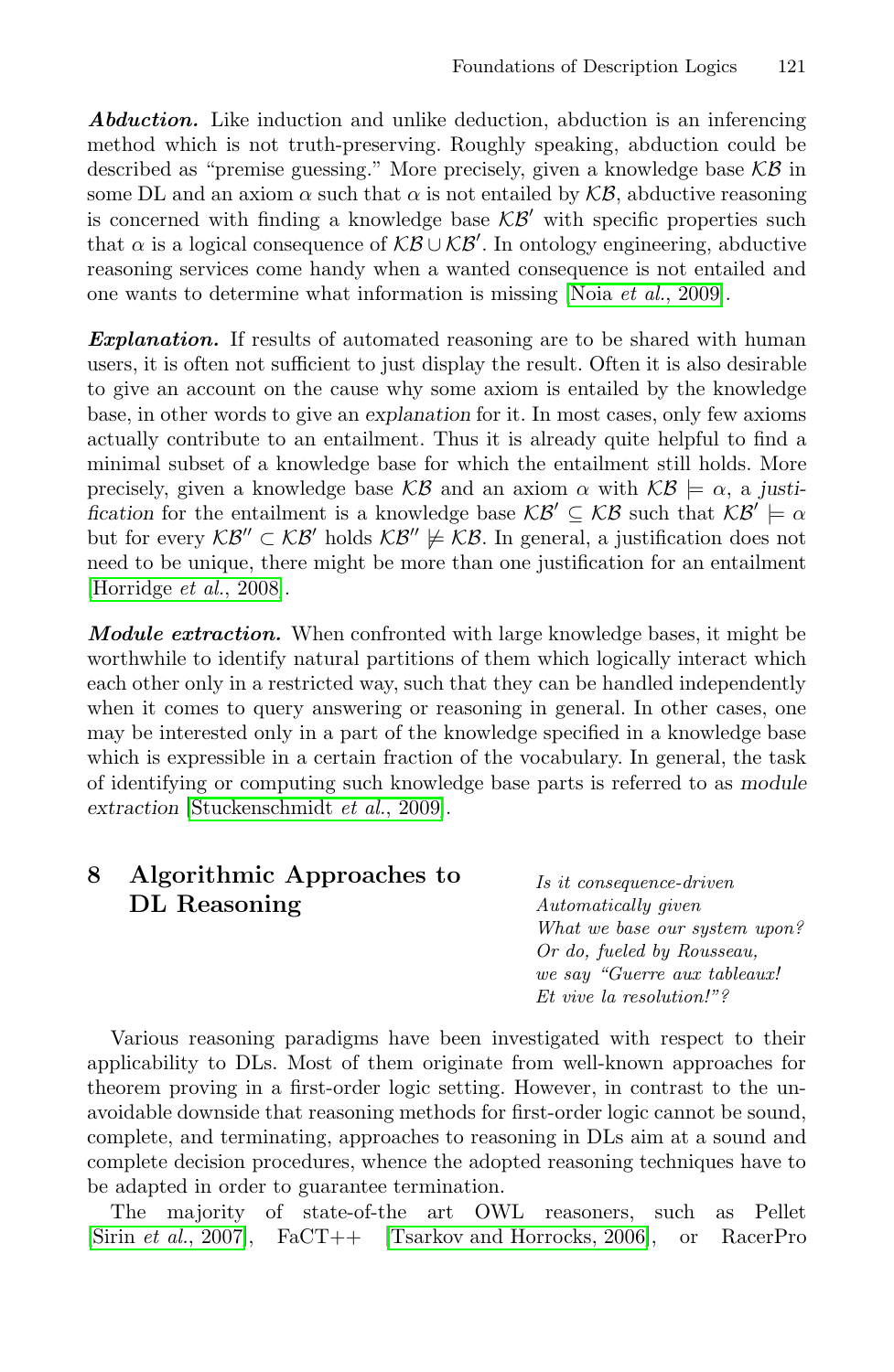[Haarslev and Möller, 2001] use tableau methods with good performance results, but even those successful systems are not applicable in all practical scenarios. This motivates the search for alternative reasoning approaches that employ different methods in order to address cases where tableau algorithms exhibit certain weaknesses. Successful examples in this respect are the works based on resolution [\[Motik and Sattler, 2006\]](#page-59-7) and hyper-tableaux [Motik *et al.*[, 2009c\]](#page-59-3) as well as consequence-based approaches [\[Kazakov, 2009\]](#page-58-8).

As we have seen in the previous section, many important reasoning tasks can be reduced to checking knowledge base satisfiability, hence we will focus on this specific task. In general, reasoning methods can be subdivided into *modeltheoretic methods* on one hand and *proof-theoretic methods* on the other.

Model-theoretic methods essentially try to construct models of a given knowledge base in an organized way. If this succeeds, the knowledge base has obviously been shown to be satisfiable, if it can be shown that the construction must necessarily fail, unsatisfiability has been established. Typical reasoning paradigms of that sort are tableau procedures and automata-based approaches.

**Remark 51.** If models are represented explicitly (i.e., for an interpretation  $\mathcal{I} =$  $(\Delta^{\mathcal{I}}, \cdot^{\mathcal{I}})$  both  $\Delta_{\mathcal{I}}$  and  $\cdot^{\mathcal{I}}$  are stored in some data structure), a naïve model construction strategy can only arrive at finite models, obviously. While this may be enough for logics that satisfy the finite model property, it is insufficient in the general case. However, this problem can be circumvented if one reverts to *finite model representations*, which only store a finite part of the model explicitly and provide additional (finite) information how this partial model could be deterministically extended into a real model. Intuitively, this can be compared to the decimal representation of rational numbers: while the correct value of  $\frac{13}{11} = 1.18181818...$ needs infinitely many digits to be precisely noted down, it is not hard to come up with a finite representation, namely  $1.\overline{18}$  which, by virtue of the additional extra information provided by the overline, shows how the infinite "pure" representation could be constructed (if one had infinite time and memory). Of course, when working with finite representations, it is crucial that these allow for effective detection of axiom satisfaction.

As opposed to model-theoretic reasoning methods, proof-theoretic approaches operate more on the syntactic side: starting out from a normalized version of the knowledge base, deduction rules are applied to derive further logical statements about a potential model. If, in the course of these derivations an overt contradiction is derived, the considered knowledge base has shown to be unsatisfiable. In order to guarantee a termination of the procedure also in the case of satisfiability it is crucial that in the course of derivation, some sort of saturation will be reached in finite time. This can e.g. be achieved by restricting the relevant propositions (which may or may not be derived) to a finite set.

In the following, we will survey some well-known reasoning paradigms for DLs without going into technical details.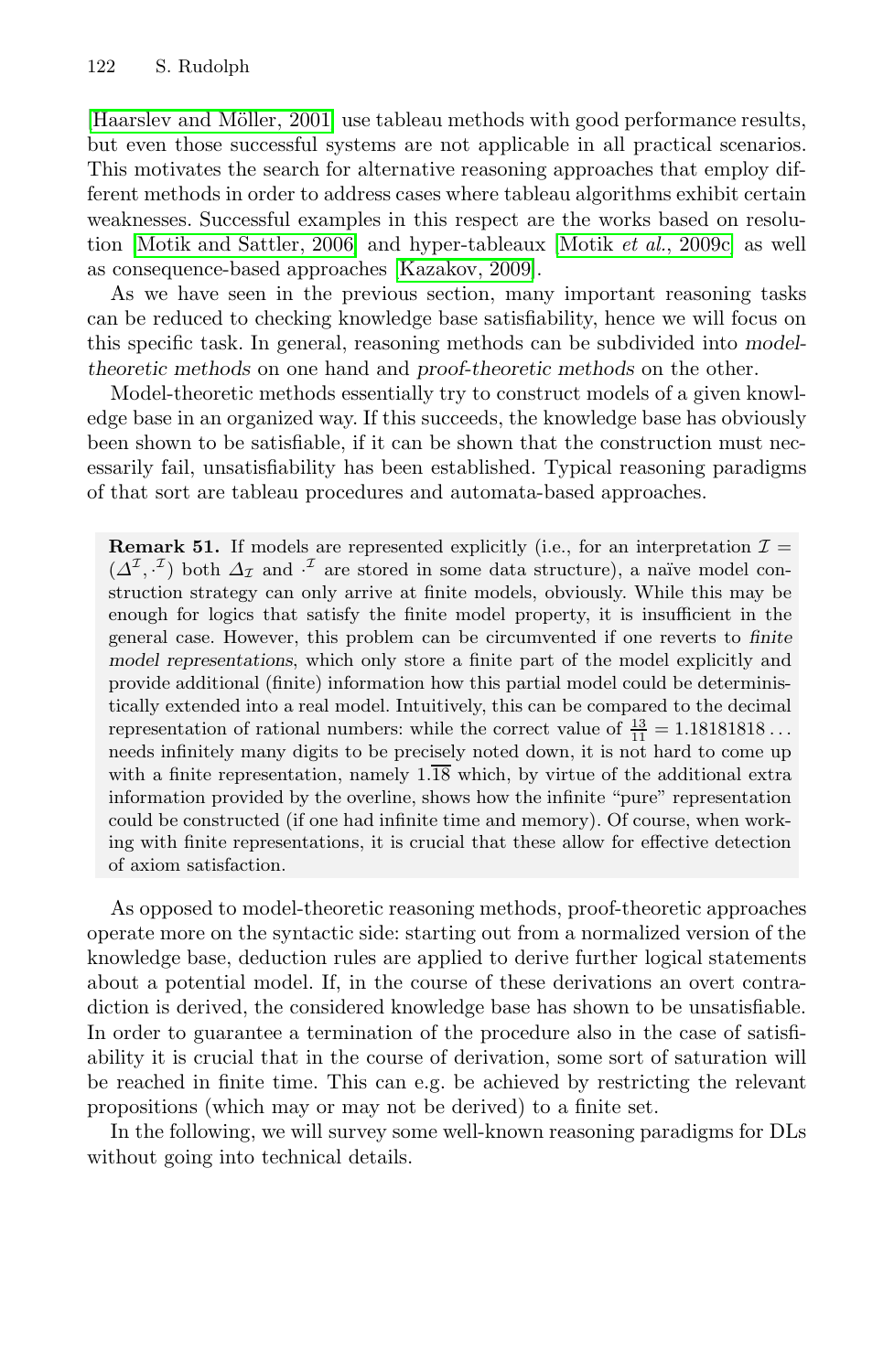#### **8.1 Tableau**

Tableau procedures aim at constructing a model that satisfies all axioms of the given knowledge base. The strategy here is to maintain a set  $D$  of elements representing domain individuals (including anonymous ones) and acquire information about their concept memberships and role interrelatedness. D is initialized by all the individual names and the according ABox facts. Normally, the partial model thus constructed does not satisfy all the TBox and RBox axioms. Thus, the intermediate model is "repaired" as required by the axioms. This may mean to establish new concept membership or role interrelatedness information about the maintained elements, yet sometimes it may also be necessary to extend the set of considered domain individuals. Now and again, it might be required to make case distinctions and backtrack later. If we arrive at a state, where the intermediate model satisfies all the axioms and hence does not need to be repaired further, the knowledge base is satisfiable. If the intermediate model contains overt contradictions (such as an element marked as instance of a concept C and its negation  $\neg C$  or an element marked as an instance of  $\bot$ ), we can be sure that repairing it further by adding more information will never lead to a proper model, hence we are in a "dead end" need to backtrack. If every alternative branch thus followed leads into such a "dead end", we can be sure that no model can exist.

**Example 52.** Omitting a lot of technical details, we shortly explain how the satisfiability of the knowledge base from Example [12](#page-10-1) would be established by a tableau algorithm. For better reference, we first recap the knowledge base.

<span id="page-47-0"></span>

| owns $\Box$ cares For | (5) |  |  |
|-----------------------|-----|--|--|
|-----------------------|-----|--|--|

 $\texttt{Healthy} \sqsubseteq \neg \texttt{Dead} \tag{6}$ 

 $\mathtt{Cat} \sqsubseteq \mathtt{Dead} \sqcup \mathtt{Alive}$  (7)

#### $\texttt{HappyCatOwner} \sqsubseteq \exists \texttt{owns.Cat} \sqcap \forall \texttt{caresFor.Healthy} \qquad \qquad (8)$

#### HappyCatOwner(schrödinger) (9)

As explained we first initialize the set of domain elements by letting  $D =$  $\{schrödinger\}$ , moreover, due to the only ABox axiom  $(9)$  we mark schrödinger with HappyCatOwner. Inspecting the axioms, we find that [\(8\)](#page-47-0) is not satisfied by the current representation. Thus, we repair it as required by [\(8\)](#page-47-0), "inventing" a new element, say  $\mathcal{L}$ , and adding it to D. Accordingly, we stipulate that schrödinger is connected to  $\mathcal{G}$  by an owns relation and marking  $\mathcal{G}$  with Cat. We find that, as a consequence of these changes, [\(8\)](#page-47-0) is satisfied (for the moment). However, the changes have invalidated axioms  $(5)$  and  $(7)$ . We account for the former by introducing a caresFor connection from schrödinger to ... The latter essentially leaves us with two options: we need to mark  $\mathbb{Q}$  either by Dead or by Alive. This means, we have to make a case distinction and investigate each option separately.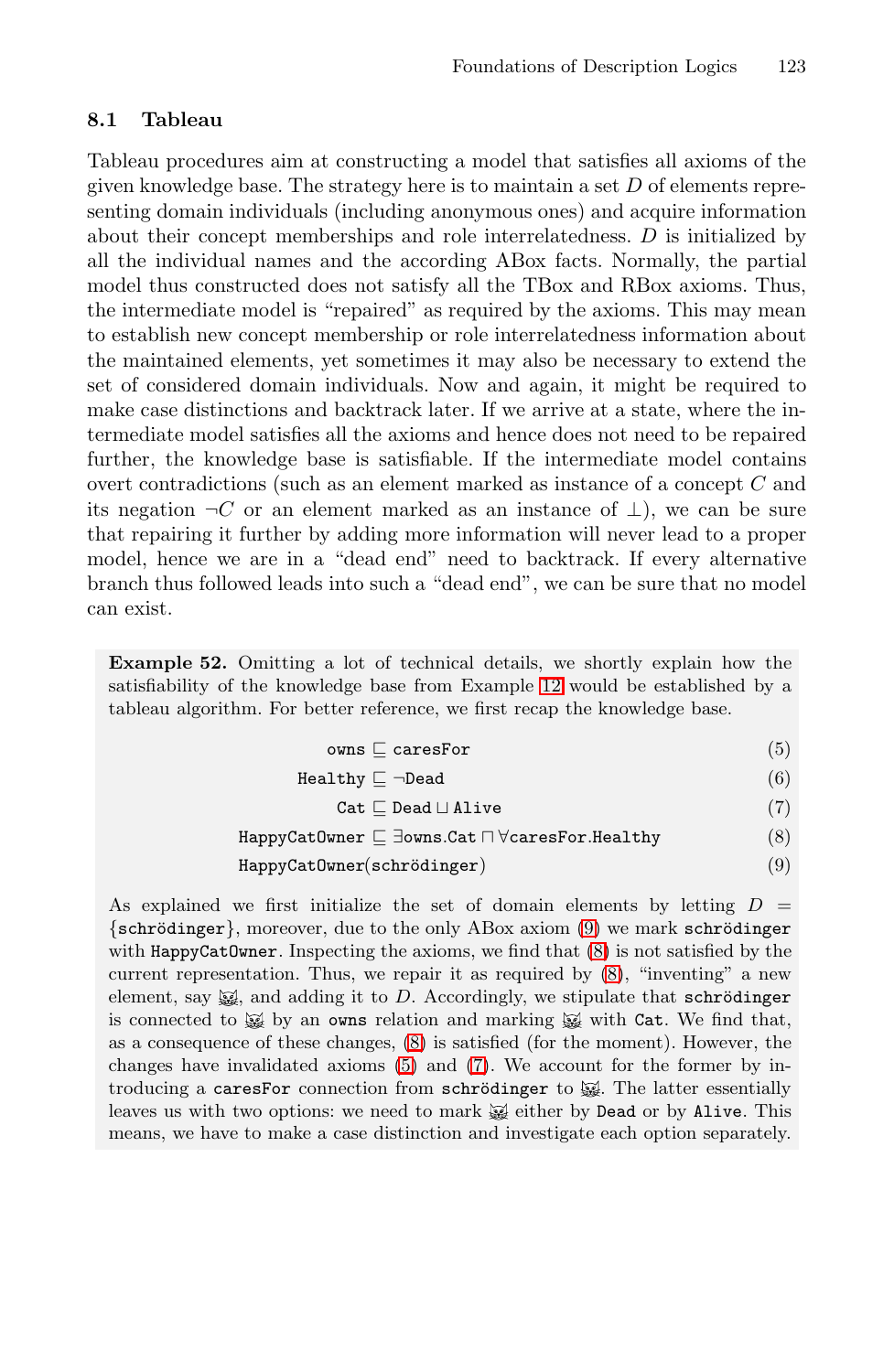- **–** Let us try and pick Dead. Again, examining the axioms, we find [\(8\)](#page-47-0) violated due to the second part of its consequence. Repairing this requires to mark  $\mathbb{Q}$  with Healthy which in turn invalidates [\(6\)](#page-47-0). Hence we have to mark  $\mathbb{Q}$  by  $\neg$ Dead. Unfortunately, we now observe that  $\mathbb{Q}$  is marked both by Dead and ¬Dead, thus we have reached a "dead end" and need to backtrack.
- **–** So, we mark by Alive. Also here, we find [\(8\)](#page-47-0) violated and repair it by marking  $\mathbb{Q}$  with Healthy, obtaining invalidation of [\(6\)](#page-47-0) and coping with it by marking  $\mathcal{G}$  by  $\neg$ **Dead.** We have thus arrived at a state where our intermediate model satisfies all axioms. Hence, we have obtained a proper model of  $KB$  and conclude that the knowledge base is satisfiable.

However, note that the continued "repairing" performed in a tableau procedure does not necessarily terminate, since performing one repair might cause the need for another repair and so forth ad infinitum.

**Example 53.** Consider the knowledge base containing the single axiom  $\top \sqsubseteq$ <br> $\exists$ suce  $\top$ , which forces overy domain element to have a successor. Applying the ∃succ.<sup>⊤</sup>, which forces every domain element to have a successor. Applying the naïve repair approach from above we will need to introduce a successor for every individual, then successors of successors etc.

Therefore, in order to be applicable as a decision procedure, these infinite computations must be prevented to ensure termination. This can be achieved by a strategy called *blocking*, where certain domain elements are "blocked" (which essentially means that they are exempt from the necessity of being repaired) by other domain individuals which "look the same" in terms of concept memberships. For more advanced DLs, more complicated blocking strategies are needed.

A tableau algorithm for  $\mathcal{SHOLQ}$  is described by [Horrocks and Sattler](#page-58-9) [\[2007\]](#page-58-9). A refinement of the tableau technique, called *hypertableau* is at the core of the OWL 2 DL reasoner HermiT [Motik *et al.*[, 2009c\]](#page-59-3).

### **8.2 Automata**

As mentioned earlier, most DLs satisfy some sort of tree-model property. On the other hand, families of trees (in other words: tree languages) can be represented by appropriate tree-automata. Thus, given an automaton that characterizes the tree models of a knowledge base, the problem of knowledge base satisfiability can be rephrased into the question whether the tree language represented by this corresponding automaton is non-empty. This line of research has been followed by several investigations targeted at standard reasoning as well as conjunctive query answering. Approaches along those lines are e.g. described by [Glimm](#page-57-6) *et al.* [\[2008a\]](#page-57-6) and [Calvanese](#page-57-2) *et al.* [\[2009\]](#page-57-2).

**Exercise 34.** To get a feeling for the relatedness between automata and DL reasoning, try to design an ALC knowledge base KB with the property that for any  $\mathbf{r}_1, \mathbf{r}_2, \ldots, \mathbf{r}_n \in \mathsf{N}_R$  we have that  $\mathcal{KB} \models \mathtt{A} \sqsubseteq \exists \mathtt{r}_1 \exists \mathtt{r}_2 \ldots \exists \mathtt{r}_n \mathtt{.B}$  exactly if the word  ${\bf r}_1{\bf r}_2\ldots{\bf r}_n$  matches the regular expression  ${\bf s}^*({\bf r s}|{\bf s}{\bf r})^*$ .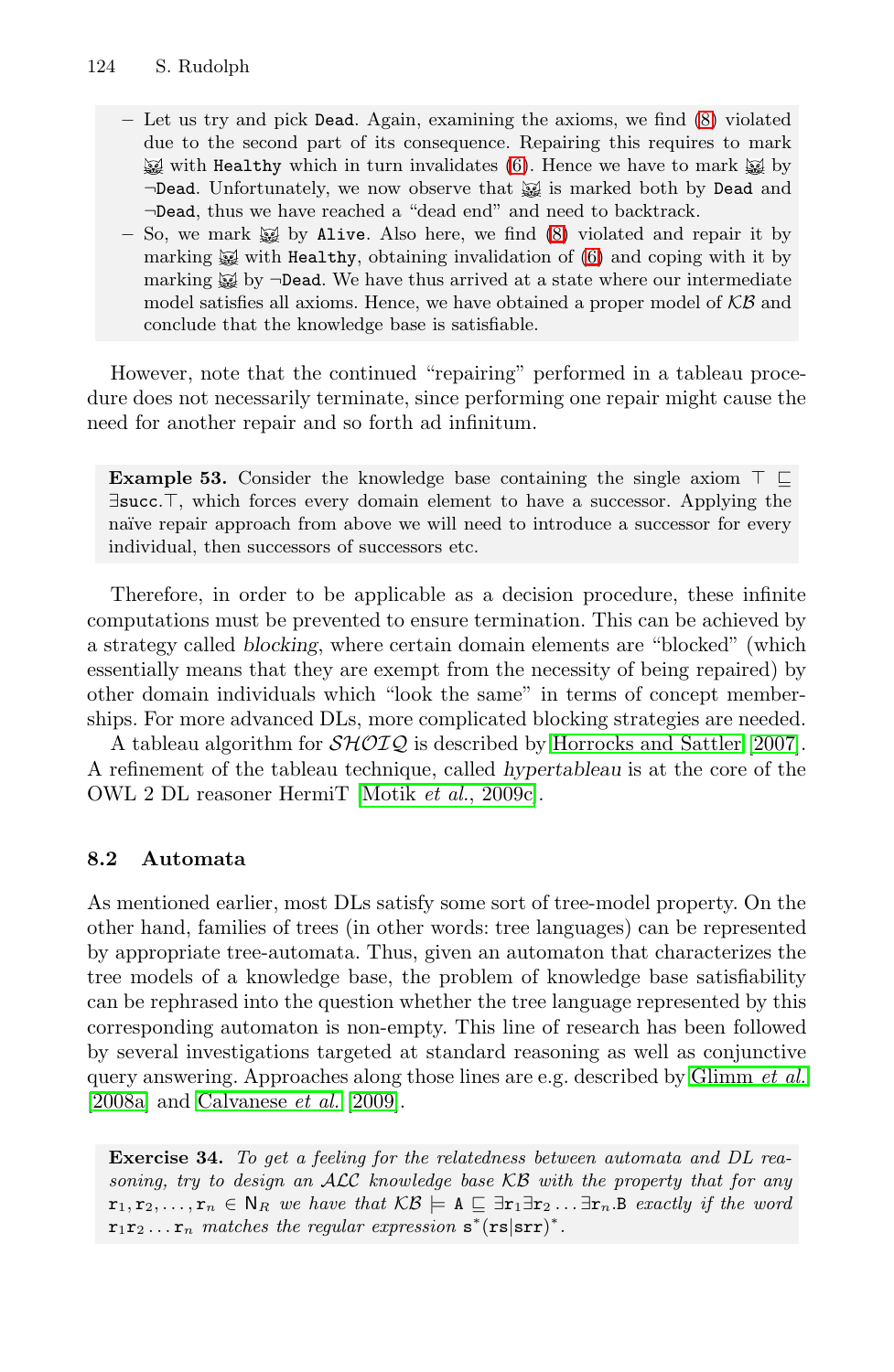#### **8.3 Consequence-Based Reasoning**

As suggested by their name, consequence-based (also: consequence-driven) reasoning approaches start from the given knowledge base and derive logical consequences of it by means of applying *deduction rules*. A deduction rule has the shape

$$
name \frac{\alpha_1 \cdots \alpha_n}{\alpha}
$$

with  $\alpha, \alpha_1, \ldots, \alpha_n$  being axioms of the underlying logic. To apply a deduction rule means to add  $\alpha$  to the set of statements known to be true if truth is already established for  $\alpha_1, \ldots, \alpha_n$  (be it due to their presence in the knowledge base or because they have been derived by an earlier application of a deduction rule). If, given a set  $\mathbb D$  of deduction rules, an axiom  $\beta$  can be generated like this from an axiom set  $\{\beta_1,\ldots,\beta_k\}$  by (possibly manifold) applications of deduction rules, we say that  $\beta$  is *derivable* from  $\{\beta_1,\ldots,\beta_k\}$  and write  $\{\beta_1,\ldots,\beta_k\} \vdash \beta$ .

In order to be of proper use for the reasoning, the used set  $D$  of deduction rules (also jointly called a *deduction calculus*) has to mimic the logical entailment as defined by the formal semantics. That means that on one hand,  $\beta$  must be a logical consequence of  $\{\beta_1,\ldots,\beta_k\}$  whenever  $\beta$  is derivable therefrom (in short:  $\{\beta_1,\ldots,\beta_k\} \vdash \beta$  implies  $\{\beta_1,\ldots,\beta_k\} \models \beta$  – a property called *soundness* of the deduction calculus. On the other hand, we require its *completeness*, i.e. that every logical consequence of  $\{\beta_1,\ldots,\beta_k\}$  can also be derived from it (in short:  $\{\beta_1,\ldots,\beta_k\} \models \beta$  implies  $\{\beta_1,\ldots,\beta_k\} \models \beta$ ). Sometimes, completeness is constrained to specific axiom types  $\beta$ , e.g. a deduction calculus is called refutationally complete, if inconsistency of a knowledge base implies derivability of -⊥.

**Example 54.** The following deduction calculus is sound and refutationally complete for ALC TBoxes in an appropriate normal form (for details see [Simancik](#page-60-9) et al. [\[2011\]](#page-60-9)). Thereby A and B denote concept names, H and K are conjunctions of negated and unnegated concept names, whereas  $M$ ,  $N$ , and  $N<sub>i</sub>$  are disjunctions of concept names.

$$
\mathbf{R}_{\mathbf{A}}^{+} \quad \overbrace{\mathbf{A} \sqcap H \sqsubseteq \mathbf{A}}^{\mathbf{A} \sqcap H \sqsubseteq \mathbf{A}} \\
\mathbf{R}_{\mathbf{A}}^{-} \quad \overbrace{\neg \mathbf{A} \sqcap H \sqsubseteq N \sqcup \mathbf{A}}^{\mathbf{A} \sqcap H \sqsubseteq N} \\
\mathbf{R}_{\sqcap}^{\mathbf{n}} \quad \overbrace{\mathbf{H} \sqsubseteq N_1 \sqcup \mathbf{A}_1 \cdots \mathbf{H} \sqsubseteq N_n \sqcup \mathbf{A}_n}^{\mathbf{n}} \quad \overbrace{\mathbf{H} \sqsubseteq M \sqcup \bigcup_{i=1}^n N_i} \\
\mathbf{R}_{\sqsubseteq}^{+} \quad \overbrace{\mathbf{H} \sqsubseteq N \sqcup \mathbf{A} \quad \mathbf{A} \sqsubseteq \exists \mathbf{x}.\mathbf{B}}^{\mathbf{H} \sqsubseteq N \sqcup \exists \mathbf{x}.\mathbf{B}} \\
\mathbf{R}_{\sqsubseteq}^{-} \quad \overbrace{\mathbf{H} \sqsubseteq N \sqcup \exists \mathbf{x}.\mathbf{K} \quad \mathbf{K} \sqsubseteq N \sqcup \mathbf{A} \quad \exists \mathbf{x}.\mathbf{A} \sqsubseteq \mathbf{B}}^{\mathbf{H} \sqsubseteq M \sqcup \exists \mathbf{x}.\mathbf{K} \quad \mathbf{K} \sqsubseteq N \sqcup \mathbf{A} \quad \exists \mathbf{x}.\mathbf{A} \sqsubseteq \mathbf{B}} \\
\mathbf{R}_{\sqsubseteq}^{+} \quad \overbrace{\mathbf{H} \sqsubseteq M \sqcup \mathbf{B} \sqcup \exists \mathbf{x}.\mathbf{K} \quad \mathbf{K} \sqsubseteq \bot}^{\mathbf{H} \sqcup \mathbf{H} \sqcup \mathbf{B} \sqcup \exists \mathbf{x}.\mathbf{K} \quad \mathbf{A} \sqsubseteq \forall \mathbf{x}.\mathbf{B}}^{\mathbf{H} \sqsubseteq N \sqcup \mathbf{A} \sqcup \mathbf{A} \sqsubseteq \mathbf{A}} \\
\mathbf{R}_{\forall} \quad \overbrace{\mathbf{H} \sqsubseteq N \sqcup \exists \mathbf{x}.\mathbf{K} \quad \mathbf{H} \sqsubseteq N \sqcup \mathbf{A} \quad \mathbf{A} \sqsubseteq \forall \mathbf{x}.\mathbf{B}}^{\mathbf{H} \sqcup \mathbf{B} \sqcup \mathbf{B} \sq
$$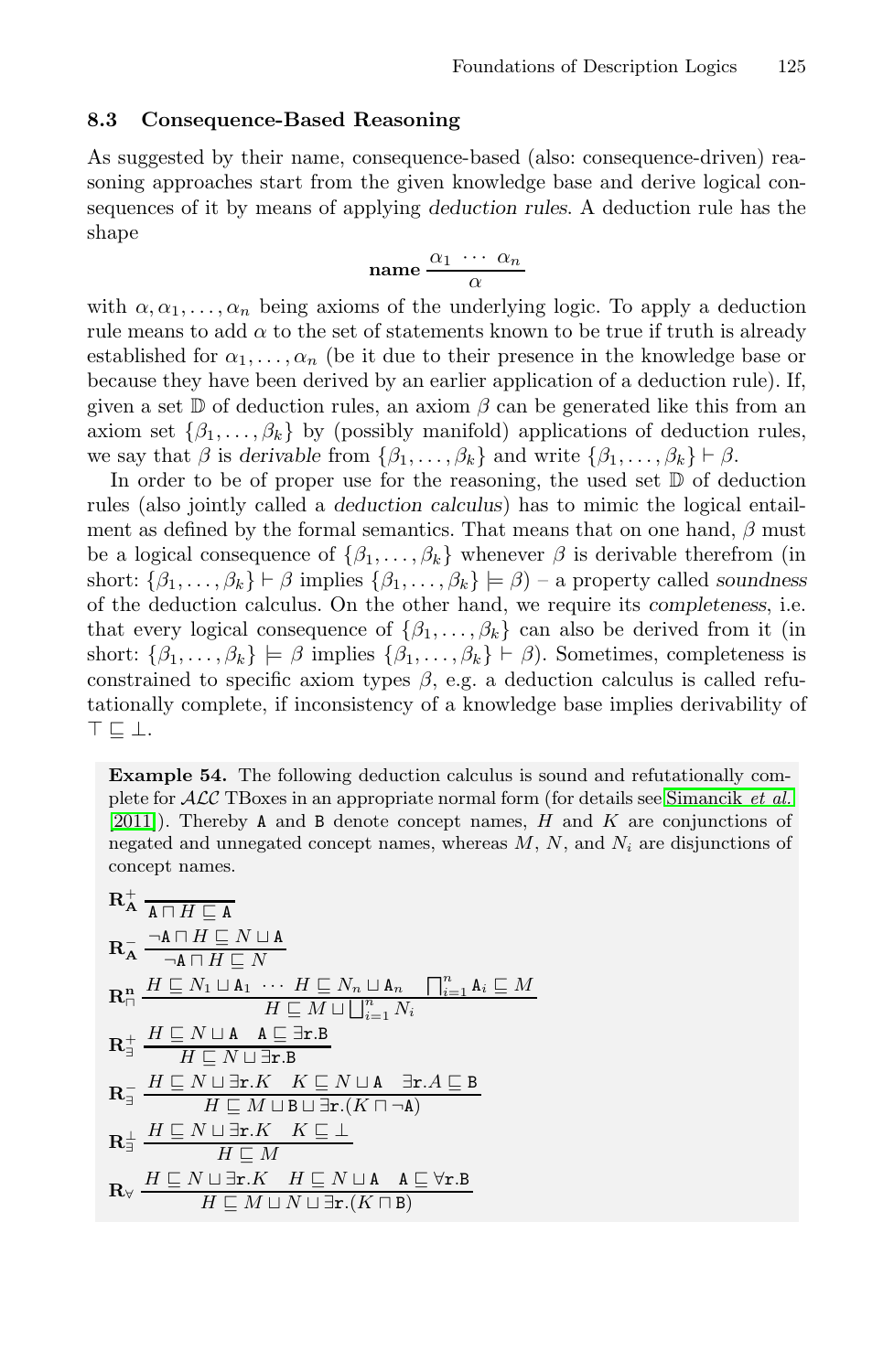**Exercise 35.** Using the above deduction calculus, show that the axiom  $D \subseteq G$  can<br>be derived from the knowledge hase containing the axioms be derived from the knowledge base containing the axioms  $A \sqsubseteq B \sqcup C$   $D \sqsubseteq$  $\forall$ r.A  $\exists$ r.B  $\sqsubseteq$  E D  $\sqsubseteq$  $D \sqsubset F \sqcup \exists r.\neg C$  $E \sqcap F \sqsubset G.$ 

However, just a sound and complete deduction calculus is not sufficient for a decision procedure (note that FOL itself has such a calculus while being undecidable). In addition to that, one has to ensure that the "enrichment process" of adding more and more derived consequences to the set of true statements will terminate at some point. One way to guarantee this is to make sure that only finitely many (syntactically) different axioms can be derived. Consequence-driven approaches are described e.g. by [Kazakov](#page-58-8) [\[2009\]](#page-58-8) and [Simancik](#page-60-9) *et al.* [\[2011\]](#page-60-9).

#### **8.4 Resolution**

Resolution is a technique prominently used in first-order logic theorem proving. At the core of reasoning via resolution is the resolution rule which looks as follows:

Res 
$$
\frac{A_1 \vee \ldots \vee A_i \vee \ldots A_n \qquad B_1 \vee \ldots \vee B_j \vee \ldots B_m}{A_1 \vee \ldots \vee A_{i-1} \vee A_{i+1} \vee \ldots A_n \vee B_1 \vee \ldots \vee B_{j-1} \vee B_{j+1} \vee \ldots B_m}
$$

Thereby,  $A_k$  and  $B_k$  denote literals, i.e. negated or unnegated FOL atoms and the two literals  $A_i$  and  $B_j$  are assumed to be complements of each other (i.e.  $A_i = \neg B_i$  or  $B_i = \neg A_i$ . As the resolution rule is a deduction rule, resolution can be seen as a variant of consequence-based reasoning. One of the differences is that resolution is performed not on DL knowledge bases directly but on a FOL translation thereof. Resolution-based methods have been described for DLs up to  $\mathcal{SHOLQ}$  [\[Motik and Sattler, 2006;](#page-59-7) [Kazakov and Motik, 2008\]](#page-58-10).

# <span id="page-50-0"></span>**9 Description Logics and OWL**

In fact, in terms of syntax, OWL Just tends to be a bulky fowl, However, if it mates with Turtle This union turns out rather fertile; I deem the offspring of this love As graceful as a turtledove.

As mentioned before, the web ontology language OWL is based on Description Logics but also features additional types of extra-logical information, concerning, e.g., ontology versioning information and annotations. Moreover, OWL supports modeling and reasoning with datatypes which we omitted from our consideration. Likewise, *keys* are supported in OWL but not discussed here.

In this section, we will see how any OWL DL compliant reasoning tool can be used to decide  $\mathcal{SROIQ}$  knowledge base satisfiability as well as any other reasoning task which can be reduced to it.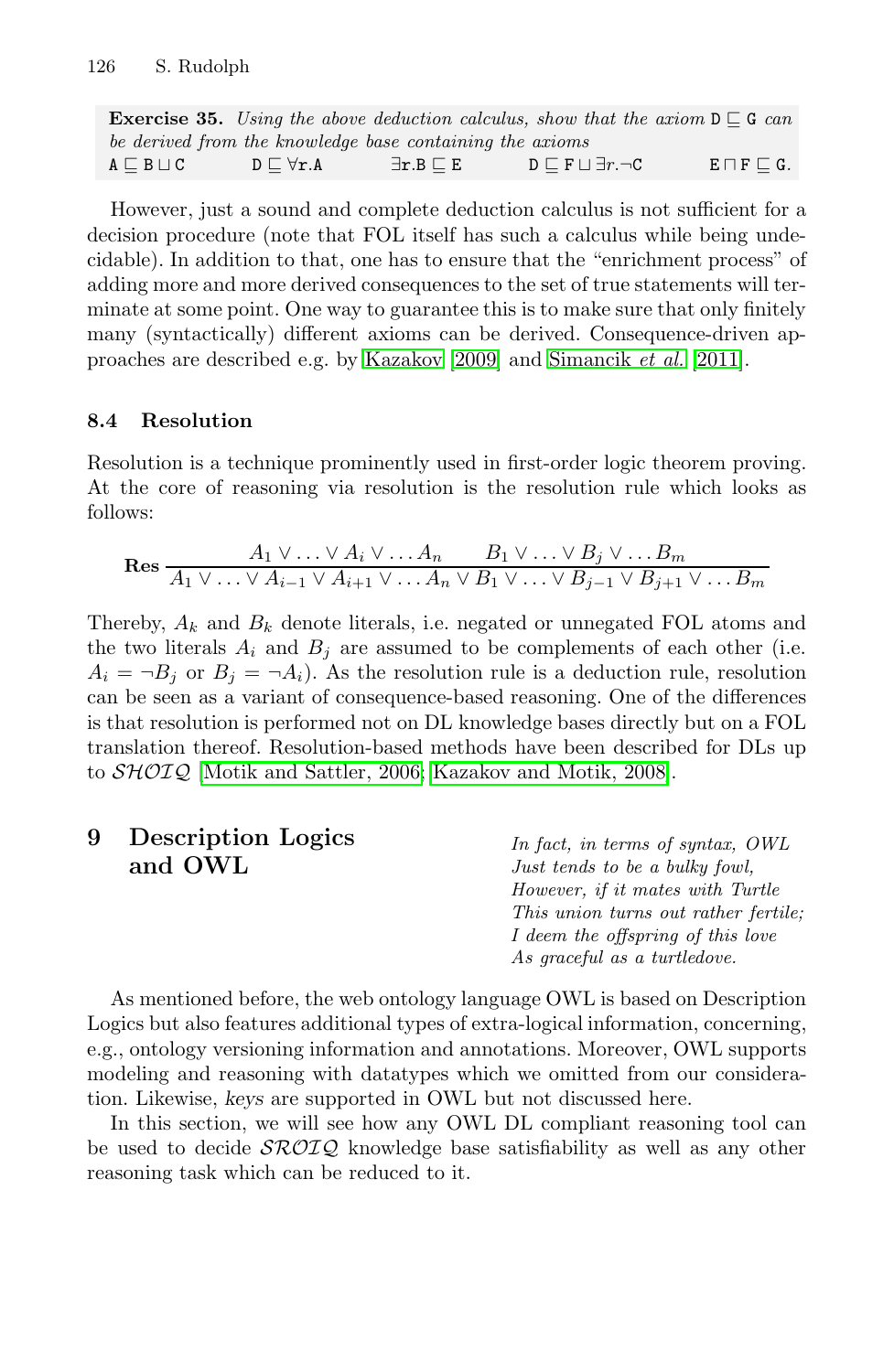"OWL speak" differs partially from the terms normally used in description logics. The following table gives a synopsis of the corresponding terms used in the OWL vs. the DL community as well as in the domain of classical first-order logic.

| OWL                  | DL                     | FOL                             |
|----------------------|------------------------|---------------------------------|
| class name           | concept name           | unary predicate                 |
| class                | concept                | formula with one free variable  |
| object property name | role name              | binary predicate                |
| object property      | role                   | formula with two free variables |
| ontology             | knowledge base         | theory                          |
| axiom                | axiom                  | sentence                        |
| vocabulary           | vocabulary / signature | signature                       |

In the next two sections, we briefly explain how a  $\mathcal{SROLQ}$  knowledge base can be translated into an OWL 2 DL ontology such that satisfiability and entailment checks can be performed by OWL reasoning engines.

#### **9.1 Translating DL KBs into OWL**

For translating a  $\mathcal{SROIQ}$  knowledge base into an OWL ontology, some technical issues need to be taken care of. First of all, both the used vocabulary as well as the constructors have to be URIs (i.e. uniform resource identifiers, that is, terms following the prescribed naming scheme prevalent in the Semantic Web). The URIs for the used individual, concept, and role names can be chosen rather arbitrarily, while the URIs for constructors etc. are prescribed and associated to specific namespaces usually associated to the prefixes  $\texttt{owl}$ ;  $\texttt{rdfs]}$ ;  $\texttt{rdf}$ ; and xsd:. For the sake of simplicity, we will assume that all used individual, concept and role names from the DL knowledge base are syntactically well-formed URIs.

Second, the mainly used encoding of OWL is as an RDF document [\[Manola and Miller, 2004\]](#page-58-11). One one hand, this is advantageous from a downward compatibility and tool interoperability point of view; in fact the encoding of concept and role assertions in OWL and RDF coincide and some other RDFS statements are available in OWL as well with a similar semantics. On the other hand, the encoding as RDF also imposes some restrictions on the way logical axioms can be encoded. As RDF is a graph-based formalism consisting of nodeedge-node triples, DL axioms and complex concepts have to be transformed into a graph-like representation. This is done by virtue of the typical means used to encode complex structures in RDF: structural bnodes and graph-based encoding of lists.

For our treatise, we will use the Turtle |Beckett and Berners-Lee, 14 January 2008| notation, which seems most appropriate as it illustrates the underlying RDF triple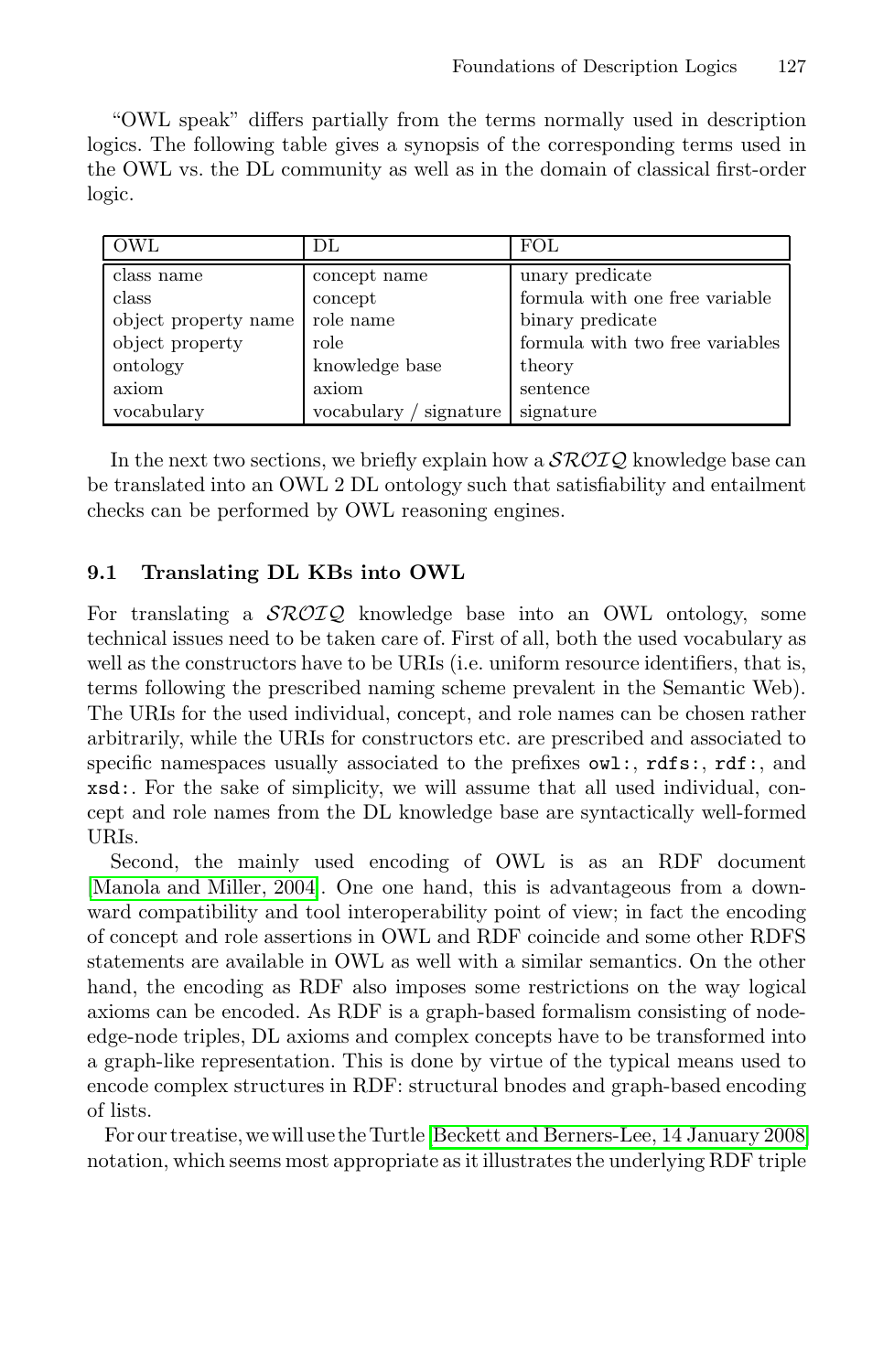structure while at the same time hiding the very low-level details (such as the triplification of the list structures employed for the RDF encoding of OWL). The translation of a  $\mathcal{SROTQ}$  knowledge base  $\mathcal{KB}$  contains three parts: a

preamble containing the definition of namespaces, declarations of the used concept (resp. class) and role (resp. object property) names, and finally a part containing the OWL counterparts of the axioms from  $K\mathcal{B}$ . Hence, we let

$$
\llbracket \mathcal{KB} \rrbracket = \mathrm{Pre} + \mathrm{Dec}(\mathcal{KB}) + \sum_{\alpha \in \mathcal{KB}} \llbracket \alpha \rrbracket
$$

where  $+$  denotes concatenation of strings. Thereby the preamble is defined by

Pre = ⎧ ⎪⎨ ⎪⎩ @prefix owl: <http://www.w3.org/2002/07/owl#> . @prefix rdfs: <http://www.w3.org/2000/01/rdf-schema#> . @prefix rdf: <http://www.w3.org/1999/02/22-rdf-syntax-ns#> . @prefix xsd: <http://www.w3.org/2001/XMLSchema#> .

whereas the declarations are expressed by according typing statements:

$$
\text{Dec}(\mathcal{KB}) = \sum_{A \in \mathsf{N}_C(\mathcal{KB})} \begin{array}{c} A \text{ rdf:type owl:Class.}\\ + \sum_{r \in \mathsf{N}_R(\mathcal{KB})} \end{array}
$$

As displayed above, the actual knowledge base is translated axiom-wise via the function  $\lceil\cdot\rceil$  defined on the next page. The latter makes calls to the functions  $\lceil \cdot \rceil$ **C** and  $\lceil \cdot \rceil$ **R** given further below, which are used to decompose and recursively translate complex concepts and roles, respectively.

$$
[r_1 \circ \ldots \circ r_n \sqsubseteq r] = [r]_{\mathbf{R}} \text{ out:propertyChainAxiom } ([r_1]_{\mathbf{R}} \cdots [r_n]_{\mathbf{R}}).
$$

$$
[Dis(r, r')] = [r]_{\mathbf{R}} \text{ out: propertyDisjointWith } [r']_{\mathbf{R}}.
$$

$$
[C \sqsubseteq D] = [C]_{\mathbf{C}} \text{ rdfs:subClassOf } [D]_{\mathbf{C}}.
$$

$$
[C(a)] = a \text{ rdf: type } [C]_{\mathbf{C}}.
$$

$$
[r(a, b)] = a \text{ r } b.
$$

$$
[r^-(a, b)] = b \text{ r } a.
$$

$$
[\neg r(a, b)] = [1 \text{ rdf: type out:NegativePropertyAssertion } ; \text{ will:assertionProperty } [r]_{\mathbf{R}} ;
$$

$$
\text{out:sourceIndividual } a \text{ ; out:targetValue } b.
$$

$$
[a \approx b] = a \text{ out:sameAs } b.
$$

$$
[a \approx b] = a \text{ out:differenceFrom } b.
$$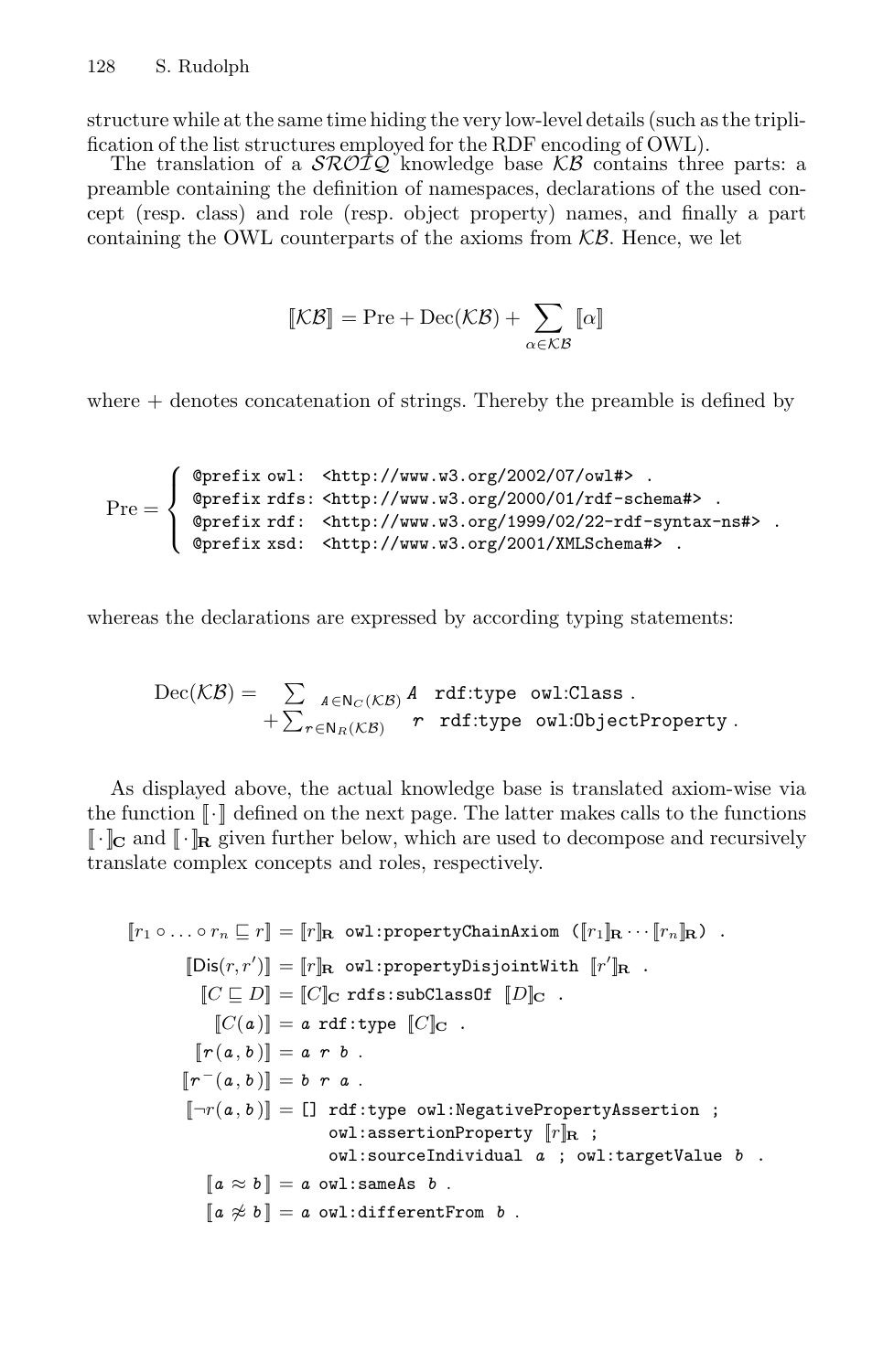```
\llbracket u \rrbracket_{\mathbf{R}} = \texttt{owl:topObjectProperty}\llbracket r \rrbracket_{\textbf{R}} = r[r - ]_R = [ owl:inverseOf :r ]
              \llbracket A \rrbracket_{\mathbf{C}} = A[\![\top]\!]_{\mathbf{C}} = \texttt{owl:}Thing
             [\perp]_C = \text{owl:Nothing}[\{a_1,\ldots,a_n\}] \subset [ rdf:type owl:Class ; owl:oneOf ( :a_1 ... :a_n )]
           \lbrack \lbrack \lbrack\neg C\rbrack \rbrack\subset \lbrack \lbrack rdf:type owl:Class ; owl:complementOf \lbrack \lbrack C\rbrack \rbrack\subset ]
[[C_1 \sqcap \ldots \sqcap C_n]]_C = [ rdf:type owl:Class; owl:intersectionOf ([C_1]_C \ldots [C_n]_C)]
[[C_1\sqcup\ldots\sqcup C_n]]_C=[ rdf:type owl:Class ; owl:unionOf ([C_1\rrbracket_C \ldots [C_n]\rrbracket_C)][\exists r.C]_C = [ rdf:type~owl:Restriction ;owl:onProperty [r]_R ; owl:someValuesFrom [C]_C ]
          [\forall r.C]_{\mathbf{C}} = [ \text{ rdf:type owl:Restriction } ;owl:onProperty [r]R ; owl:allValuesFrom [C]C ]
       [[∃r.Self]]C = [ rdf:type owl:Restriction ;
                            owl:onProperty [r]_R ; owl:hasSelf "true"<sup>^</sup>~xsd:boolean ]
       [\geqslant n r.C]_{\mathbf C} = [ \text{ rdf:type owl:Restriction };owl:minQualifiedCardinality n ^^xsd:nonNegativeInteger ;
                            owl:onProperty \llbracket r \rrbracket_R ; owl:onClass \llbracket C \rrbracket_C ]
       \llbracket \leqslant n r.C \rrbracket_{\mathbf{C}} = [ rdf:type owl: Restriction ;
                            owl:maxQualifiedCardinality n ^^xsd:nonNegativeInteger ;
                            owl:onProperty \llbracket r \rrbracket_R ; owl:onClass \llbracket C \rrbracket_C ]
```
**Example 55.** For the knowledge base  $KB$  from Example [12,](#page-10-1) the translation  $K\mathcal{B}$  looks as follows (for better readability, we use the namespace http://www.example.org/# for individual, concept, and role names and abbreviate it by the empty prefix as shown in the first line of the translation):

```
@prefix : <http://www.example.org/#> .
@prefix owl: <http://www.w3.org/2002/07/owl#> .
@prefix rdfs: <http://www.w3.org/2000/01/rdf-schema#> .
@prefix rdf: <http://www.w3.org/1999/02/22-rdf-syntax-ns#> .
@prefix xsd: <http://www.w3.org/2001/XMLSchema#> .
:owns rdf:type owl:ObjectProperty .
:caresFor rdf:type owl:ObjectProperty.
:Cat rdf:type owl:Class .
:Dead rdf:type owl:Class .
: Alive rdf:type owl: Class.
:Healthy rdf:type owl:Class .
:HappyCatOwner rdf:type owl:Class .
```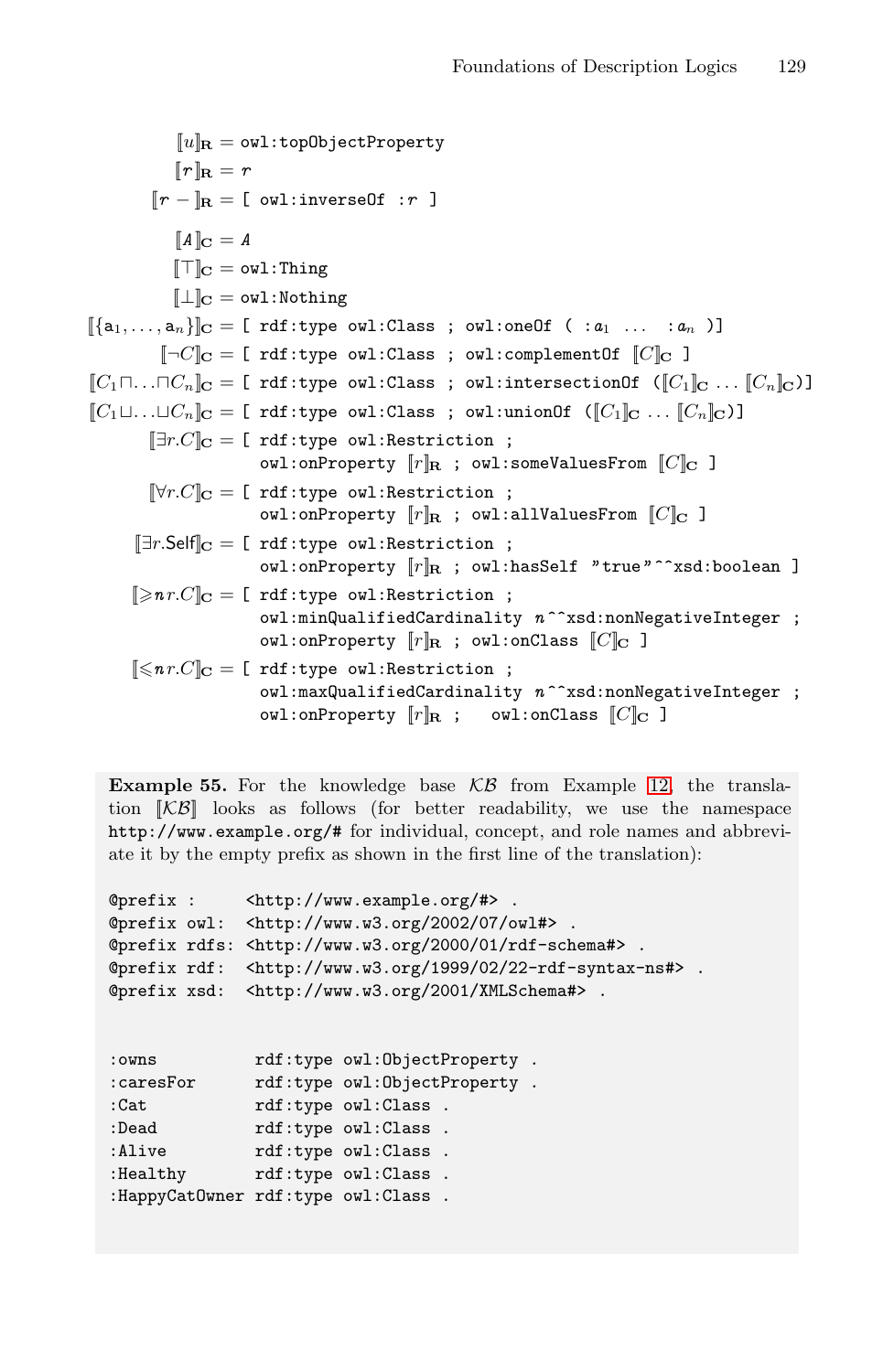| :owns    | rdfs:subPropertyOf :caresFor.                         |
|----------|-------------------------------------------------------|
| :Healthy | rdfs:subClassOf [ owl:complementOf :Dead ].           |
| $:$ Cat  | rdfs:subClassOf [ owl:unionOf (:Dead :Alive) ].       |
|          | :Happy $CatOwner$ rdfs: $subClassOf$                  |
|          | owl:intersectionOf                                    |
|          | $($ $\lceil$ rdf:type owl: Restriction ;              |
|          | owl:onProperty :owns ; owl:someValuesFrom :Cat        |
|          | [rdf:type owl:Restriction;                            |
|          | owl:onProperty :caresFor ; owl:allValuesFrom :Healthy |
|          |                                                       |

:schrödinger rdf:type :HappyCatOwner.

To give an idea, how the RDF graph representation of an OWL ontology looks like, the last TBox axiom is displayed graphically in the following picture.



**Exercise 36.** Translate the knowledge base from Example [21](#page-17-1) and the initial axiom from Example [33](#page-27-0) into OWL ontologies in Turtle syntax.

# **9.2 Expressing OWL Axioms in** *SROIQ*

In fact, the OWL specification features much more axiom types than the ones used above to translate  $\mathcal{SROIQ}$  knowledge bases. As far as the purely logical axioms are concerned (i.e. excluding everything referring to datatypes, keys, annotations, or the like), all these axioms can be considered as *syntactic sugar*, i.e., they can be conceived as shortcuts for other axioms expressed in the "core" OWL language used in the definitions above. In the sequel, we give the DL paraphrases of these axioms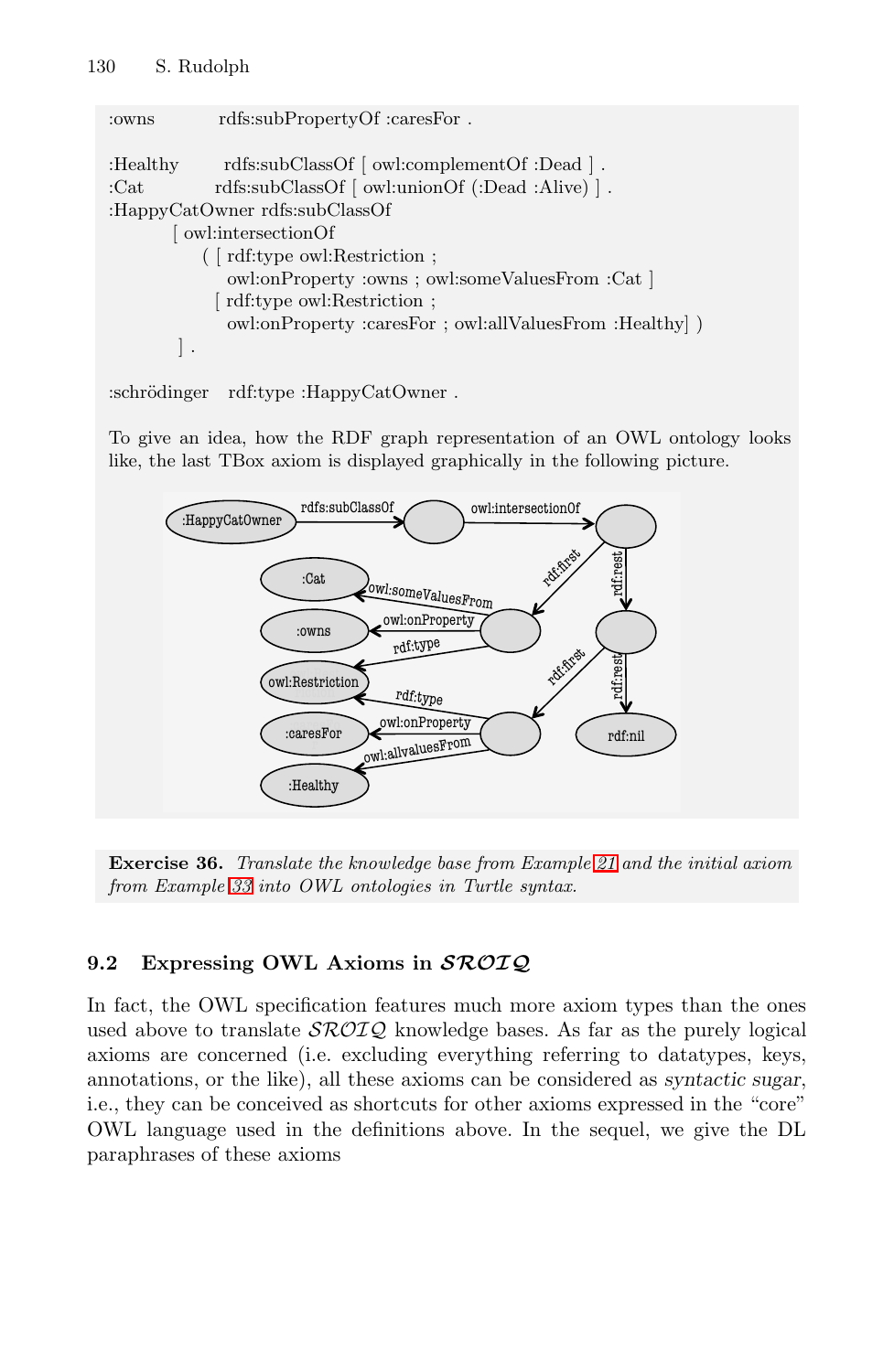| Axiom type                 | Turtle notation                                                                                                                                     | DL paraphrase                                                          |
|----------------------------|-----------------------------------------------------------------------------------------------------------------------------------------------------|------------------------------------------------------------------------|
| Class Equivalence          | $[C]$ c owl:equivalentClass $[D]$ c.                                                                                                                | $C \sqsubseteq D, D \sqsubseteq C$                                     |
| Class Disjointness         | $\llbracket C \rrbracket_{\mathbf{C}}$ owl:disjointWith $\llbracket D \rrbracket_{\mathbf{C}}$ .                                                    | $C\sqcap D \sqsubseteq \bot$                                           |
| Disjoint Classes           | [] rdf:type owl:AllDisjointClasses ;<br>owl:members ( $\llbracket C_1 \rrbracket_{\mathbf{C}} \ldots \llbracket C_n \rrbracket_{\mathbf{C}}$ ).     | $C_i \sqcap C_j \sqsubseteq \bot$<br>for all $1 \leq i < j \leq n$     |
| Disjoint Union             | $\llbracket C \rrbracket_{\mathbf{C}}$ owl:disjointUnionOf<br>$([C_1]_{\mathbf{C}} \ldots [C_n]_{\mathbf{C}})$ $[C_i \sqcap C_j] \sqsubseteq \perp$ | $\bigsqcup_{i < j} C_i \sqsubseteq C$<br>for all $1 \leq i < j \leq n$ |
|                            | Property Equivalence $  r  _R$ owl: equivalent Property $  s  _R$ .                                                                                 | $r \sqsubseteq s, s \sqsubseteq r$                                     |
| Disjoint Properties        | [] rdf:type owl:AllDisjointProperties ; $\textsf{Dis}(r_i,r_j)$<br>owl:members $([r_1]_\mathbf{R} \dots [r_n]_\mathbf{R})$ .                        | for all $1{\le}i{<}j{\le}n$                                            |
| <b>Inverse Properties</b>  | $\llbracket r \rrbracket_{\mathbf{R}}$ owl:inverse0f $\llbracket s \rrbracket_{\mathbf{R}}$ .                                                       | $Inv(r) \sqsubseteq s$                                                 |
| <b>Property Domain</b>     | $\llbracket r \rrbracket_{\mathbf{R}}$ rdfs: domain $\llbracket C \rrbracket_{\mathbf{C}}$ .                                                        | $\exists r . \top \sqsubseteq C$                                       |
| Property Range             | $\llbracket r \rrbracket_{\mathbf{R}}$ rdfs: range $\llbracket C \rrbracket_{\mathbf{C}}$ .                                                         | $\top \sqsubset \forall r.C$                                           |
| <b>Functional Property</b> | $\ r\ _{\mathbf{R}}$ rdf:type owl:FunctionalProperty.                                                                                               | $\top \sqsubset \leqslant 1r.\top$                                     |
| Inverse Functional         | $  r  _R$ rdf:type                                                                                                                                  |                                                                        |
| Property                   | owl:InverseFunctionalProperty                                                                                                                       | $\top \sqsubseteq \leqslant 1 \text{Inv}(r)$ . T                       |
| Reflexive Property         | $  r  _R$ rdf:type owl:ReflexiveProperty.                                                                                                           | $\top \sqsubseteq \exists r.\mathsf{Self}$                             |
| Irreflexive Property       | $[r]_R$ rdf:type owl:IrreflexiveProperty.                                                                                                           | $\exists r$ .Self $\sqsubset \bot$                                     |
| <b>Symmetric Property</b>  | $\llbracket r \rrbracket_{\mathbf{R}}$ rdf:type owl:SymmetricProperty .                                                                             | $Inv(r) \sqsubseteq r$                                                 |
|                            | Asymmetric Property $\llbracket r \rrbracket_{\mathbf{R}}$ rdf:type owl:AsymmetricProperty.                                                         | Dis(Inv(r), r)                                                         |
| <b>Transitive Property</b> | $[r]_R$ rdf:type owl:TransitiveProperty.                                                                                                            | $r \circ r \sqsubset r$                                                |
| Different Individuals      | [] rdf:type owl:AllDifferent ;<br>owl:members ( $a_1$ $a_n$ ).                                                                                      | $a_i \not\approx a_j$<br>for all $1 \leq i \leq j \leq n$              |

# **10 Further Reading**

At the end of this chapter, we give a few pointers to further reading with respect to different aspects of the contents presented here. Note that this list is certainly incomplete and subject to personal inclinations.

*Description Logics.* As central reference to the area of Description Logics, the primary resource is certainly the Description Logic Handbook [\[Baader](#page-57-8) *et al.*, 2007], providing an overview of the subject, introductory parts as well as parts dedicated to advanced issues. The description logic  $\mathcal{SROIQ}$  which, together with its sublogics, was the main subject of our treatise is introduced by [Horrocks](#page-58-1) *et al.* [\[2006\]](#page-58-1), the according reasoning complexity results are established by [Kazakov](#page-58-12) [\[2008\]](#page-58-12).

*Conjunctive Queries in Description Logics.* While the principled problem of reasoning in DLs up to  $\mathcal{SROLQ}$  can considered to be solved, conjunctive query answering is still a subject of active research and only preliminary decidability and complexity results are available. Most notably, decidability of  $\mathcal{SROIQ}$ and even of  $\mathcal{SHOLQ}$  is unsolved. On the other hand, the problem is settled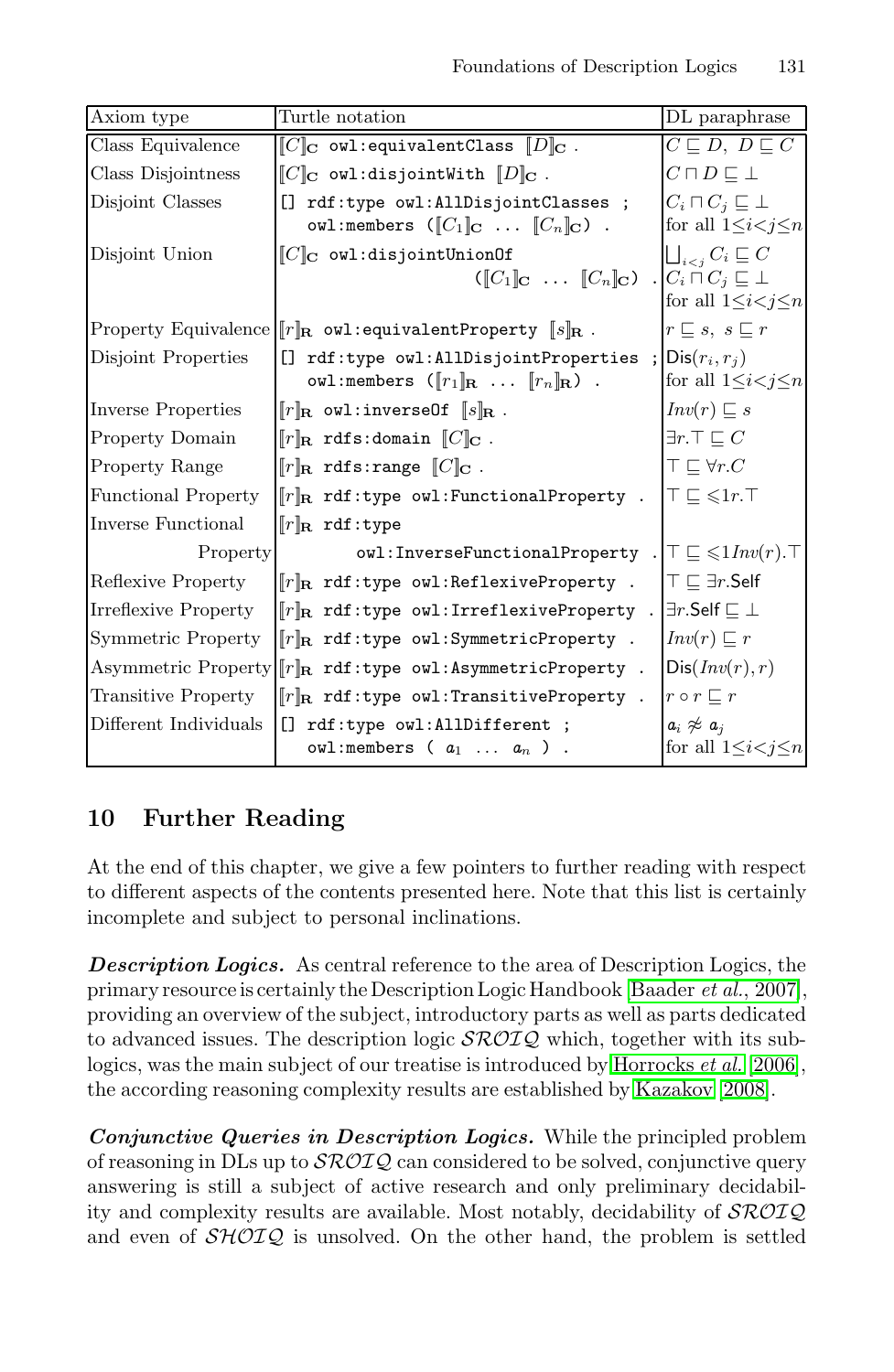for SHIQ [Glimm *et al.*[, 2008c\]](#page-58-13) and SHOQ [Glimm *et al.*[, 2008b\]](#page-58-14). Moreover, [Calvanese](#page-57-2) *et al.* [\[2009\]](#page-57-2) captured additionally  $\mathcal{SHOT}$  and extended the results to regular path queries. The most expressive Boolean-closed DL simultaneously featuring nominal concepts, inverses and number restrictions (i.e.,  $\mathcal{O}, \mathcal{I}$ , and  $\mathcal{Q}$ ) for which decidability is known is  $\text{ALCHOLQ}b$  [\[Rudolph and Glimm, 2010\]](#page-59-8).

*Relations to Logics in General.* For foundations of logics, the textbook by Schöning [\[2008\]](#page-60-10) is certainly a good starting point in particular for computer scientists, whereas [Ebbinghaus](#page-57-9) *et al.* [\[1996\]](#page-57-9) capture mathematical aspects. Model theory is treated in depth by [Chang and Keisler](#page-57-10) [\[1990\]](#page-57-10). For an introduction into the area of theorem proving in a first-order logic setting, we recommend the textbook by [Fitting](#page-57-11) [\[1996\]](#page-57-11). We suggest to consult [Papadimitriou](#page-59-9) [\[1994\]](#page-59-9) for the study of algorithmic complexity theory.

The correspondence of DLs and first-order logic (in particular the 2-variable fragment) has e.g. been described by [Borgida](#page-57-0) [\[1996\]](#page-57-0), the complexity treatment on the 2-variable fragment of FOL with counting quantifiers by [Pratt-Hartmann](#page-59-2) [\[2005\]](#page-59-2) has served as basis for a row of DL complexity results. The relatedness of DLs with modal logics (see the textbook by [Blackburn](#page-57-12) *et al.* [\[2006\]](#page-57-12) for a thorough introduction) is treated by [Schild](#page-60-3) [\[1991\]](#page-60-3). As another closely related logic, the guarded fragment of FOL is described by Andréka *et al.* [\[1998\]](#page-57-1).

*AI and Knowledge Representation.* A central reference for a comprehensive overview of the area of AI as a whole is the seminal textbook by [Russell and Norvig](#page-59-10) [\[2003\]](#page-59-10). Knowledge Representation in particular is treated by [Sowa](#page-60-11) [\[1984\]](#page-60-11) and [van Harmelen](#page-60-12) *et al.* [\[2008\]](#page-60-12).

*Semantic Web and OWL.* The Semantic Web vision is described in the seminal paper by [Berners-Lee](#page-57-13) *et al.* [\[2001\]](#page-57-13). In order to get an overview over all aspects of (Web) ontologies, the Ontology Handbook by [Staab and Studer](#page-60-13) [\[2009\]](#page-60-13) is a central reference.

As far as technical questions about syntax and semantics of OWL is concerned, the primary resource are the W3C Recommendation Documents. Next to an overview [\[OWL Working Group, 2009\]](#page-59-11), syntax and semantics are treated by [Motik](#page-59-12) *et al.* [\[2009b\]](#page-59-12) and [Motik](#page-59-13) *et al.* [\[2009a\]](#page-59-13), respectively, whereas [Patel-Schneider and Motik](#page-59-14) [\[2009\]](#page-59-14) tackle the RDF serialization of OWL. The OWL 2 Primer by [Hitzler](#page-58-15) *et al.* [\[2009a\]](#page-58-15) gives an informal introduction into the use of OWL. A thorough treatment of all the standardized Semantic Web formalisms is provided by the textbook Foundations of Semantic Web Technologies [Hitzler *et al.*[, 2009b\]](#page-58-16).

**Acknowledgements.** I thank all people who helped me in one or the other way to accumulate the knowledge about DLs which I gave a partial overview of in this lecture. I am grateful to the organizers of the Reasoning Web Summer School 2011 for giving me the opportunity to teach. I thank the anonymous reviewers for their comments on an earlier version of this document. I am indebted to Anees ul Mehdi, Nadeschda Nikitina and Jens Wissmann for their thorough proofreading.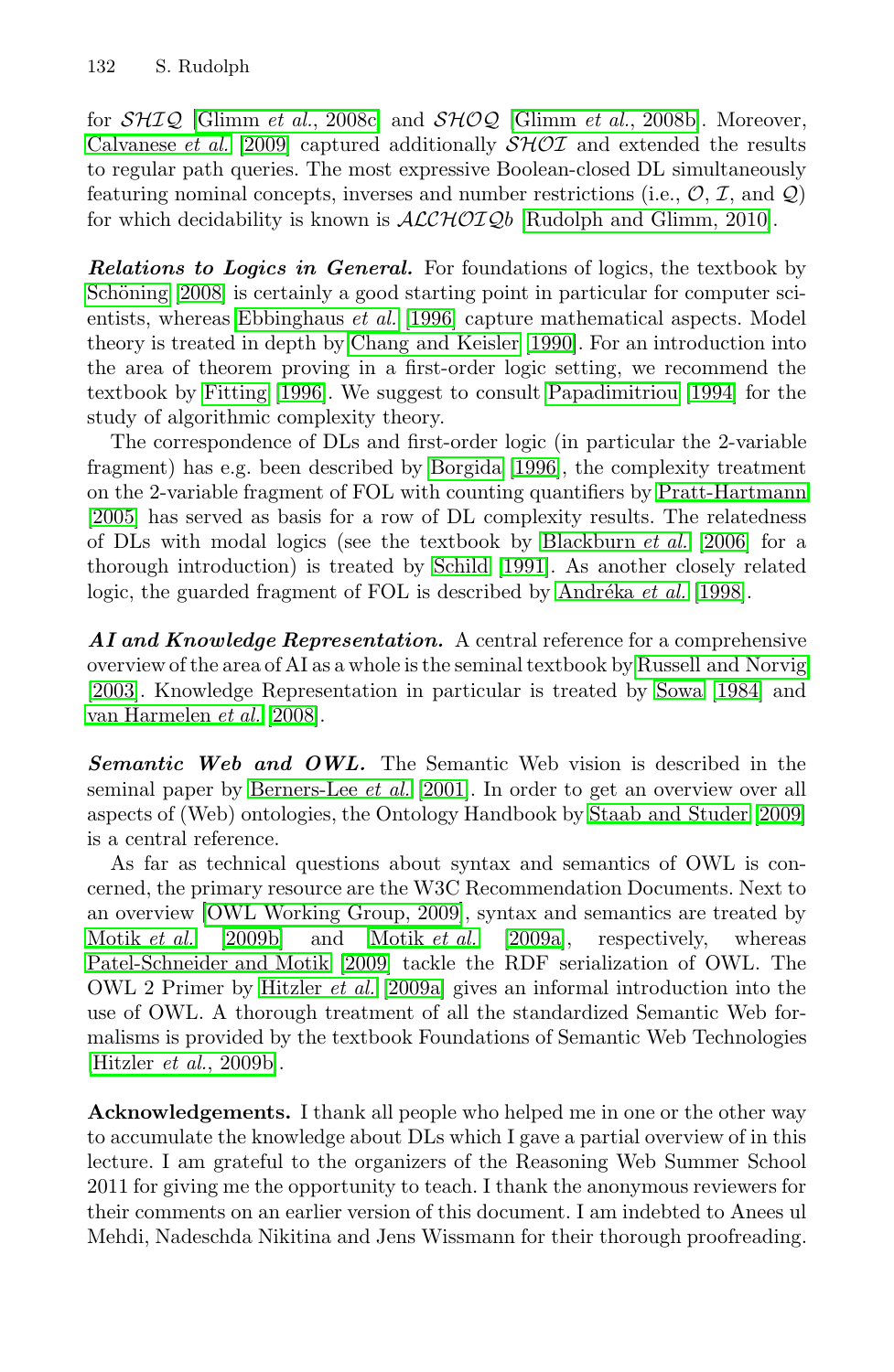Special thanks go to Ian Horrocks for his valuable feedback in terms of poetic quality assurance. The DL logo displayed at the beginning of the chapter goes back to Enrico Franconi, the deduction calculus for ALC comes from Yevgeny Kazakov. Further inspiration was drawn from (in alphabetical order) Benedict XVI, Nicolas Chamfort, Edward Lear, the Rolling Stones, William Shakespeare and W.A. Spooner.

# **References**

- <span id="page-57-1"></span>[Andréka et al., 1998] Andréka, H., van Benthem, J.F.A.K., Németi, I.: Modal languages and bounded fragments of predicate logic. Journal of Philosophical Logic 27(3), 217–274 (1998)
- <span id="page-57-8"></span>[Baader et al., 2007] Baader, F., Calvanese, D., McGuinness, D., Nardi, D., Patel-Schneider, P. (eds.): The Description Logic Handbook: Theory, Implementation, and Applications, 2nd edn. Cambridge University Press, Cambridge (2007)
- <span id="page-57-7"></span>[Beckett and Berners-Lee, 14 January 2008] Beckett, D., Berners-Lee, T.: Turtle – Terse RDF Triple Language. W3C Team Submission (January 14, 2008), [http://](http://www.w3.org/TeamSubmission/turtle/) [www.w3.org/TeamSubmission/turtle/](http://www.w3.org/TeamSubmission/turtle/)
- <span id="page-57-13"></span>[Berners-Lee et al., 2001] Berners-Lee, T., Hendler, J., Lassila, O.: The Semantic Web. In: Scientific American, pp. 96–101 (May 2001)
- <span id="page-57-12"></span>[Blackburn et al., 2006] Blackburn, P., van Benthem, J.F.A.K., Wolter, F. (eds.): Handbook of Modal Logic. Studies in Logic and Practical Reasoning, vol. 3. Elsevier Science, Amsterdam (2006)
- <span id="page-57-0"></span>[Borgida, 1996] Borgida, A.: On the relative expressiveness of description logics and predicate logics. Artificial Intelligence 82(1–2), 353–367 (1996)
- <span id="page-57-3"></span>[Brachman and Levesque, 1984] Brachman, R.J., Levesque, H.J.: The tractability of subsumption in frame-based description languages. In: Brachman, R.J. (ed.) Proceedings of the 4th National Conference on Artificial Intelligence (AAAI 1984), pp. 34–37. AAAI Press, Menlo Park (1984)
- <span id="page-57-2"></span>[Calvanese et al., 2009] Calvanese, D., Eiter, T., Ortiz, M.: Regular path queries in expressive description logics with nominals. In: Boutilier, C. (ed.) Proceedings of the 21st International Conference on Artificial Intelligence (IJCAI 2009), pp. 714– 720 (2009)
- <span id="page-57-5"></span>[Chandra and Merlin, 1977] Chandra, A.K., Merlin, P.M.: Optimal implementation of conjunctive queries in relational data bases. In: Hopcroft, J.E., Friedman, E.P., Harrison, M.A. (eds.) Proceedings of the 9th Annual ACM Symposium on Theory of Computing (STOC 1977), pp. 77–90. ACM Press, New York (1977)
- <span id="page-57-10"></span>[Chang and Keisler, 1990] Chang, C.C., Jerome Keisler, H.: Model Theory, 3rd edn. Studies in Logic and the Foundations of Mathematics, vol. 73. North Holland, Amsterdam (1990)
- <span id="page-57-9"></span>[Ebbinghaus et al., 1996] Ebbinghaus, H.-D., Flum, J., Thomas, W.: Mathematical Logic. Springer, Heidelberg (1996)
- <span id="page-57-11"></span>[Fitting, 1996] Fitting, M.: First-Order Logic and Automated Theorem Proving, 2nd edn. Springer, Heidelberg (1996)
- <span id="page-57-4"></span>[Ganter and Wille, 1997] Ganter, B., Wille, R.: Formal Concept Analysis: Mathematical Foundations. Springer, Heidelberg (1997)
- <span id="page-57-6"></span>[Glimm *et al.*, 2008a] Glimm, B., Horrocks, I., Sattler, U.: Deciding  $\mathcal{SHOQ}^{\cap}$  knowledge base consistency using alternating automata. In: Baader, F., Lutz, C., Motik, B. (eds.) Description Logics. CEUR Workshop Proceedings, vol. 353 (2008), <CEUR-WS.org>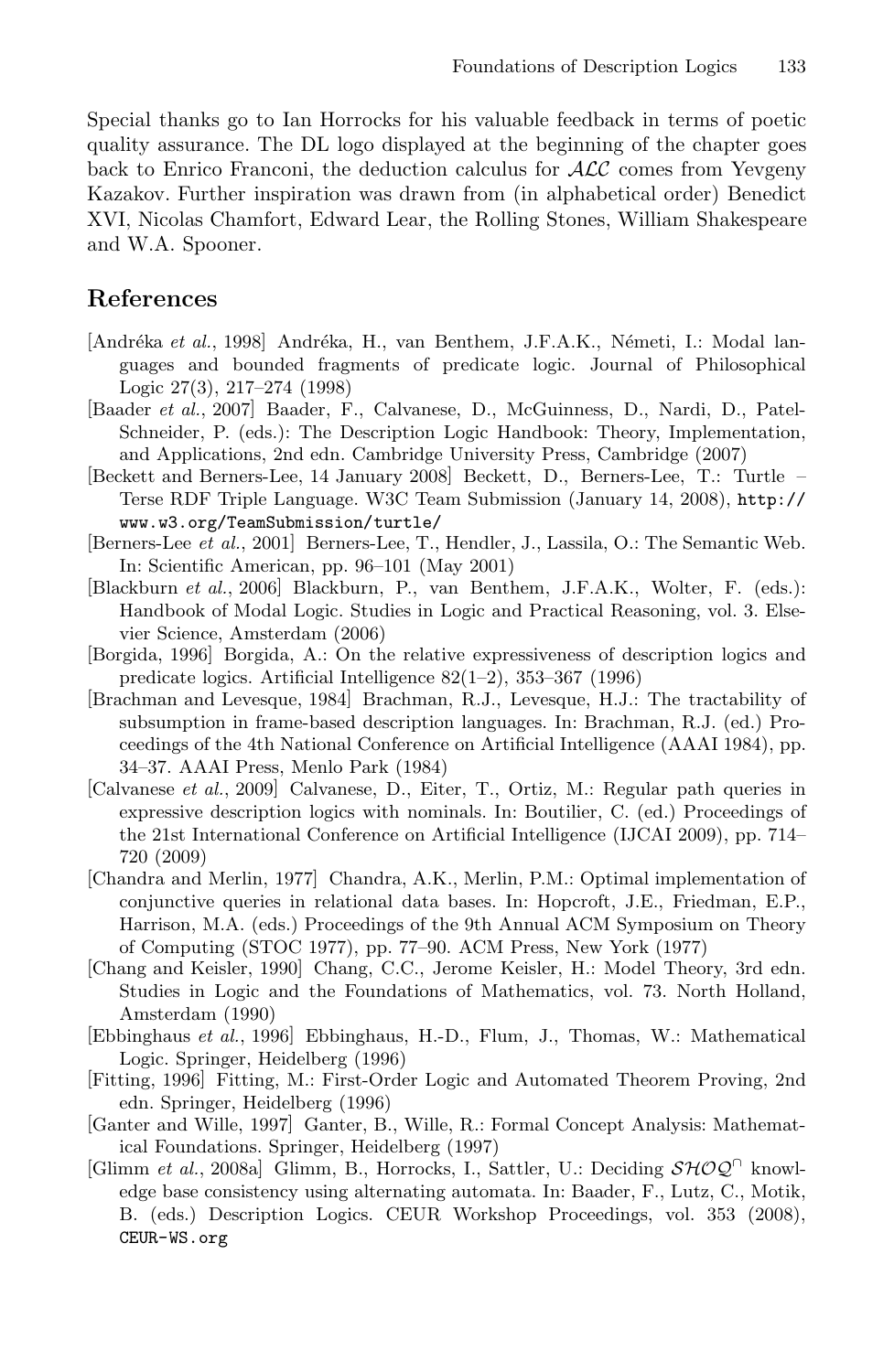- <span id="page-58-14"></span>[Glimm et al., 2008b] Glimm, B., Horrocks, I., Sattler, U.: Unions of conjunctive queries in  $\mathcal{SHOQ}$ . In: Brewka, G., Lang, J. (eds.) Proceedings of the 11th International Conference on Principles of Knowledge Representation and Reasoning (KR 2008), pp. 252–262. AAAI Press, Menlo Park (2008)
- <span id="page-58-13"></span>[Glimm et al., 2008c] Glimm, B., Lutz, C., Horrocks, I., Sattler, U.: Answering conjunctive queries in the SHIQ description logic. Journal of Artificial Intelligence Research 31, 150–197 (2008)
- <span id="page-58-0"></span>[Golbreich et al., 2006] Golbreich, C., Zhang, S., Bodenreider, O.: The foundational model of anatomy in OWL: Experience and perspectives. Journal of Web Semantics 4(3) (2006)
- <span id="page-58-7"></span>[Haarslev and Möller, 2001] Haarslev, V., Möller, R.: RACER System Description. In: Goré, R.P., Leitsch, A., Nipkow, T. (eds.) IJCAR 2001. LNCS (LNAI), vol. 2083, pp. 701–705. Springer, Heidelberg (2001)
- <span id="page-58-15"></span>[Hitzler et al., 2009a] Hitzler, P., Krötzsch, M., Parsia, B., Patel-Schneider, P.F., Rudolph, S. (eds.): OWL 2 Web Ontology Language: Primer. W3C Recommendation (2009), <http://www.w3.org/TR/owl2-primer/>
- <span id="page-58-16"></span>[Hitzler et al., 2009b] Hitzler, P., Krötzsch, M., Rudolph, S.: Foundations of Semantic Web Technologies. Chapman & Hall/CRC (2009)
- <span id="page-58-6"></span>[Horridge et al., 2008] Horridge, M., Parsia, B., Sattler, U.: Laconic and Precise Justifications in OWL. In: Sheth, A.P., Staab, S., Dean, M., Paolucci, M., Maynard, D., Finin, T., Thirunarayan, K. (eds.) ISWC 2008. LNCS, vol. 5318, pp. 323–338. Springer, Heidelberg (2008)
- <span id="page-58-9"></span>[Horrocks and Sattler, 2007] Horrocks, I., Sattler, U.: A tableau decision procedure for  $SHOTQ$ . Journal of Automated Reasoning 39(3), 249–276 (2007)
- <span id="page-58-1"></span>[Horrocks et al., 2006] Horrocks, I., Kutz, O., Sattler, U.: The even more irresistible  $\mathcal{SROTQ}$ . In: Doherty, P., Mylopoulos, J., Welty, C.A. (eds.) Proceedings of the 10th International Conference on Principles of Knowledge Representation and Reasoning (KR 2006), pp. 57–67. AAAI Press, Menlo Park (2006)
- <span id="page-58-10"></span>[Kazakov and Motik, 2008] Kazakov, Y., Motik, B.: A resolution-based decision procedure for  $\mathcal{SHOLQ}$ . Journal of Automated Reasoning 40(2-3), 89–116 (2008)
- <span id="page-58-12"></span>|Kazakov, 2008| Kazakov, Y.:  $\mathcal{R}IQ$  and  $\mathcal{SRO}IQ$  are harder than  $\mathcal{SHO}IQ$ . In: Brewka, G., Lang, J. (eds.) Proceedings of the 11th International Conference on Principles of Knowledge Representation and Reasoning (KR 2008), pp. 274–284. AAAI Press, Menlo Park (2008)
- <span id="page-58-8"></span>[Kazakov, 2009] Kazakov, Y.: Consequence-driven reasoning for horn  $\mathcal{SHIQ}$  ontologies. In: Boutilier, C. (ed.) Proceedings of the 21st International Conference on Artificial Intelligence (IJCAI 2009), pp. 2040–2045 (2009)
- <span id="page-58-3"></span>[Krötzsch et al., 2008] Krötzsch, M., Rudolph, S., Hitzler, P.: Description logic rules. In: Ghallab, M., Spyropoulos, C.D., Fakotakis, N., Avouris, N. (eds.) Proceedings of the 18th European Conference on Artificial Intelligence (ECAI 2008), pp. 80–84. IOS Press, Amsterdam (2008)
- <span id="page-58-5"></span>[Lehmann, 2009] Lehmann, J.: Dl-learner: Learning concepts in description logics. Journal of Machine Learning Research 10, 2639–2642 (2009)
- <span id="page-58-2"></span>[Lloyd and Topor, 1984] Lloyd, J.W., Topor, R.W.: Making prolog more expressive. Journal of Logic Programming 1(3), 225–240 (1984)
- <span id="page-58-4"></span>[Lutz, 2008] Lutz, C.: The complexity of conjunctive query answering in expressive description logics. In: Armando, A., Baumgartner, P., Dowek, G. (eds.) IJCAR 2008. LNCS (LNAI), vol. 5195, pp. 179–193. Springer, Heidelberg (2008)
- <span id="page-58-11"></span>[Manola and Miller, 2004] Manola, F., Miller, E. (eds.): Resource Description Framework (RDF): Primer. W3C Recommendation (2004), [http://www.w3.org/TR/](http://www.w3.org/TR/rdf-primer/) [rdf-primer/](http://www.w3.org/TR/rdf-primer/)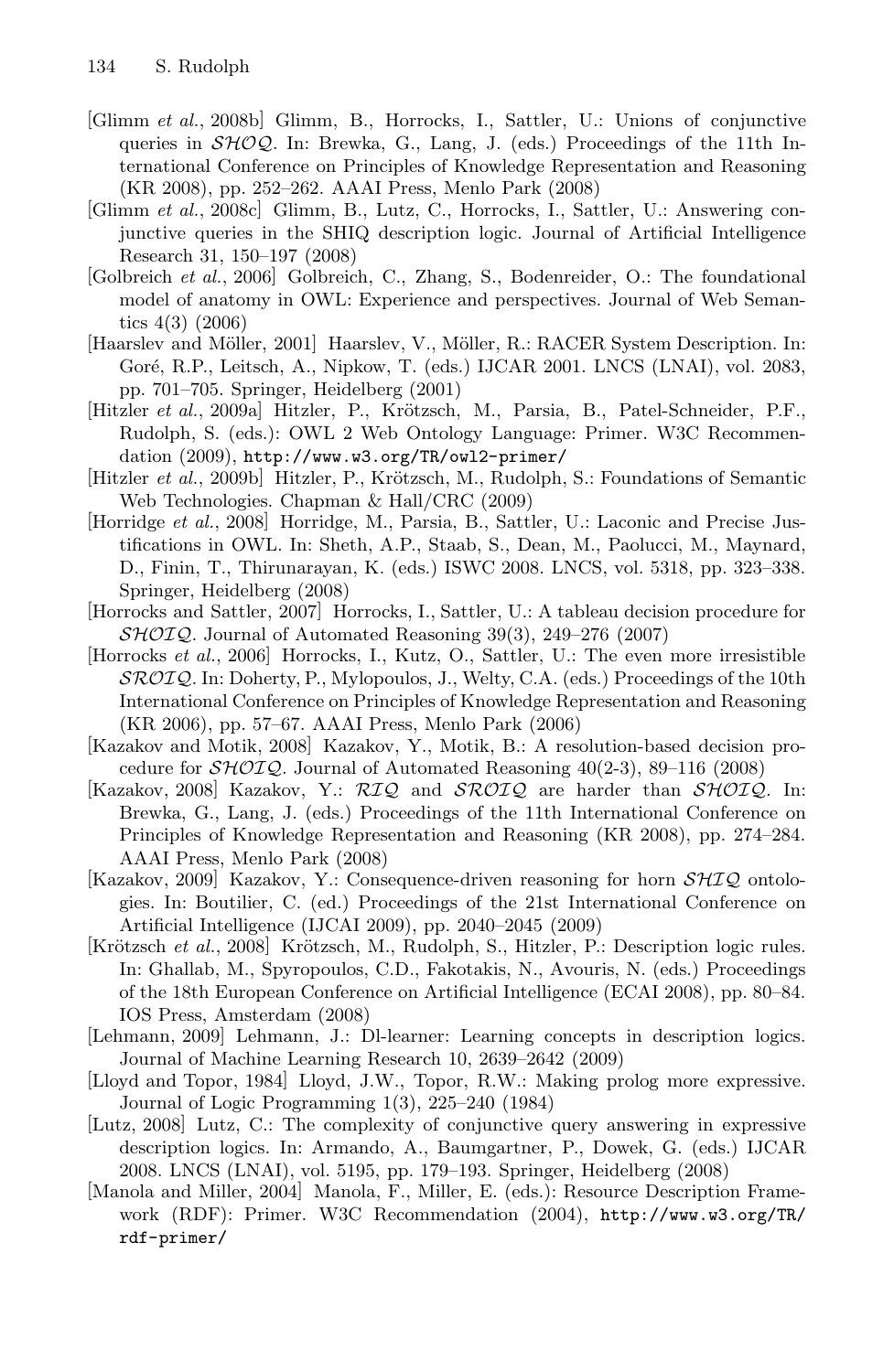- <span id="page-59-1"></span>[Minsky, 1974] Minsky, M.: A framework for representing knowledge. Artificial intelligence memo, A.I. Laboratory. Massachusetts Institute of Technology, Cambridge (1974)
- <span id="page-59-7"></span>[Motik and Sattler, 2006] Motik, B., Sattler, U.: A Comparison of Reasoning Techniques for Querying Large Description Logic ABoxes. In: Hermann, M., Voronkov, A. (eds.) LPAR 2006. LNCS (LNAI), vol. 4246, pp. 227–241. Springer, Heidelberg (2006)
- <span id="page-59-13"></span>[Motik et al., 2009a] Motik, B., Patel-Schneider, P.F., Grau, B.C. (eds.): OWL 2 Web Ontology Language: Direct Semantics. W3C Recommendation (2009), [http://](http://www.w3.org/TR/owl2-direct-semantics/) [www.w3.org/TR/owl2-direct-semantics/](http://www.w3.org/TR/owl2-direct-semantics/)
- <span id="page-59-12"></span>[Motik et al., 2009b] Motik, B., Patel-Schneider, P.F., Parsia, B. (eds.): OWL 2 Web Ontology Language: Structural Specification and Functional-Style Syntax. W3C Recommendation (2009), <http://www.w3.org/TR/owl2-syntax/>
- <span id="page-59-3"></span>[Motik et al., 2009c] Motik, B., Shearer, R., Horrocks, I.: Hypertableau reasoning for description logics. Journal of Artificial Intelligence Research (JAIR) 36, 165–228 (2009)
- <span id="page-59-6"></span>[Noia et al., 2009] Di Noia, T., Di Sciascio, E., Donini, F.M.: A tableaux-based calculus for abduction in expressive description logics: Preliminary results. In: Grau, B.C., Horrocks, I., Motik, B., Sattler, U. (eds.) Description Logics. CEUR Workshop Proceedings, vol. 477 (2009), <CEUR-WS.org>
- <span id="page-59-11"></span>[OWL Working Group, 2009] W3C OWL Working Group. OWL 2 Web Ontology Language: Document Overview. W3C Recommendation (2009) [http://www.w3.org/](http://www.w3.org/TR/owl2-overview/) [TR/owl2-overview/](http://www.w3.org/TR/owl2-overview/)
- <span id="page-59-9"></span>[Papadimitriou, 1994] Papadimitriou, C.H.: Computational Complexity. Addison-Wesley, Reading (1994)
- <span id="page-59-14"></span>[Patel-Schneider and Motik, 2009] Patel-Schneider, P.F., Motik, B. (eds.): OWL 2 Web Ontology Language: Mapping to RDF Graphs. W3C Recommendation (2009), <http://www.w3.org/TR/owl2-mapping-to-rdf/>
- <span id="page-59-2"></span>[Pratt-Hartmann, 2005] Pratt-Hartmann, I.: Complexity of the two-variable fragment with counting quantifiers. Journal of Logic, Language and Information 14, 369–395 (2005)
- <span id="page-59-0"></span>[Quillian, 1968] Ross Quillian, M.: Semantic memory. In: Minsky, M. (ed.) Semantic Information Processing, ch. 4, pp. 227–270. MIT Press, Cambridge (1968)
- <span id="page-59-8"></span>[Rudolph and Glimm, 2010] Rudolph, S., Glimm, B.: Nominals, inverses, counting, and conjunctive queries or: Why infinity is your friend! Journal of Artificial Intelligence Research (JAIR) 39, 429–481 (2010)
- <span id="page-59-4"></span>[Rudolph et al., 2008] Rudolph, S., Krötzsch, M., Hitzler, P.: All elephants are bigger than all mice. In: Baader, F., Lutz, C., Motik, B. (eds.) Proceedings of the 21st International Workshop on Description Logics (DL 2008). CEUR Workshop Proceedings, vol. 353 (2008), <CEUR-WS.org>
- [Rudolph et al., 2008b] Rudolph, S., Krötzsch, M., Hitzler, P.: Terminological reasoning in SHIQ with ordered binary decision diagrams. In: Pro- ceedings of the 23rd AAAI Conference on Artificial Intelligence (AAAI 2008), pp. 529–534. AAAI Press, Menlo Park (2008)
- <span id="page-59-5"></span>[Rudolph, 2004] Rudolph, S.: Exploring relational structures via FLE. In: Wolff, K.E., Pfeiffer, H.D., Delugach, H.S. (eds.) ICCS 2004. LNCS (LNAI), vol. 3127, pp. 196– 212. Springer, Heidelberg (2004)
- <span id="page-59-10"></span>[Russell and Norvig, 2003] Russell, S., Norvig, P.: Artificial Intelligence: A Modern Approach, 2nd edn. Prentice Hall, Englewood Cliffs (2003)